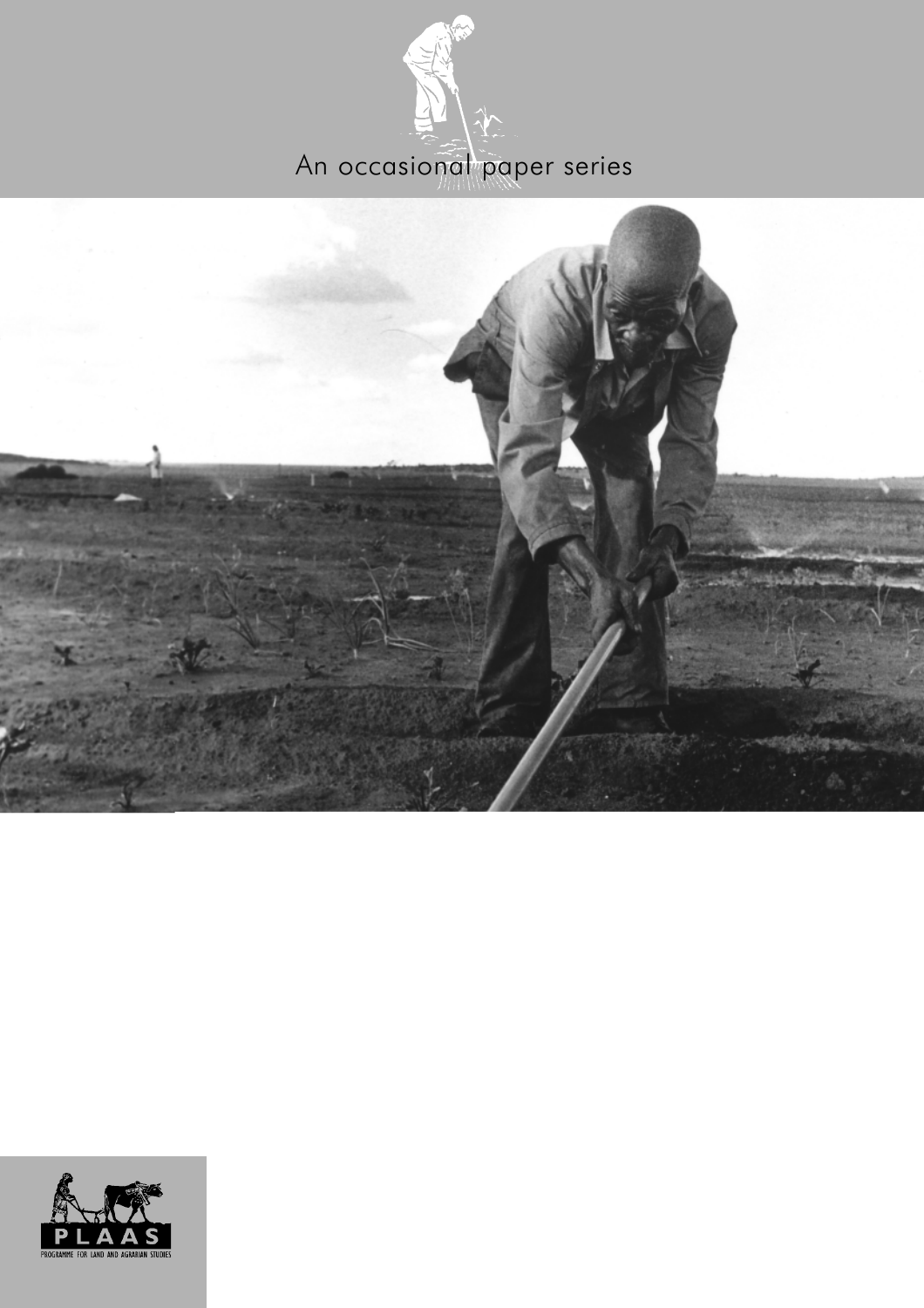Evaluating land and agrarian reform in South Africa is a project undertaken by the Programme for Land and Agrarian Studies (PLAAS) to respond to the need expressed by civil society organisations for independent research to evaluate progress in, and inform debates on the future of, land and agrarian reform. The reports in this series are:





This report was prepared with financial assistance from the Foundation for Human Rights in South Africa (FHR). The views expressed herein do not necessarily represent the official view of the FHR. The FHR is funded by the European Union under the European Programme for Reconstruction and Development.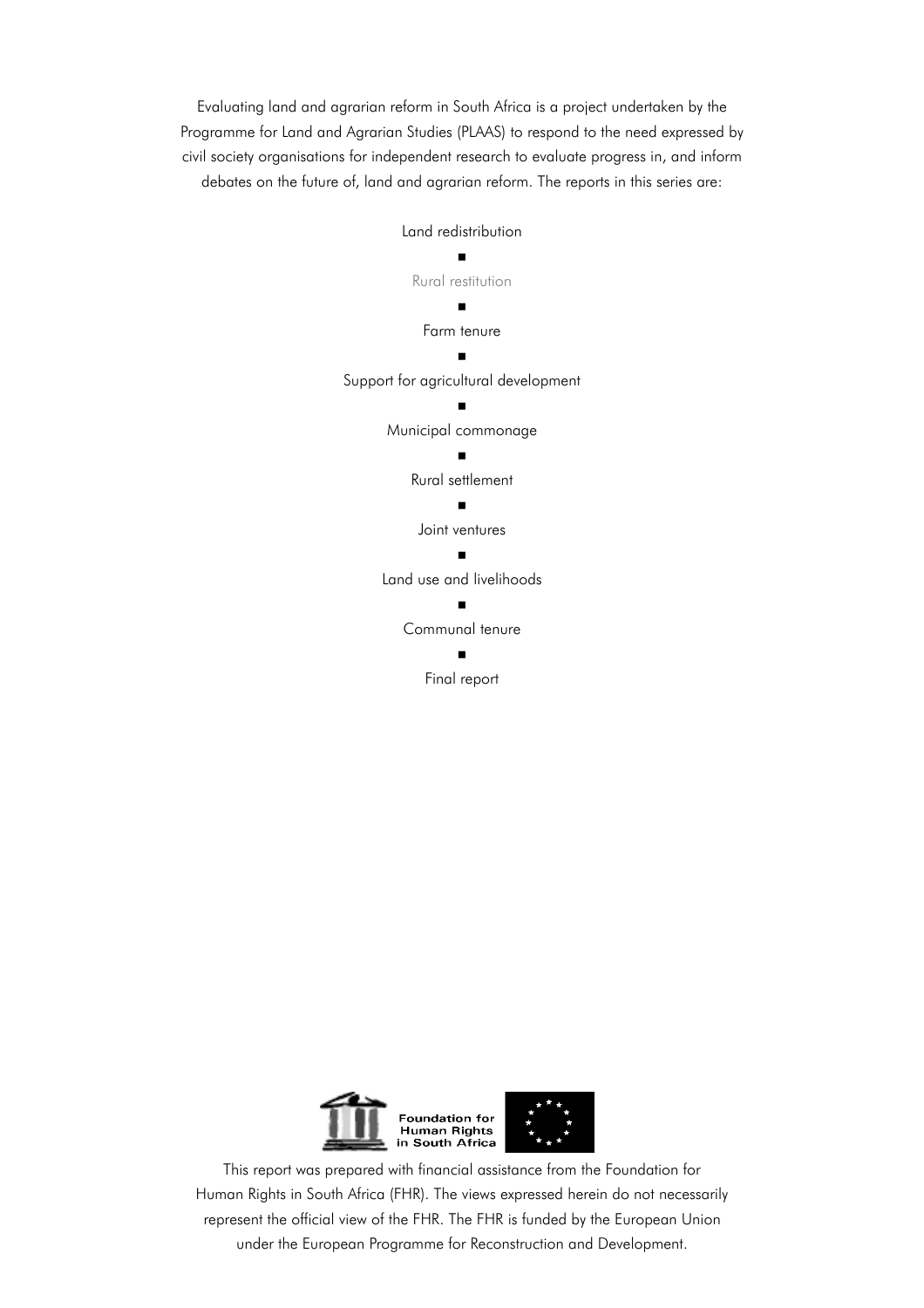# **Rural restitution**

Ruth Hall

## **Programme for Land and Agrarian Studies**

School of Government University of the Western Cape September 2003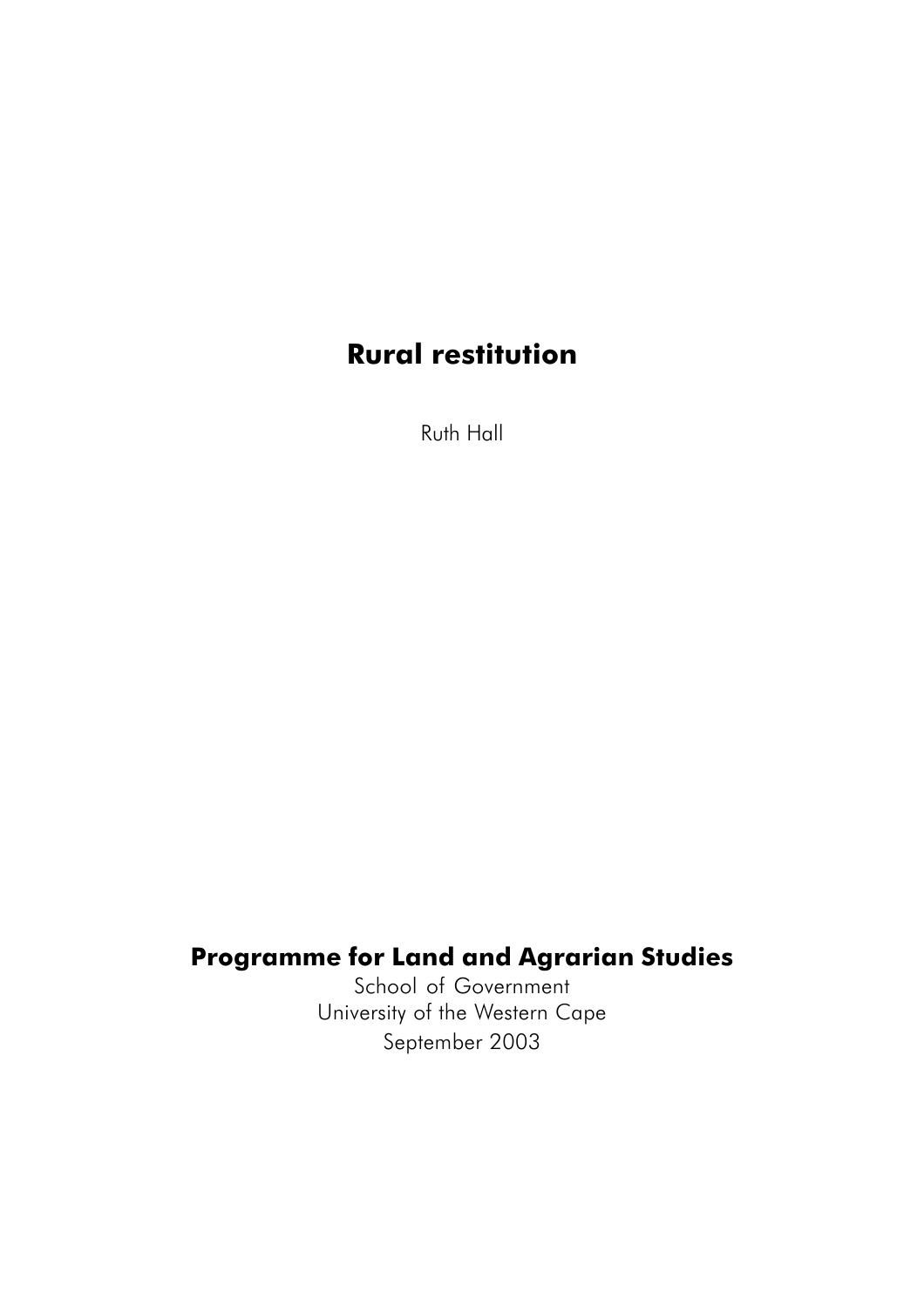## **Rural restitution**

Ruth Hall

Published by the Programme for Land and Agrarian Studies, School of Government, University of the Western Cape, Private Bag X17, Bellville 7535, Cape Town, South Africa

Tel: +27 21 959 3733 Fax: +27 21 959 3732 E-mail: plaas@uwc.ac.za Website: www.uwc.ac.za/plaas

ISBN: 1-86808-580-5

First published: September 2003 Layout: Designs for Development Copy-editing: Stephen Heyns Reproduction: Castle Graphics Printing: Hansa Reproprint

Evaluating land and agrarian reform in South Africa series; no. 2. Series editor: Ruth Hall

All rights reserved. No part of this publication may be reproduced or transferred, in any form or by any means, without prior permission from the publisher.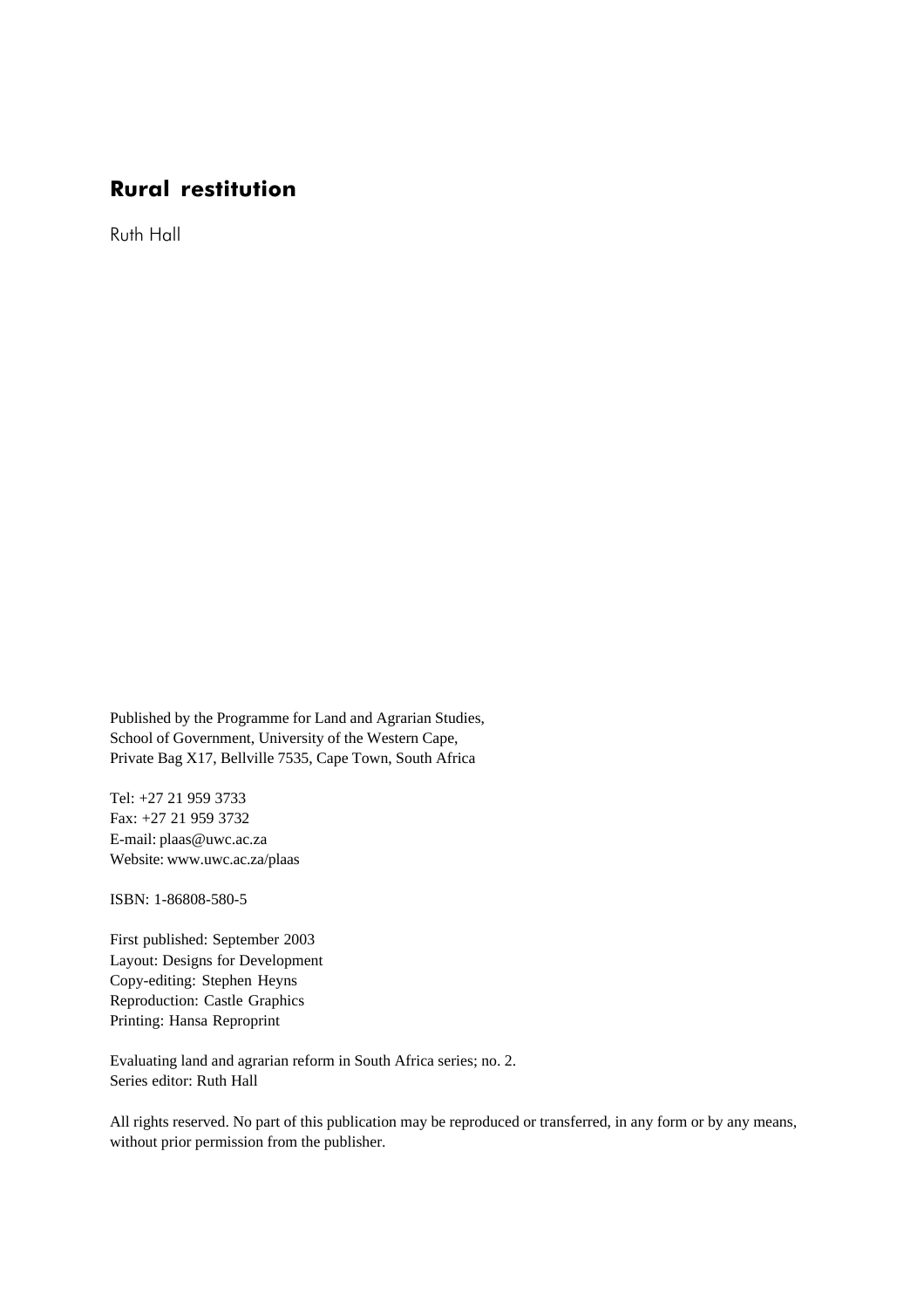## **Contents**

| List of acronyms and abbreviations                 | ii             |
|----------------------------------------------------|----------------|
| List of boxes, tables and figures                  | iii            |
| Acknowledgements                                   | iv             |
| 1. Introduction                                    | 1              |
| 2. Legislation, policy and institutions            | $\overline{2}$ |
| 3. Experiences of implementation                   | 4              |
| Lodgement                                          | 4              |
| Validation and prioritisation of claims            | 5              |
| Determining the value of the claim                 | 5              |
| Options for claims settlement                      | 6              |
| Claims settlement                                  | 12             |
| Implementation of settlement agreements            | 14             |
| Legal entities and group dynamics                  | 15             |
| Post-settlement support                            | 18             |
| Institutional challenges                           | 18             |
| 3. Achievements                                    | 20             |
| Claims lodged                                      | 20             |
| Claims settled                                     | 21             |
| Amount and cost of land                            | 24             |
| Rural claims lodged and settled                    | 25             |
| Rural claims settled with land awards              | 27             |
| 4. Budgets and targets                             | 29             |
| Targets for delivery                               | 29             |
| How much will it cost to deliver on these targets? | 30             |
| How much is available to fund these targets?       | 30             |
| 5. Conclusion                                      | 32             |
| <b>Endnote</b>                                     | 35             |
| <b>Bibliography</b>                                | 35             |
| Appendix A: Rural claims settled with land awards  | 38             |
| Appendix B: List of key informants                 | 41             |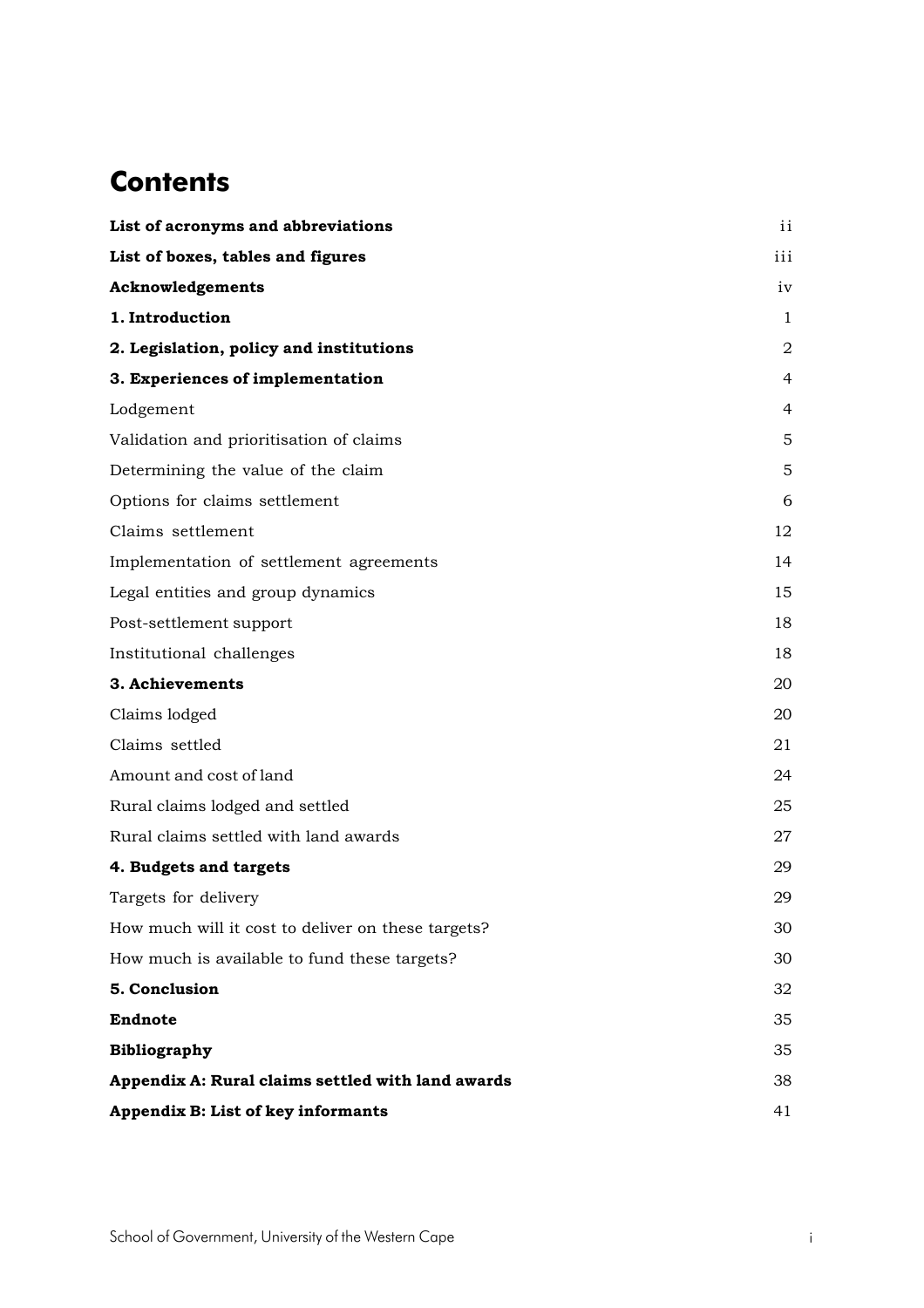# List of acronyms and abbreviations

| <b>ANC</b>      | African National Congress                                   |
|-----------------|-------------------------------------------------------------|
| ${\rm BRC}$     | Border Rural Committee                                      |
| Codesa          | Congress for a Democratic South Africa                      |
| <b>CPA</b>      | communal property association                               |
| <b>CPI</b>      | consumer price index                                        |
| <b>CRLR</b>     | Commission on the Restitution of Land Rights                |
| <b>DLA</b>      | Department of Land Affairs                                  |
| <b>DPW</b>      | Department of Public Works                                  |
| <b>ESTA</b>     | Extension of Security of Tenure Act 62 of 1997              |
| <b>IDP</b>      | integrated development plan                                 |
| <b>ISRDP</b>    | Integrated Sustainable Rural Development Programme          |
| <b>LCC</b>      | Land Claims Court                                           |
| <b>LRAD</b>     | Land Redistribution for Agricultural Development            |
| <b>LRC</b>      | Legal Resources Centre                                      |
| <b>LTA</b>      | Land Reform (Labour Tenants) Act 3 of 1996                  |
| M&E             | monitoring and evaluation                                   |
| <b>MTEF</b>     | Medium Term Expenditure Framework                           |
| <b>MVOC</b>     | monetary value of claim                                     |
| <b>NDA</b>      | National Development Agency                                 |
| NGO             | non-governmental organisation                               |
| <b>NLC</b>      | National Land Committee                                     |
| Pelcra          | Port Elizabeth Land and Community Restoration Association   |
| <b>PLAAS</b>    | Programme for Land and Agrarian Studies                     |
| Restitution Act | Restitution of Land Rights Act 22 of 1994                   |
| RDG             | Restitution Discretionary Grant                             |
| <b>RLCC</b>     | Regional Land Claims Commission                             |
| Salga           | South African Local Government Association                  |
| SANDF           | South African National Defence Force                        |
| <b>SLAG</b>     | Settlement/ Land Acquisition Grant                          |
| SPG             | Settlement Planning Grant                                   |
| SSDP            | Settlement Support and Development Planning unit (of RLCCs) |
| SSO             | standard settlement offer                                   |



ii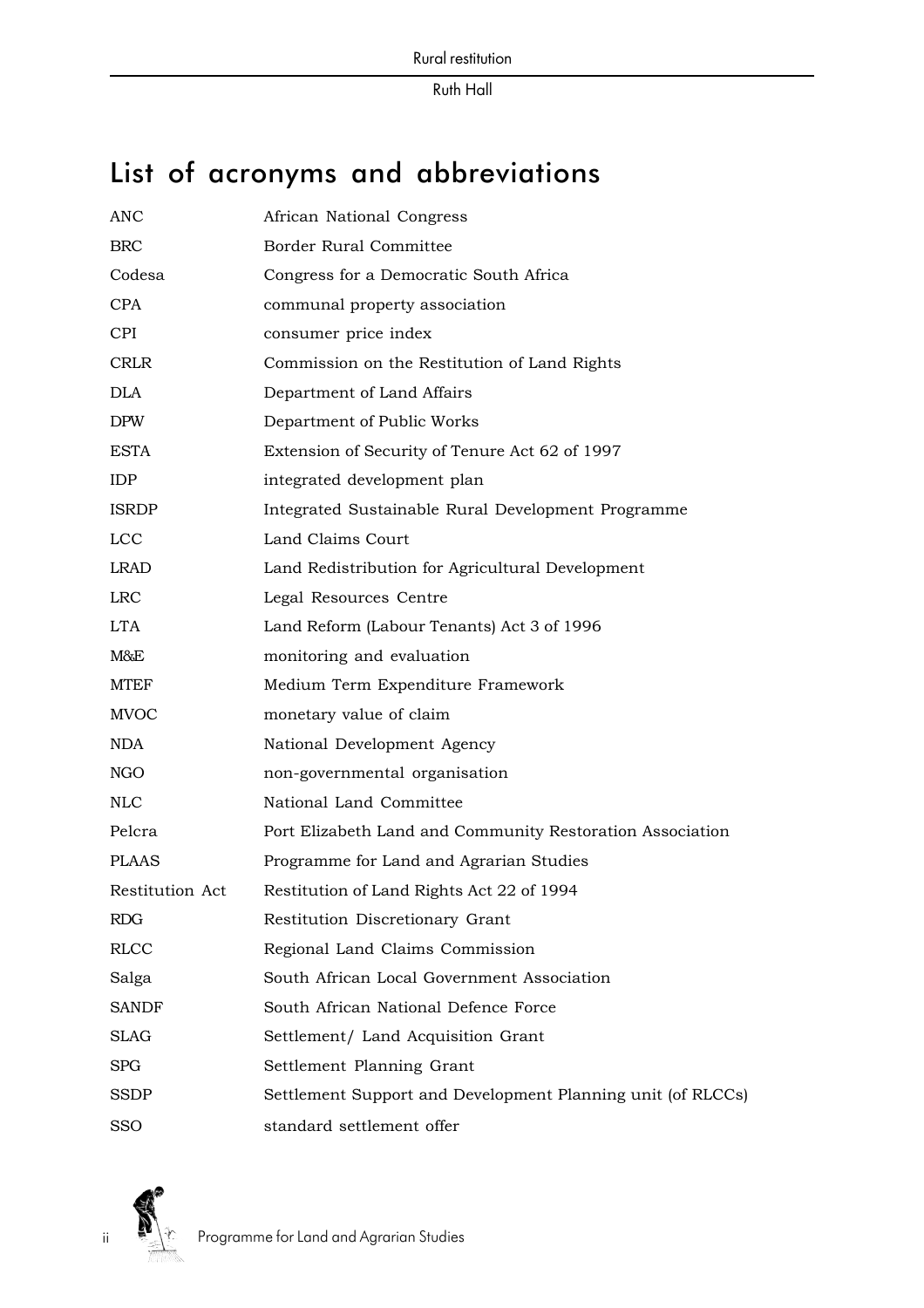# List of boxes, tables and figures

| $Box 1$ : | Valuations                                                                 | 6              |
|-----------|----------------------------------------------------------------------------|----------------|
| Box $2$ : | Past compensation for dispossession                                        | 6              |
| Box 3:    | Acquisition of land                                                        | $\overline{7}$ |
| Box 4:    | Compensation for expropriation                                             | 8              |
| Box 5:    | Boomplaats claim by Dinkwanyane community                                  | $8\,$          |
| Box 6:    | <b>Expropriation at Farmerfield</b>                                        | 9              |
| $Box 7$ : | Claiming military land                                                     | 10             |
| Box 8:    | Betterment claims at Keiskammahoek                                         | 12             |
| Box 9:    | Bureaucratic processes and the onus of proof                               | 13             |
| Box 10:   | Delays between settlement and implementation                               | 15             |
| Box 11:   | Restitution CPAs registered                                                | 15             |
| Box 12:   | Overlapping claims to land                                                 | 16             |
| Box 13:   | Owners and tenants                                                         | 17             |
| Box 14:   | Claimants and farm dwellers                                                | 17             |
| Box 15:   | The presidential deadline to settle all claims                             | 19             |
| Box 16:   | The role of NGOs                                                           | 20             |
| Box 17:   | Information management and monitoring of restitution                       | 26             |
| Box 18:   | Which claims are 'rural'?                                                  | 28             |
| Box 19:   | Counting rural claims in the Western Cape                                  | 29             |
| Table 1:  | Claims lodged by province                                                  | 21             |
| Table 2:  | Claims settled per financial year                                          | 22             |
| Table 3:  | Settled claims by province as at 31 March 2003                             | 22             |
| Table 4:  | Settled claims as lodged and as settled as at 31 March 2001                | 23             |
| Table 5:  | Claims settled as at 31 March 2003                                         | 23             |
| Table 6:  | Cumulative totals of land transferred March 2001-March 2003                | 24             |
| Table 7:  | Expenditure on land and total capital expenditure as at 31 December 2002   | 25             |
| Table 8:  | Rural and urban claims lodged as at 31 March 2001                          | 25             |
| Table 9:  | Settlement of rural restitution claims as at 27 May 2003                   | 26             |
| Table 10: | Estimate of rural claims settled with land awards as at March 2003         | 27             |
| Table 11: | Targets for settlement of rural and urban claims 2002-2006                 | 29             |
| Table 12: | Restitution budgets projected for 2002-2006                                | 30             |
| Table 13: | Budget allocations and MTEF projections for restitution 1999-2006 (R '000) | 31             |
| Table 14: | Rural claims settled with land awards                                      | 38             |

Figure 1: Budget trends in restitution and total DLA budget 1996–2006 31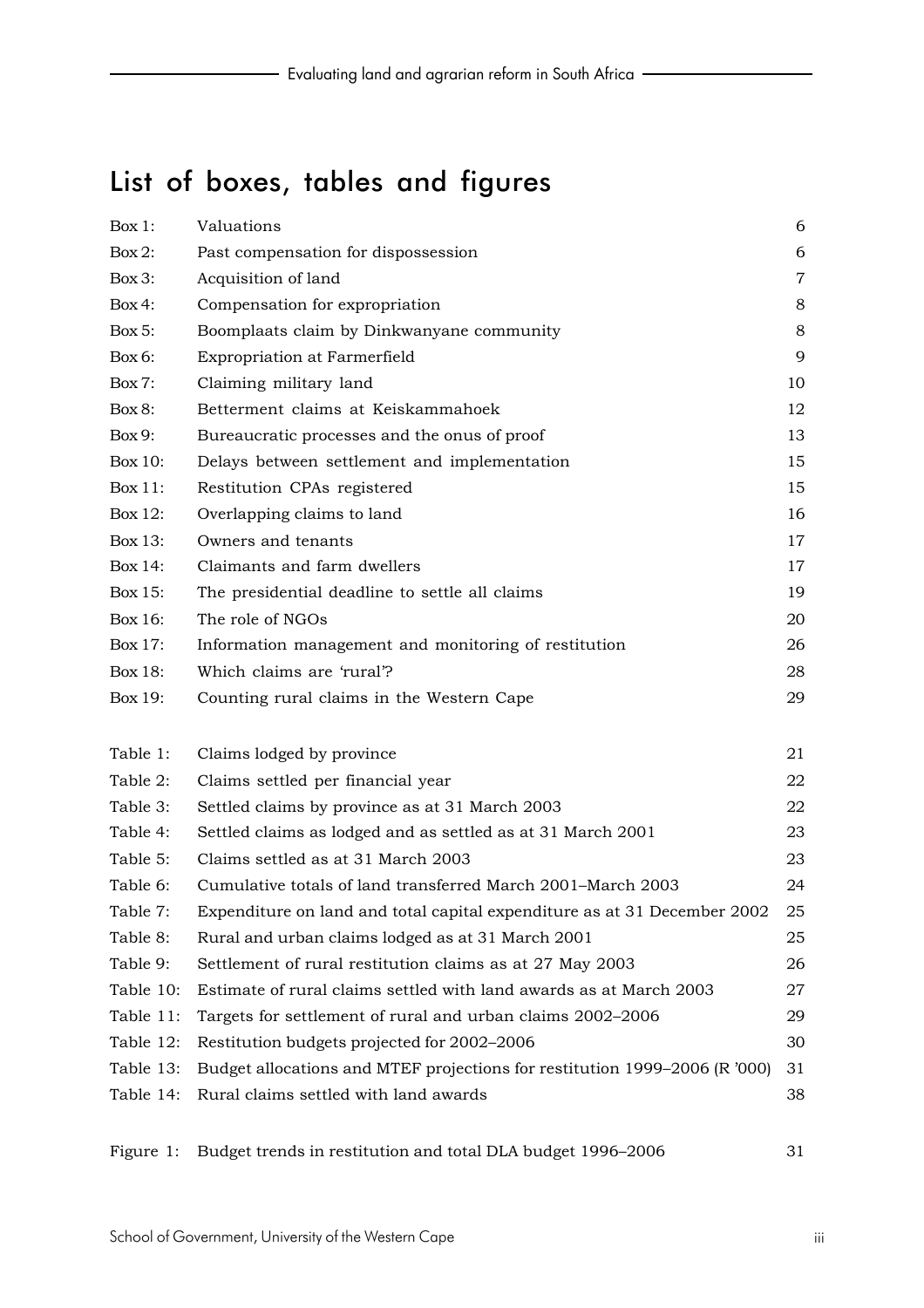# Acknowledgements

Thanks to my colleagues Peter Jacobs and Edward Lahiff for their input and comments on this report and to numerous others in the Commission on the Restitution of Land Rights, NGOs and academia for so generously sharing information and insights.



iv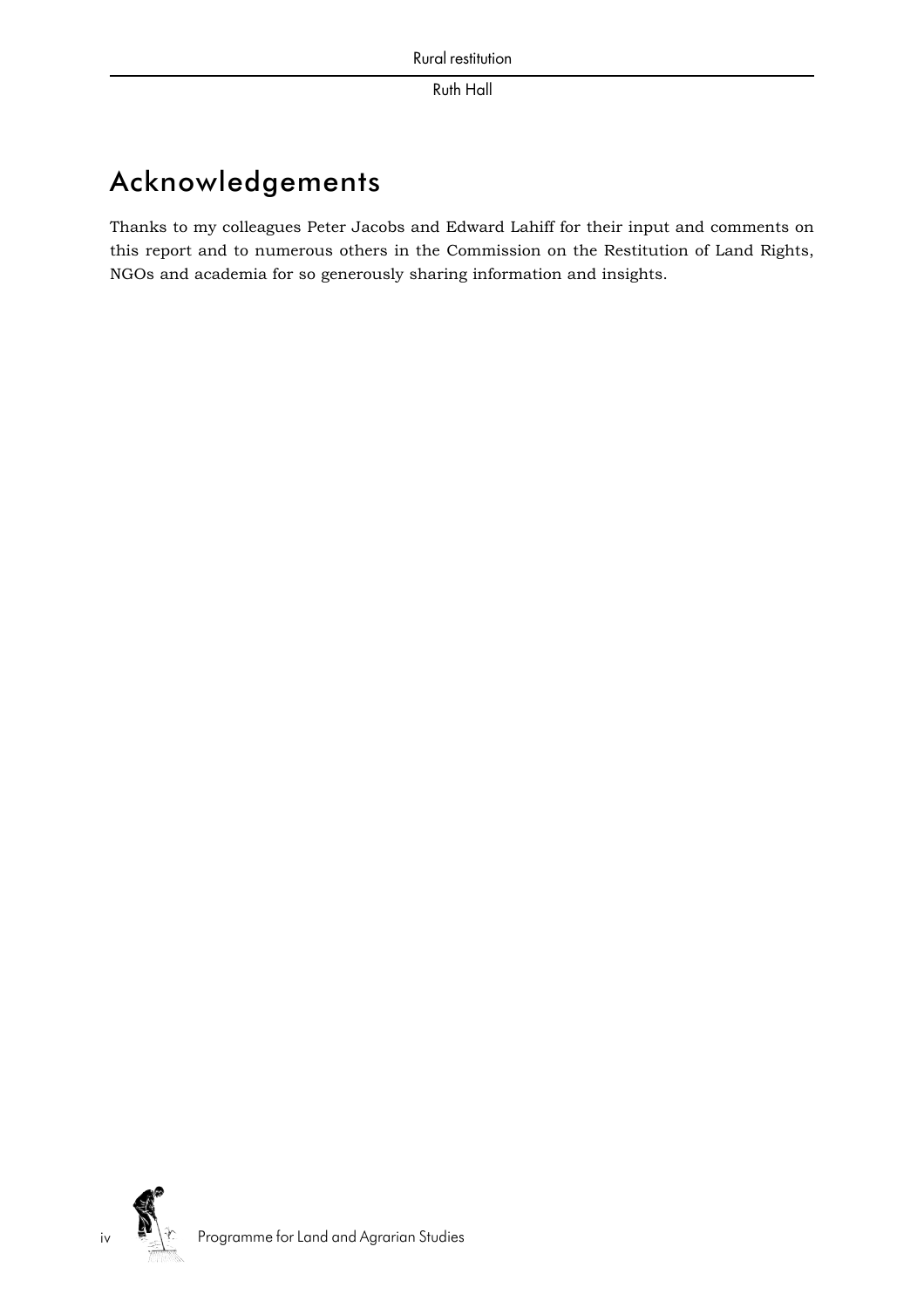## **1. Introduction**

During the negotiated transition to democracy, many South Africans expected that liberation would bring the return of land they had been dispossessed of under colonialism and apartheid, but the terms on which the transition was negotiated constrained the parameters of how this could happen. The African National Congress (ANC) did not advocate nationalisation of land at the Convention for a Democratic South Africa (Codesa) constitutional negotiations and later adopted a willing buyer-willing seller approach to land reform. Both the 'interim' Constitution of 1993 and the 'final' Constitution of 1996 guaranteed the protection of existing property rights, while also placing clear responsibility on the state to implement land reforms.

The aim of the restitution programme is to restore land rights or provide other redress to those unfairly dispossessed since the introduction of the Natives Land Act 27 of 1913. Restitution is to address the loss of land rights that resulted from homeland consolidation, forced removals from 'black spots', the Group Areas Act and related laws that designated land on a racial basis. Between 1960 and 1983 alone, an estimated 3.5 million people were forcibly removed (Platzky & Walker 1985:9–12). As acknowledged in the White Paper on South African Land Policy, '[f]orced removals in support of racial segregation have caused enormous suffering and hardship in South Africa and no settlement of land issues can be reached without addressing such historical injustices' (DLA 1997:28).

While the land redistribution programme is discretionary, restitution is a rights-based programme in that eligible claimants have the right to restoration of – or compensation for – land of which they were dispossessed. The right to restitution of land rights was established in Section 25(7) of the 1996 Constitution, which prescribes that:

*A person or community dispossessed of property after 19 June 1913 as a result of past racially discriminatory laws and practices is entitled, to the extent provided by an Act of Parliament, either to restitution of that property or to equitable redress.*

The settlement of rural claims and the handover of land have become prominent events to celebrate the achievements of post-apartheid South Africa. Highlights have included the restoration of large tracts of land to rural communities, such as the Makhoba people in the Eastern Cape, the #Khomani San in the Northern Cape and at Elandskloof in the Western Cape. Redress has also taken the form of rural claimants entering co-management agreements to forests and nature reserves, as at Dwesa-Cwebe on the Wild Coast and Makuleke in Limpopo, rather than returning to live on their land. Among the achievements of restitution has been the settlement of large numbers of urban claims, some of them grouped together, such as the Port Elizabeth Land and Community Restoration Association (Pelcra), West Bank and East Bank claims in the Eastern Cape, Alexandra in Gauteng, and District Six in Cape Town. A total of 63 455 claims were originally lodged by the end of 1998 and, by March 2003, 36 488 claims were settled.

Restitution was envisaged as integrally linked to other aspects of land and tenure reform and as supporting 'the vital process of reconciliation, reconstruction and development' (DLA 1997:49). By responding to the demands for land to be returned, restitution was conceived as a form of restorative justice. As the programme progressed, questions emerged about whether it is possible or indeed desirable to 'turn back the clock' and re-establish communities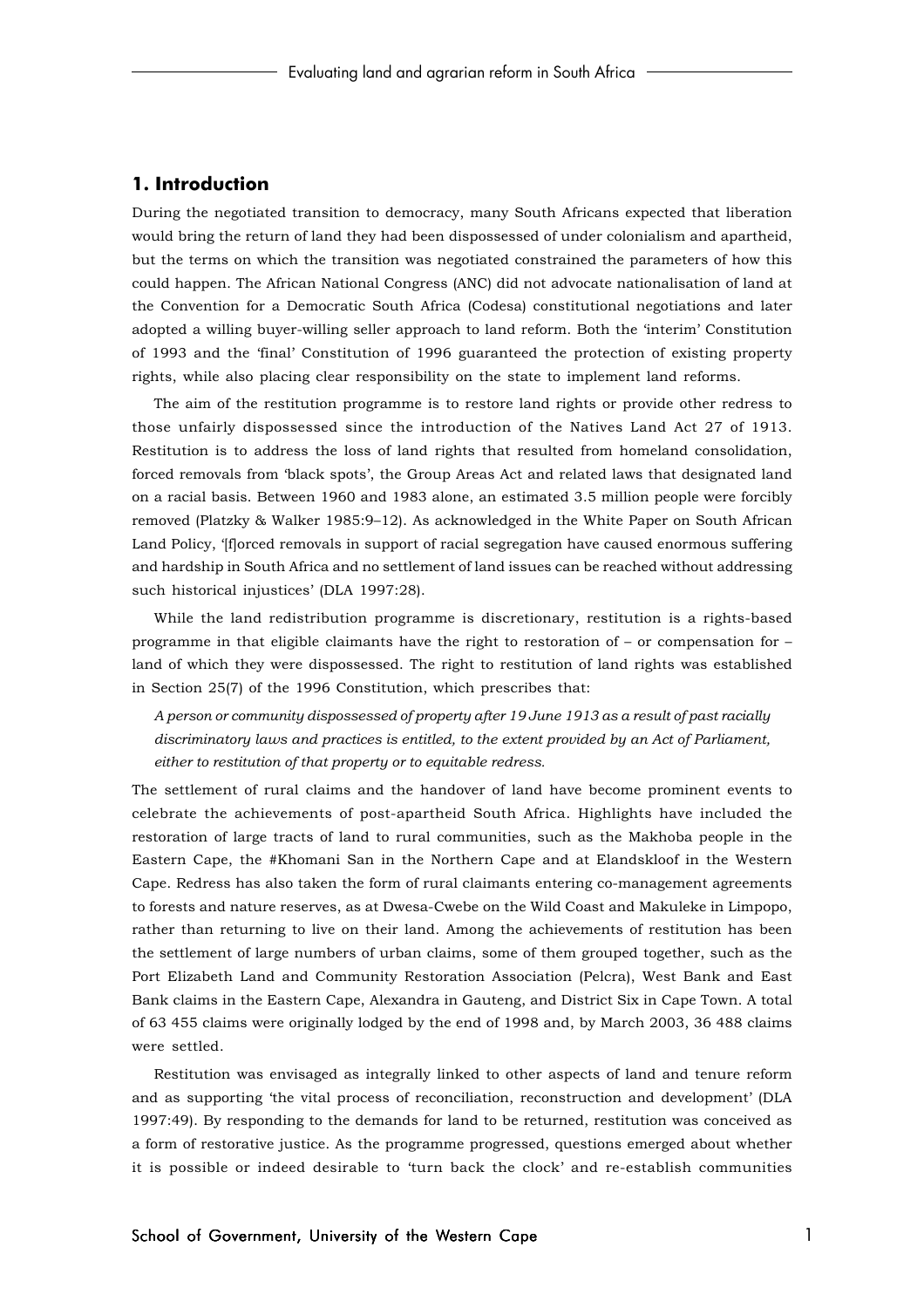fragmented and scattered through forced removals. Historical claims to land have been powerfully articulated, and carry strong political resonance within the liberation movement, but do not always coincide with current needs for development and expanded livelihood opportunities. The restitution of land has highlighted tensions between addressing historical claims and responding to current priorities. It has also brought into question the state's ability to respond effectively to claims and to link the acquisition of land to wider developmental opportunities.

While acknowledging the real achievements made in settling claims, particularly urban claims, this report poses the question of what the restitution programme has contributed to the broader objectives of land reform and agrarian change – hence the focus on the restoration of rural land. It does not seek to evaluate the restitution programme as a whole. The report describes the legal, policy and institutional framework guiding restitution and explores, through the prism of the restitution project cycle, how the programme has been implemented and how this has shaped certain outcomes. The achievements of restitution are summarised and the remaining challenges of delivery are discussed both in quantitative terms – the claims to be settled and the likely cost – and challenges for institutions, policy and politics.

The research on which this report is based combines primary and secondary research methods. Desktop research was conducted to review legislation, policy and existing literature while visits to provinces allowed for the collection and analysis of programme and project-level documents. Interviews provided perspectives from those responsible for making policy, managing, implementing and monitoring restitution, in the Department of Land Affairs (DLA), the Commission for the Restitution of Land Rights (CRLR) in its national office in Pretoria and in its provincial Regional Land Claims Commissions (RLCCs). Interviews were also held with implementing partners including non-governmental organisations (NGOs), provincial departments of agriculture, the Land Bank, consultants, legal practitioners and farmers' associations. The key limitations of the research were that extensive primary fieldwork was not possible and the range of key informants did not include officials from local government – an important partner in the establishment of viable systems of post-settlement support.

Gathering and analysing data on restitution presented a number of challenges. No national project list of restitution claims was available. Most data were not disaggregated between rural and urban claims, or between claims settled with land awards and those settled in other ways. In addition, it was not possible to obtain reliable information on the establishment of legal entities, or post-settlement monitoring of projects. The lack of availability of such information from the CRLR and DLA's Monitoring and Evaluation (M&E) Directorate is a major finding of the study.

## **2. Legislation, policy and institutions**

The Restitution of Land Rights Act 22 of 1994 ('Restitution Act') creates a right to restitution for people dispossessed of land rights after 19 June 1913 as a result of racially discriminatory laws and practices. Those dispossessed, or their descendants, were eligible to submit claims against the state for restoration of their land rights or for compensation (Section 10(1)). The timeframe for restitution in the White Paper on land policy (DLA 1997) was 18 years in total. A

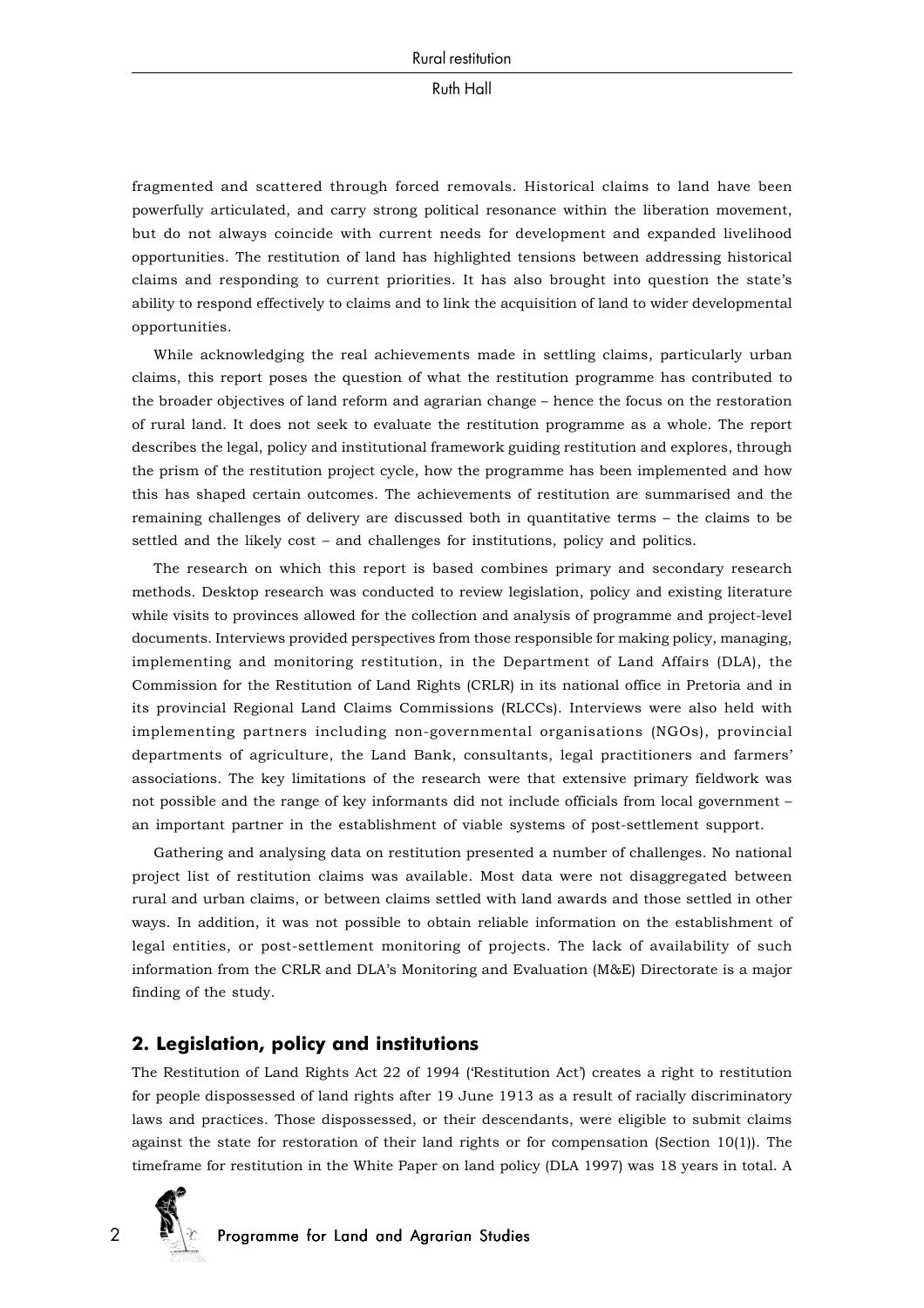period of three years from 1 May 1995 was set aside for eligible claimants to lodge their claims, later extended to a final deadline of 31 December 1998. It was envisaged that the CRLR and the Land Claims Court (LCC) would finalise all claims in five years and a further ten years was allowed for the implementation of all court orders and settlement agreements (DLA 1997:49).

The Act established a Commission on the Restitution of Land Rights to drive the process of land restitution: to assist people to make claims, to investigate their validity, to prioritise them, and to prepare for settlement or adjudication. The CRLR falls under the authority of the Chief Land Claims Commissioner. Regional Land Claims Commissions have been established in each province with their own regional commissioners, except the RLCCs in the Gauteng and North West, which fall under the authority of one commissioner, as is the case with the Northern Cape and Free State.

The LCC was established in 1996 to approve claims, grant restitution orders and adjudicate disputes. The need for a specialist court stemmed from the need for independent adjudication of disputes arising from laws underpinning land reform including the Restitution Act, the Land Reform (Labour Tenants) Act 3 of 1996 (LTA) and the Extension of Security of Tenure Act 62 of 1997 (ESTA). The LCC is able to take proactive steps: it may 'conduct any part of its proceedings on an informal or inquisitorial basis and it may convene hearings in any part of the country to make it more accessible' (LCC 2002). The LCC has the same status as the High Court and appeals against its judgments can be made to the Supreme Court of Appeal or, in specific circumstances, to the Constitutional Court. It was initially the task of the LCC to 'decide which form of restitution is appropriate and fair in each case' (LCC 2002).

Following a ministerial review of restitution in 1998, the process for settling claims was streamlined and the role of the CRLR was expanded. It was further integrated into DLA and CRLR commissioners were made responsible to the Director-General, creating new opportunities to link the restitution programme more closely to land reform as a whole (Du Toit et al., no date). Amendments to the Restitution Act in 1999 allowed 'a shift in emphasis from a judicial to an administrative process of resolving restitution claims' (CRLR 1999:31). While previously all claims had to be referred to the LCC, this amendment meant that 'restitution claims will be resolved via agreements between the parties, with the court only intervening to decide on legal disputes or where there is a need for interpretation of the law' (CRLR 1999:31). The CRLR holds delegated powers to negotiate settlement agreements with claimants. The introduction of Section 42D into the Act removed 'the need for claimants to waive their rights in order to facilitate the administrative processing of claims' (CRLR 1999:31). Since 1999, an administrative process has by and large replaced the judicial approach to settling claims.

According to the White Paper, restitution is to be driven by 'the just demands of claimants who have been dispossessed' and 'solutions must not be forced on people' (DLA 1997:49). Claimants are able, subject to circumstances, to indicate their preference for having their land restored to them, obtaining alternative land or receiving financial compensation – or a combination of these. Restitution is intended to achieve the following outcomes:

- substantial numbers of claimants who fulfil the criteria in the Act receive restitution in the form of land or other appropriate and acceptable remedies
- the restitution process does not lead to major disputes or conflict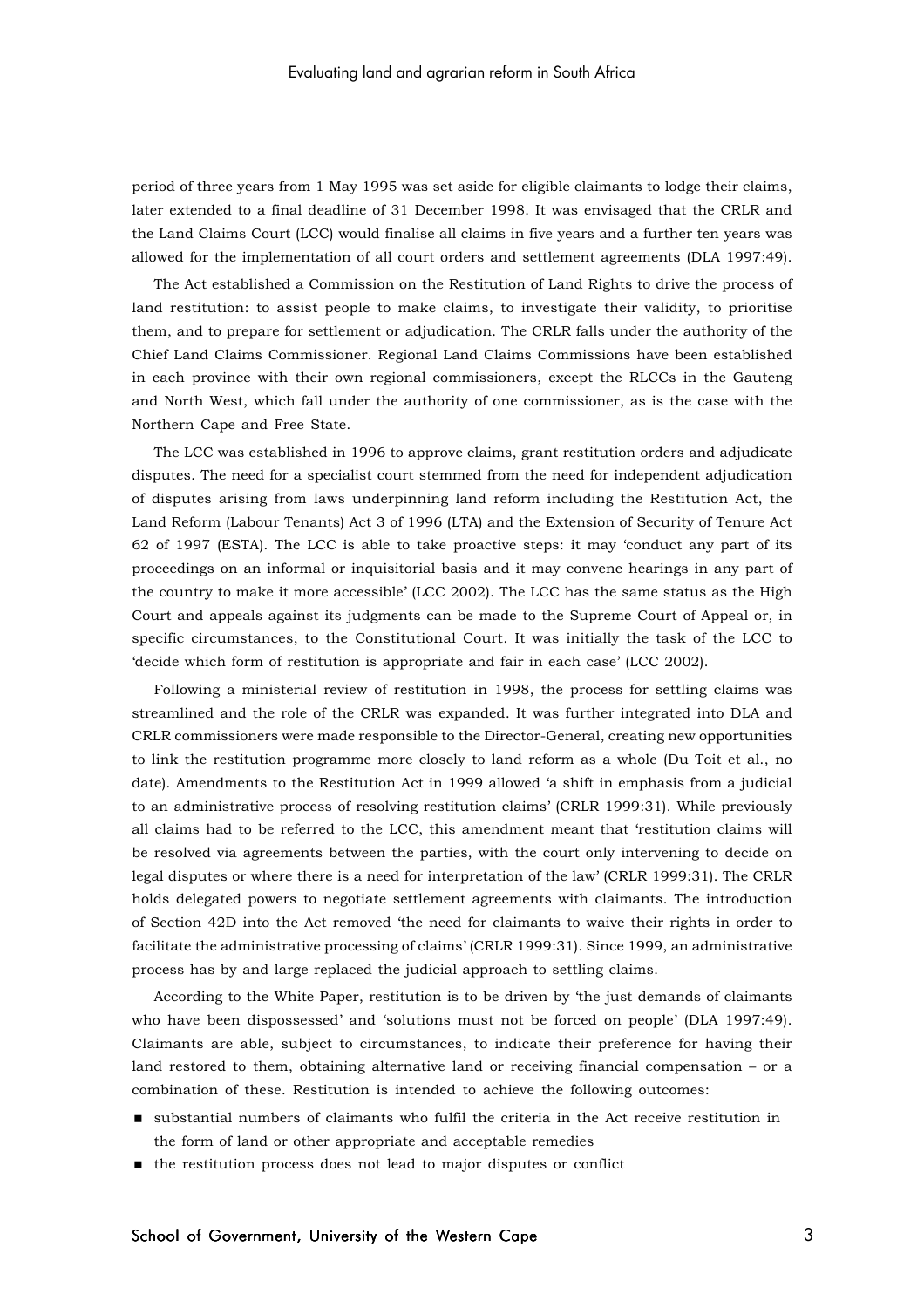- $\quad \blacksquare$  public confidence in the land market is maintained
- frameworks are developed for claims and demands that fall outside of the Act (DLA 1997:50).

## **3. Experiences of implementation**

The project cycle for restitution claims starts with claims being lodged, screened and prioritised, after which research is needed to determine whether they are valid in terms of the criteria in the Act. The monetary value of claim (MVOC) must be determined before a claim can be negotiated and settled and, if land is to be restored, then land use and development planning will also be needed. Claims are settled when a settlement agreement is signed. Claims are only referred to the LCC if a negotiated settlement cannot be reached. The CRLR remains responsible for implementing the settlement and providing post-settlement support. Despite moves towards standardising the procedures adopted by the commission, there is substantial evidence that the ways in which claims are settled in practice differ widely both within and between provinces.

Interviews with commissioners, RLCC and NGO staff and researchers have highlighted substantial areas of consensus on the key problems and challenges in restitution. There is also agreement that restitution has been far more complex than anticipated. The following sections discuss how claims have been investigated and settled, illustrating this with reference to case studies in the Eastern Cape, Limpopo, Mpumalanga and the Northern Cape. Three key challenges that have substantially shaped progress in restitution are the ability of the CRLR to acquire land for restoration, the need to manage difficult group dynamics and to establish and support viable land-holding entities, and weaknesses of the CRLR which hamper its ability to perform the enormous and complex task with which it is charged. These and other experiences and challenges are explored below.

#### **Lodgement**

The process of claimants lodging their claims started slowly, leading to concerns that many eligible claimants were unaware of the process. The 'Stake your claim' campaign undertaken jointly by the CRLR, DLA and the National Land Committee (NLC) succeeded in informing a large number of people about restitution and their right to claim. As a result, most claims were lodged during the extended period from May to December 1998.

Both cut-off dates associated with restitution have been contested. First, the exclusion of claims predating the 1913 Natives Land Act has been criticised because extensive dispossession had already taken place by then. Even so, there is a need for some kind of cut-off, and land redistribution was designed as a programme to meet the needs of those landless people not eligible for restitution. Second, many potential claimants have been excluded because they missed the deadline in 1998, most because they were unaware that they had the right to claim. It is thought that vast numbers of people dispossessed of land and their descendants have not lodged claims. There have been calls to re-open the process for the lodging of new claims, but these have not been sustained and have been strongly resisted by DLA and the CRLR.

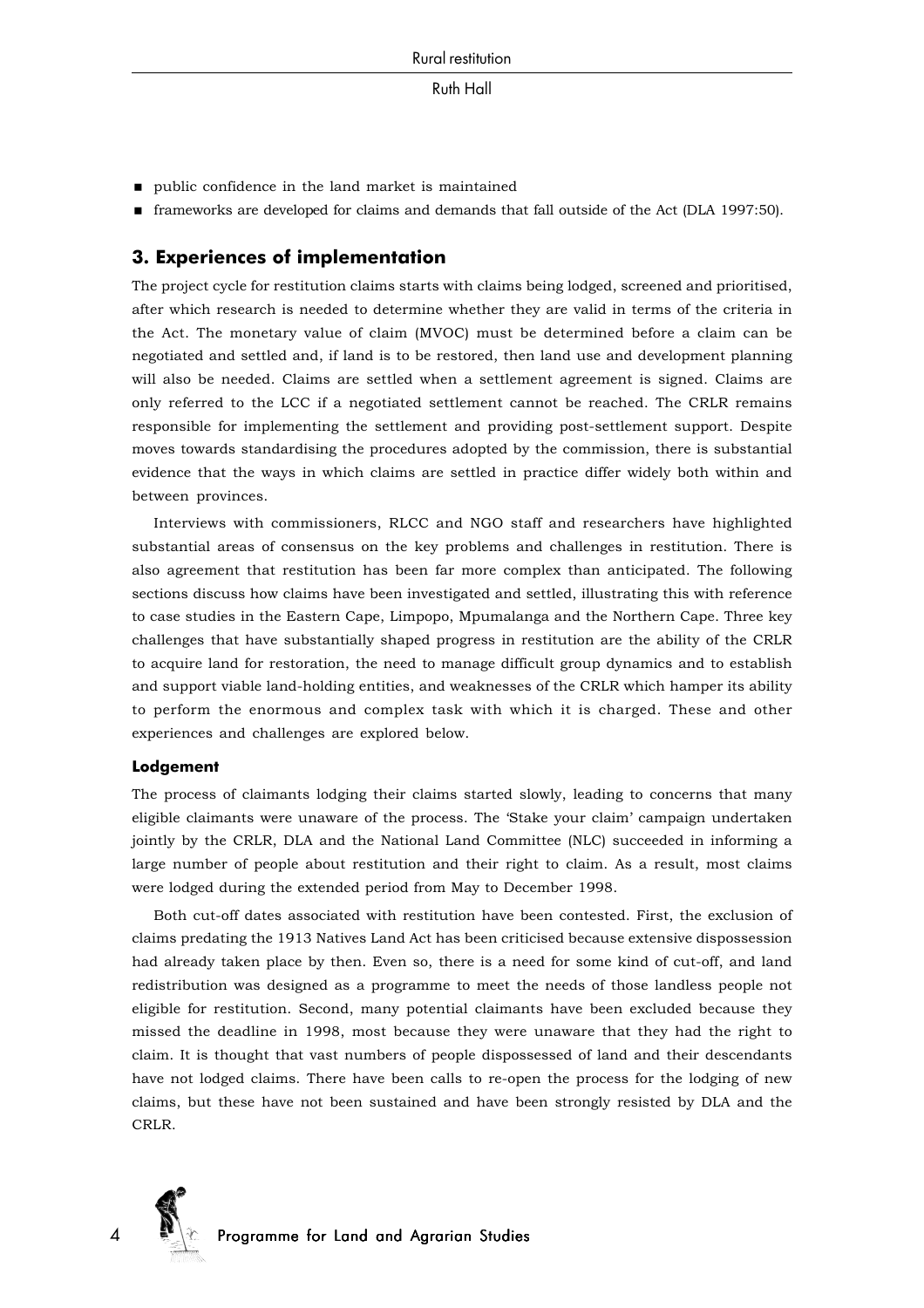#### **Validation and prioritisation of claims**

Validation is an initial investigation to determine whether there is *prima facie* evidence that a claim is valid in terms of the criteria in the Act, as well as recording the location of the land under claim and the size and composition of the claimant group. In July 2001 the CRLR launched a campaign to validate all outstanding restitution claims. The purpose was to enable it to plan its work, prioritise claims and budget for the finalisation of all claims. By February 2003, most claims had been validated. Because many claims were redefined in the process, the total number of claims rose. On the whole, the validation process split up urban claims into households while rural claims were consolidated into community claims (Gwanya and Van der Merwe, pers. comm.). Relatively few claims were dismissed. It was not possible to ascertain whether those whose claims had been rejected were informed and whether they had the opportunity to appeal.

Even after validation, it is neither possible to say how much land has been claimed, nor to establish the number of people involved in the claims. A further campaign to verify all outstanding claims has been mooted. This would entail the verification of the claimants and their relation to those dispossessed as well as precisely what land has been claimed and the surveying of unregistered properties.

The Act spells out which criteria are to be considered when prioritising claims. Priority may be given to 'claims which affect a substantial number of persons, or persons who have suffered substantial losses as a result of dispossession or persons with particularly pressing needs' (Restitution Act Section 6(2)(d)). In the Eastern Cape three priority criteria are being applied, according to the Regional Land Claims Commissioner. Firstly, claims in areas prioritised for development through the Integrated Sustainable Rural Development Programme (ISRDP) or the Urban Renewal Programme (that is, 'poverty nodes') take precedence. Secondly, the RLCC has prioritised claims that are expected to have an impact on a large number of people, such as West Bank (an urban claim by 2 026 households) and Makhoba (a rural claim by 1 400 households). Thirdly, priority is given to those claims in which there are large numbers of elderly people (Gwanya, pers. comm.).

Urban claims enjoyed unofficial priority until 2002, when the Minister of Agriculture and Land Affairs called for rural claims to be prioritised. In some provinces, certain claims have been prioritised as a result of land occupations by frustrated claimants or conflict between competing groups of claimants. Conflict and publicity are important triggers in moving claims up the priority list. Even so, there is much variation in how the various formal and informal criteria are applied.

#### **Determining the value of the claim**

The CRLR has developed a range of policies and guidelines on how the components and value of a restitution package should be determined (CRLR 2002a:5). These stipulate that the package should be based on the nature, extent and value of land rights lost. In order to determine what land will be awarded to whom on what terms, or the level at which financial compensation will be offered, the monetary value of the land rights lost has to be calculated in each claim. Where groups submit claims, the MVOC must be based on the average extent of land lost and the average value of these land rights in order to make offers of financial compensation (CRLR 2001b:2).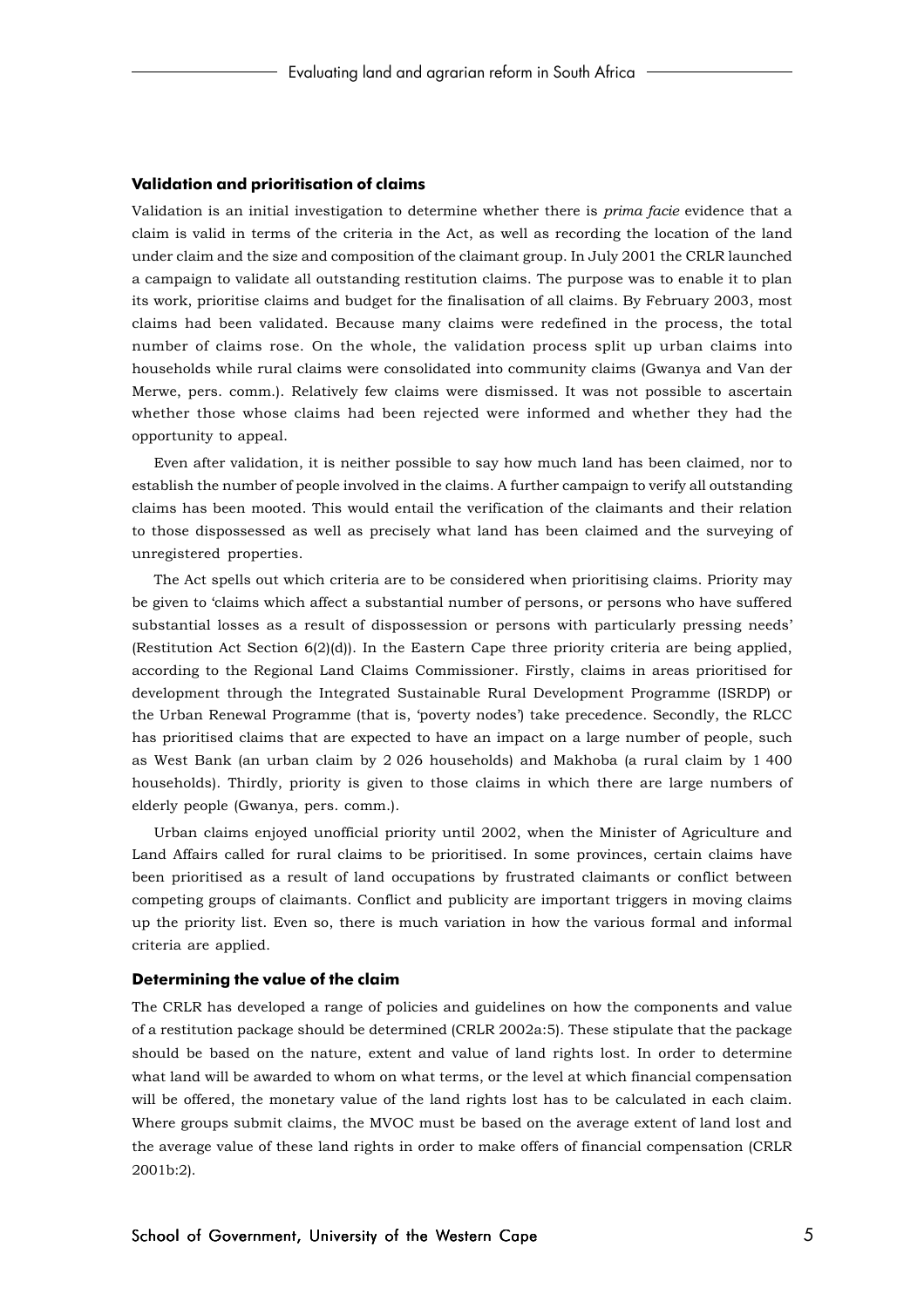## **Box 1: Valuations**

The CRLR relies on professional valuers to determine what the market price of a property is, or to assist in the calculation of the MVOC. Valuations provide some leeway for commissioners to use their discretion. However, some RLCCs have experienced problems with valuation including the scarcity of good valuers willing to work on restitution claims and their fees: in some cases valuers have received more from a claim than the claimants themselves. In a few cases, valuers have been accused of employing dubious methodologies and promoting the interests of sellers to inflate the market value, though this has not been proven. The valuer working on the Macleantown claim got more than R1 million – what some implementers call 'an expensive thumbsuck'.

Sources: Gwanya, Roodt, Mokono and Mabuntana, pers. comm.

The MVOC can be calculated in different ways and the CRLR has not specified which approach is to be used by the RLCCs. One approach is to establish the *current value* of the land that was lost or of equivalent land nearby. This approach is usually used where there have not been substantial improvements on the land and where claimants received no compensation, or an insignificant amount. Another approach is to determine the *historical value* of the land rights at the time of dispossession, less the compensation received at the time and plus current rand values using the consumer price index (CPI) (CRLR 2001b:2). Compensation received at the time of dispossession can be taken into account when calculating the value of the land rights lost, but this is not always simply discounted.

#### **Box 2: Past compensation for dispossession**

Past compensation constitutes grounds for dismissing a claim only if the compensation was just and equitable, but this is seldom the case. Where people were compensated in cash or with alternative land, they usually got too little and sometimes compensation was only paid to some members or a community, or to a chief. Some residents of Chatha were compensated R10 per dwelling at the time they were dispossessed in the 1960s – far below the value of their homes or the cost of rebuilding them. The CRLR therefore disregarded the issue of compensation when calculating the MVOC. When the Makotopong community was dispossessed in Limpopo in 1967, they were provided with 'compensatory land' but this was smaller and of lower agricultural value than the land they had lost, and it was not transferred to them, but remained the property of the state. For this reason, their claim to return to their original land was successful.

Sources: DLA 2000; Wegerif, pers. comm.

One problem with discounting for past compensation is that the circumstances in which compensation was paid restricted the possible uses to which this money could be put. For instance, given racial restrictions on property ownership at the time, it would have been difficult or impossible for black people to use this to purchase alternative land (CRLR 2001b:3).

## **Options for claims settlement**

Restitution claims are usually settled through the restoration of the land rights lost, provision of alternative land, payment of financial compensation or some combination of these. Increasingly, the CRLR is exploring ways in which to add 'developmental compensation' in which claimants receive priority access to resources and infrastructure as part of integrated development strategies by different spheres of government.

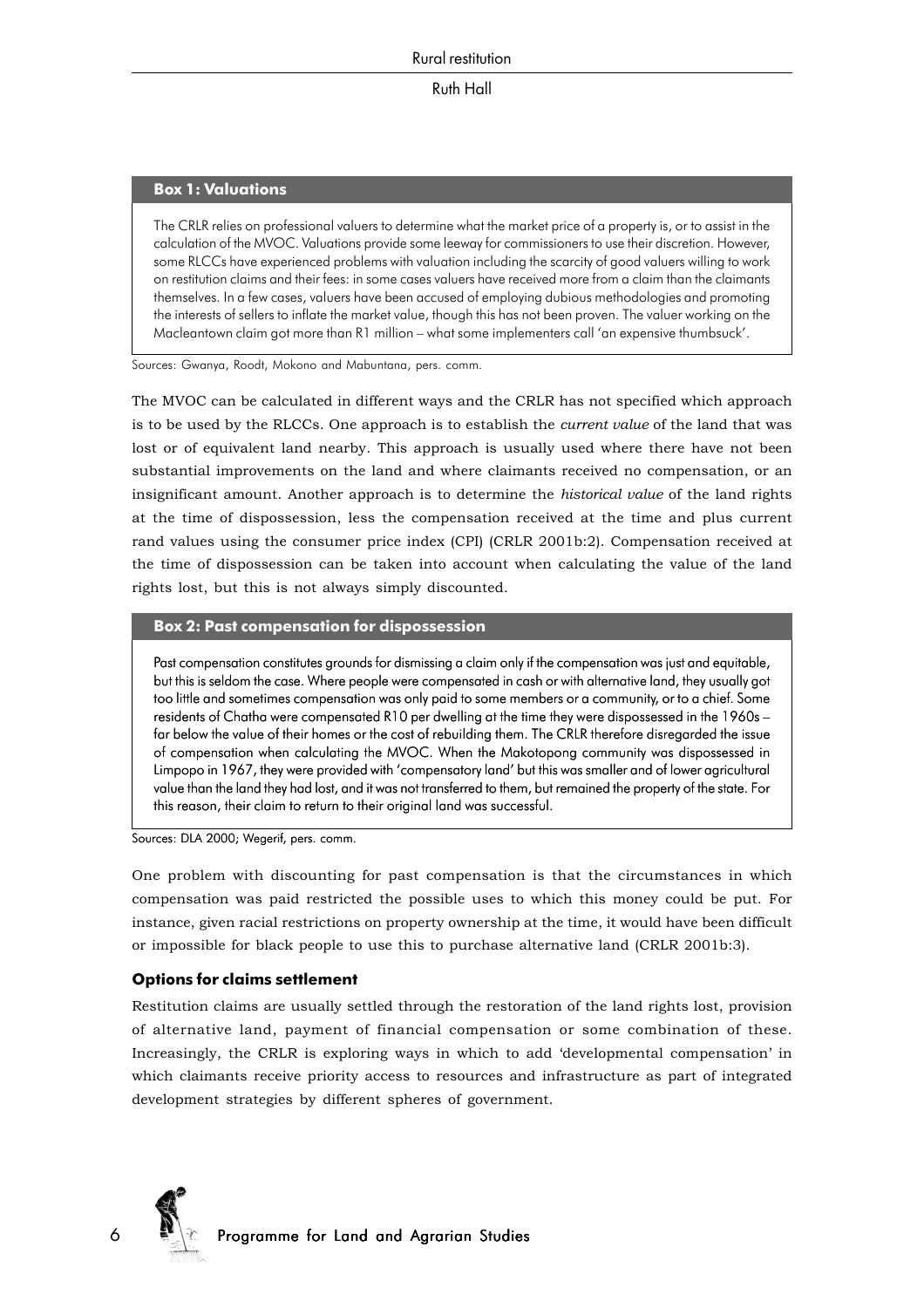#### *Land restoration*

The willing buyer-willing seller approach to land redistribution has in practice been applied to the acquisition of land for restitution, even though it is not formally part of restitution law or policy. This has made restoration a cumbersome process, since restoration of claimed land is contingent on the willingness of current owners to sell at the prices the CRLR offers. Government and civil society have both identified this as a problem with the programme, as current owners are frequently unwilling to sell, either because they are unwilling to agree on a reasonable price, or are hostile towards restitution and distrust the government. The Minister of Agriculture and Land Affairs, among others, has observed that some farmers' associations have advised their members not to agree to offers to purchase from the CRLR (MALA 2001). Landowners have not only refused to sell but, in some cases, have challenged the validity of restitution claims (Gwanya and Wegerif, pers. comm.). However, restitution claims are made against the state, not against a current landowner.

There are three instruments that the commission has at its disposal to address situations where owners refuse to sell: offer a higher price, expropriate, or offer claimants an alternative remedy. All three approaches have been used.

#### **Box 3: Acquisition of land**

In both the Pheeha and Makhoba claims, in Limpopo and the Eastern Cape respectively, the unwillingness of current owners to sell their land posed a problem and land was acquired only after landowners had disputed the claims and, in the case of Makhoba, the CRLR had threatened to expropriate. The commission's ability to acquire land has in a few provinces been described as a 'domino effect' in that, once the owner of one portion of claimed land agrees to sell, others are likely to follow. It is not only current owners of land under claim who have opposed restitution claims. At Macleantown, white residents, organised in the Macleantown Ratepayers' Association, opposed the claims made by former owners and former tenants who had been dispossessed through the Group Areas Act in the 1970s.

Sources: Gwanya, Mokono, Wegerif, Westaway and Mabuntana, pers. comm.

The CRLR's ability to offer higher prices to owners is problematic because this means that current landowners, many of whom benefited from past subsidies, are effectively obtaining yet another subsidy. While disputes remain as to whether the commission is paying inflated prices, it is clear that the market basis of the restitution process means that landowners have substantial power to set a price. Only a credible threat of expropriation and skilled negotiation by the CRLR can counteract this.

By restoring ownership not only to former owners but also to former tenants and others who had informal rights, the LCC has set a precedent and recognised 'beneficial occupation' as constituting a right to land. Where the claimants never had title to the land, restitution has involved both restoring and upgrading land rights to ownership, as happened in Kranspoort in Limpopo.

Value added to the property after the time of dispossession has frequently made restoration difficult or not feasible in the view of the CRLR. This is particularly the case in urban areas where removals through the Group Areas Act were often concentrated close to city centres on land that has subsequently been developed. District Six in central Cape Town is an unusual case where the land was not redeveloped and thus restoration is possible.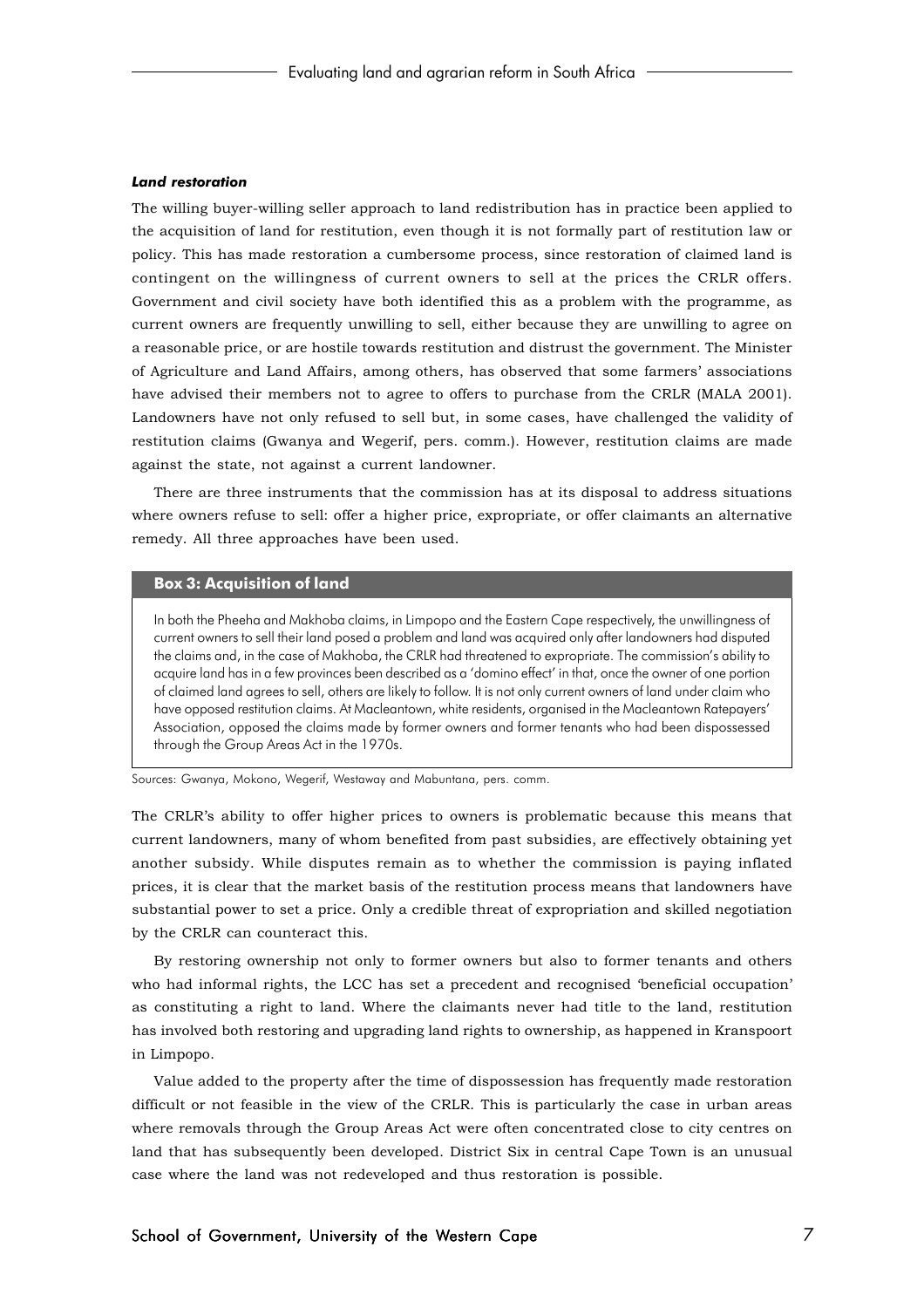Alternative land is usually sought where the CRLR or, previously, the minister, deems that restoration is not feasible due to changed land use or the extent of value added to the property, or where current owners refuse to sell. In addition, any government body can apply to the LCC for an order that land it owns that is subject to a claim will not be restored to the claimants.

## *Expropriation*

The Constitution empowers the state to expropriate property 'for a public purpose or in the public interest' (Section 25(2)) and says further that 'the public interest includes the nation's commitment to land reform' (Section 25(4)). The owner is entitled to a fair hearing and to compensation, the level of which must be determined by the LCC. The factors to be considered must include the current use of the property, the history of its acquisition and use, its market value, the extent of past state subsidy in improving the property, and the purpose of the expropriation (Section 25(3)).

## **Box 4: Compensation for expropriation**

Judge Antonie Gildenhuys of the Land Claims Court has developed a formula for calculating compensation based on the criteria contained in the Constitution. The 'Gildenhuys formula', is as follows: Compensation =  $C - k_0$  (B  $-A$ ) –  $E_1 \cdot k_1 - E_2 \cdot k_2 - E_3 \cdot k_3...$ 

Where:

- C is the present-day market value of the property
- $\bullet$  k<sub>0</sub> is the inflation factor related to land acquisition, based on the consumer price index (CPI)
- B is the market value of the property at the time of acquisition
- A is the actual price paid at the time of acquisition
- $\blacksquare$   $\blacksquare$   $\blacksquare$ ,  $\blacksquare$ ,  $\blacksquare$   $\blacksquare$  and following are the historical values of infrastructure and interest rate subsidies received
- $\blacksquare$  k<sub>1</sub>, k<sub>2</sub>, k<sub>3</sub> and following are the corresponding inflation factors for these subsidies, based on the CPI.

Source: DLA 1999

Some of the RLCCs have at times used this formula to determine the prices they will offer to current owners, while others have adopted a practice of offering market prices. In practice, it appears that there is a range of approaches to determining what the CRLR is willing to pay.

The Gildenhuys formula effectively converts the value of a past subsidy into a current tax on the sale of the property. The owner of the farm Boomplaats in Mpumalanga, whose land the state attempted to expropriate, argued that this calculation is unjust, since it is a tax that only applies to landowners whose land is under claim. Eventually the state was able to purchase the land, but at a substantially higher price than it originally offered.

## **Box 5: Boomplaats claim by Dinkwanyane community**

The Dinkwanyane community purchased the farm Boomplaats in the Lydenburg District of Mpumalanga in 1906. This sizeable farm of 2 297ha in a fertile area with good rainfall was later designated as a 'black spot'. The residents, numbering 169 households, were forcibly removed in 1960–61 and resettled in the Lebowa homeland. The farm was later divided into two portions and sold by the state in 1982. Following the submission of a land claim by the Dinkwanyane community, DLA was able to purchase one portion of the original farm for R1 million.

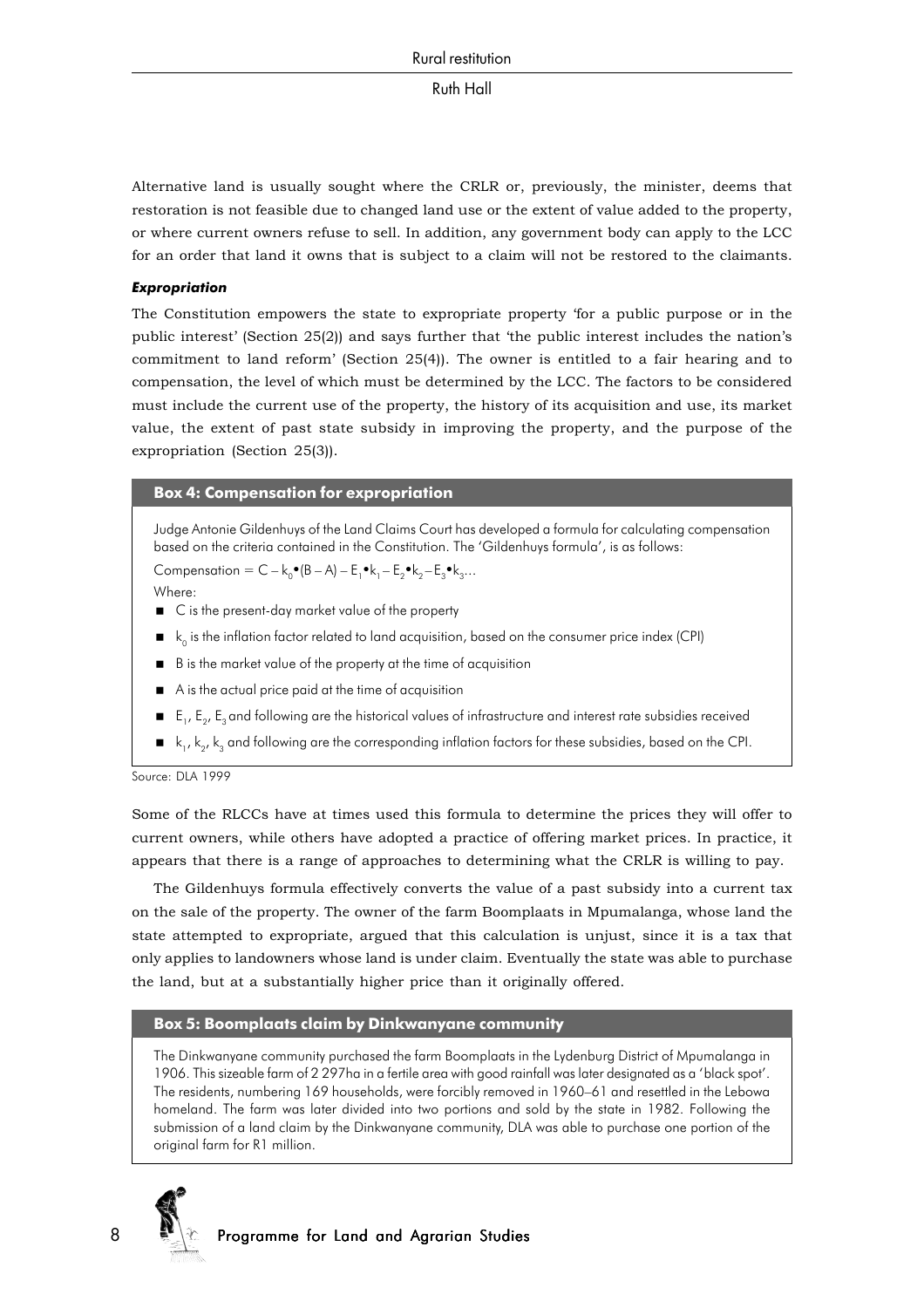The owner of the remaining portion, Willem Pretorius, rejected the CRLR's offer of about R850 000 because he claimed the farm was worth R2.1 million. The offer was based on the 'Gildenhuys formula' using the market value of the property (about R1.5 million), from which were discounted the value of previous state subsidies, loans and the difference between the price paid by the owner and the market value at the time of purchase. Having failed to reach an agreement on price, DLA served an expropriation notice on Pretorius who challenged it in the LCC. Neighbouring farmers and farmers' unions rallied to his support. In one version of events, the expropriation case was held up by incorrect legal procedure on the part of the state's attorneys. DLA claims that the Minister of Agriculture and Land Affairs 'was persuaded to withdraw the notice of expropriation and decided to give negotiations a further opportunity'. As a result, Pretorius was offered R1 285 764, which he accepted. On leaving the farm, he reportedly stripped it of many fittings including electrical fittings, wiring, taps, roofing from outbuildings and, literally, the kitchen sink.

Sources: *Carte Blanche* 2001; DLA 2001b; *Business Day* 2002; *News24.com* 2001

The Farmerfield claim in the Eastern Cape is one of only two cases of expropriation in respect of a restitution claim identified through this research and is a lesson in some of the potential pitfalls of expropriation.

## **Box 6: Expropriation at Farmerfield**

The owner of one of two portions of land claimed at Farmerfield in the Albany district of the Eastern Cape refused to sell at the price offered by the CRLR. Expropriation proceedings were initiated, but the LCC refused to make a ruling on the level of compensation because this was not within its jurisdiction. In terms of the Restitution Act, the Minister of Land Affairs determines compensation. However, the Expropriation Act empowers only the Minister of Public Works to issue an expropriation notice and to determine the level of compensation payable in respect of an expropriation. After a two-year delay, the expropriation notice was issued, at which point the state became the owner of the property and 80% of the compensation determined by the Minister of Public Works was paid to the owner. The rest is outstanding. A further step was needed to transfer the property to the claimants, but years later this has still not been done. The claimants have no legal right to occupy the land and are unable to lease the land back to the former owner, as was agreed, since it is not theirs to lease. Although the claim is ostensibly settled and the land has been expropriated, about five years after the case was heard at the LCC, the claimants still do not have their land.

Source: LCC 1998; Roos and de la Harpe, pers. comm.

Expropriation has not been used as a viable instrument to make land available for land reform to date. A draft amendment to the Restitution Act published in May 2003 indicates that government is exploring this avenue and aims to address the problems raised by the Farmerfield case by empowering the Minister of Agriculture and Land Affairs to expropriate land without the owner's agreement and without a court order. Parliamentary hearings into this amendment Bill were due to be heard at the end of August 2003. Expropriation may become a more feasible option in the future but RLCC staff emphasise that, while expropriation may address the availability of land for restoration, it will not necessarily reduce its cost or increase the rate at which claims are settled.

#### *State land*

Land owned by the state is of importance to restitution in a number of ways. First, some state land has been claimed but a lack of information has resulted in some state land under claim being sold off to other parties. In *Mahlangu v. Minister of Agriculture and Land Affairs and Others*, a representative of a claimant group, the Litho Ndundza Tribe, unsuccessfully applied for an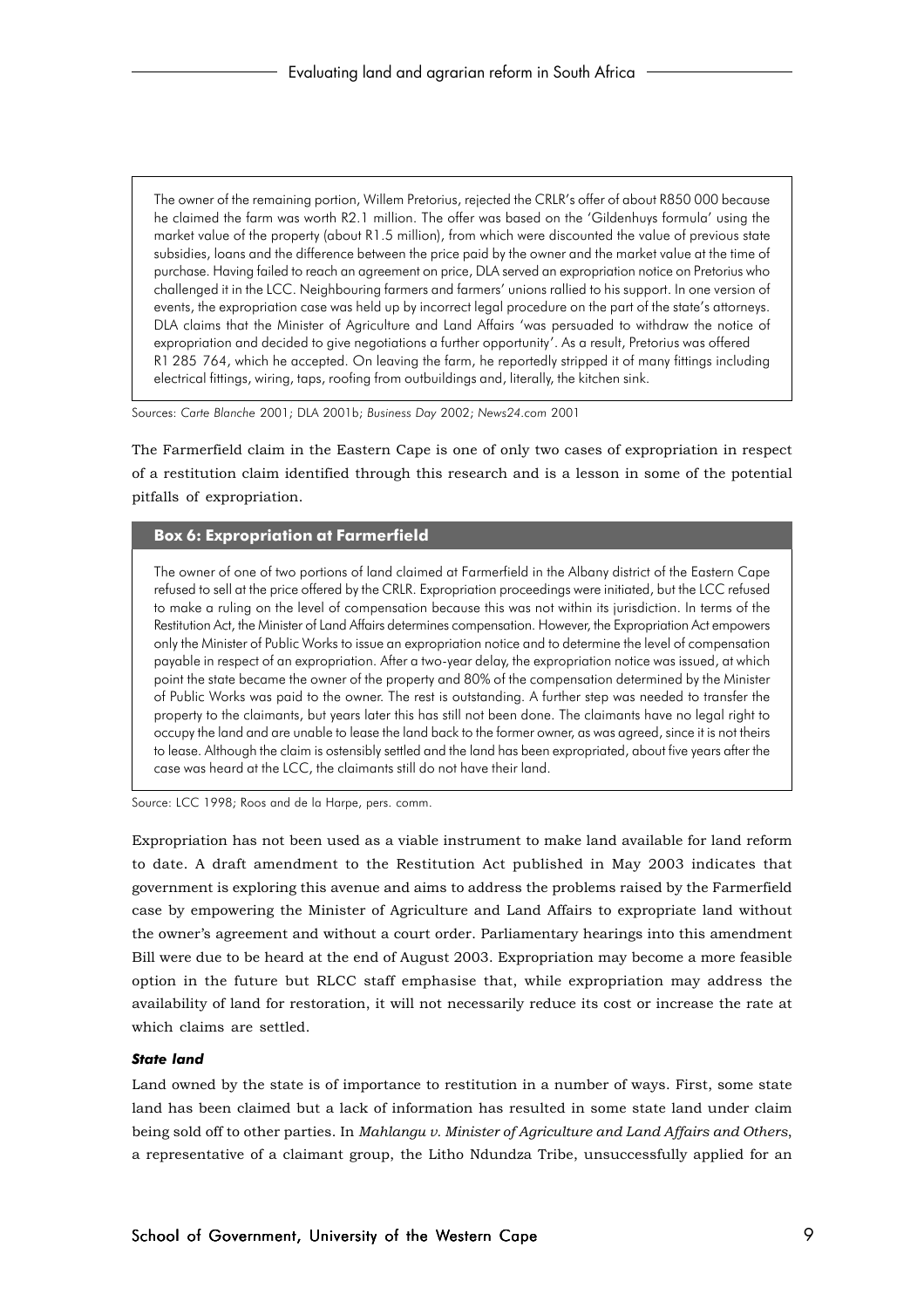injunction against the minister to prevent the sale of state land that it had claimed (LCC 2003). More recently, there have been a few cases of municipalities selling off land to Land Redistribution for Agricultural Development (LRAD) beneficiaries while this land was subject to unresolved land claims (Manong, pers. comm.).

Claims in protected areas like national parks have been largely settled through joint management agreements where claimants become co-managers or shareholders, or are prioritised for access to jobs and other development benefits, as in Dwesa-Cwebe in the Eastern Cape and Makuleke in Limpopo. Another category of state land on which a number of claims have been made – and have been particularly difficult to resolve – is military land.

## **Box 7: Claiming military land**

A portion of the land claimed by the Makotopong community in Limpopo, dispossessed of their land in a 'black spot' removal in 1967, was owned by the Department of Public Works (DPW) and used by the South African National Defence Force (SANDF) as a bombing range. While DPW was willing to release the land to the claimants, the SANDF opposed restoration on the grounds that the land was 'contaminated' by unexploded missiles and was unsafe for human habitation, and on the grounds that the facility was of national and strategic importance. Despite lengthy negotiations, no resolution has been reached. In the Northern Cape, the claimants of Lohatla, an area of land from which they were removed to make way for an SANDF battle school, have also been unable to settle their claim as a result of a stand-off with the SANDF, even though DPW is the owner. The SANDF has refused to release the land, also claiming that it is contaminated by military use. In frustration at the apparent lack of progress with their claim, claimants occupied the land in late 2002 and were arrested and charged with trespassing. They later set up a 'landless people's camp' at the entrance to the property. The SANDF has obtained a Section 34 order to exclude its land from the settlement of the claim but has also sought to remove the small number of people, the Khosis, who have consistently resisted removal and remain on a small portion of the land in the middle of the army's battle school. Numerous interventions by former President Nelson Mandela, current President Thabo Mbeki and Minister of Agriculture and Land Affairs Thoko Didiza have all failed to facilitate an agreement with the SANDF or to identify sufficient suitable privately-owned land in the vicinity which owners would be willing to sell.

Sources: Oganne, Manong, Wegerif and Mokono, pers. comm.

Second, in some instances state land has been made available as alternative land in settlement of a claim. A state land audit was envisaged in the White Paper (DLA 1997) and the Restitution Act as a tool to make state land available for restitution purposes: 'In order to facilitate the work of the Commission and the Court, the Minister may take all necessary steps to compile a register of public land, which register shall be open to inspection by claimants and prospective claimants' (Section 39). This information has been compiled and is available to the CRLR to assist in identifying alternative land, but is not made available to claimants, in view of concerns that disclosing the location of state land is likely to lead to land occupations.

#### *Financial compensation*

By the late 1990s, the CRLR was discussing whether standard settlement offers (SSOs), a fixed level of financial compensation, should be made available as a means to expedite its work. The major benefit would be savings on valuations, which would no longer be necessary if claimants accepted the standard amount. Claimants rejecting an SSO would be able to approach the LCC for a ruling. This approach has been pursued in urban areas where most claimants are being offered financial compensation and, although the levels are not fixed,

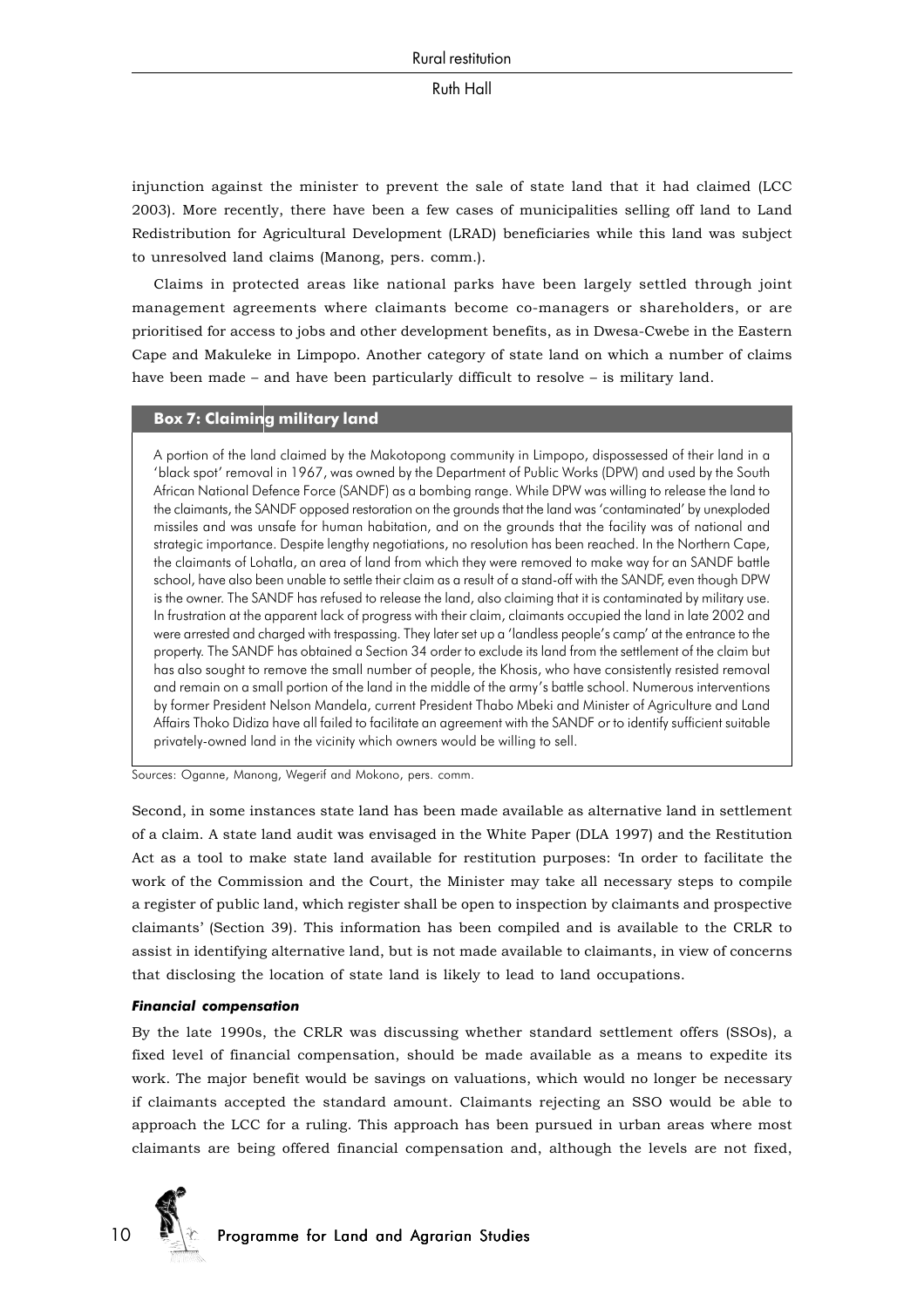offers are mostly made at R40 000 or R50 000 for owners (depending on the province) and R17 500 for tenants (Roberts pers. comm.; Mkwaba, pers. comm.).

Financial compensation may be less beneficial for claimants than restoration of land. For example, some RLCCs have upgraded tenant rights to freehold rights but this upgrade is possible only where land is restored – financial compensation for tenants cannot be calculated as if they owned the land. In addition, rural claims in practice may be privileged compared to urban claims since they get land or at least financial compensation based on the actual value of the land – usually more than an SSO of R40 000 per household.

There is substantial disagreement within the CRLR as to whether the option of financial compensation is in line with the spirit of the land reform programme. The tendency towards cash rather than 'developmental' settlement of claims (land, housing or commonage) limits the contribution of restitution to the broader objectives of transforming patterns of land ownership and building the livelihoods of poor rural people. While some RLCC and NGO staff argue that this option should be removed, the right of claimants to choose among possible remedies, including financial compensation, is protected in law (Roberts, pers. comm.). It would be 'unconscionable', in the view of some, for the CRLR to seek to limit the options currently available (Mgoqi, pers. comm.). Even so, there is considerable leeway available to RLCCs on the manner of claims settlement in their provinces and this can, but will not necessarily, promote developmental settlement of claims rather than financial compensation.

#### *Developmental compensation*

A failing of restitution identified in the ministerial review of 1998 (Du Toit et al., no date) was the lack of a clear link between restoring land and providing opportunities for development. Restitution was criticised as relocation in reverse, providing 'land, tin toilets and that's it' (Roodt, pers. comm.). For this reason, the CRLR has explored forms of restitution beyond land – as one official put it, 'it is not just a matter of getting your land back anymore'.

The 'developmental approach' to restitution extends to rebuilding communities and their livelihoods and must therefore include access not only to land but also to services and social infrastructure (Tuswa, pers. comm.). What sets developmental compensation apart from other remedies is that it requires institutions to work together in an integrated way – something which experience shows is rare. The Macleantown claimants, for instance, have demanded that restitution must take account that they lost not only land but also their homes – an often forgotten aspect of the value of what people lost through dispossession. The CRLR was able to conclude an agreement with the Department of Housing to provide them with these top structures – a contentious decision since this meant these claimants effectively jumped to the front of the housing queue (Roodt, pers. comm.). The value of these top-structures has been dealt with inconsistently, with some claims incorporating houses in the value of the claim (as in Chatha), while most urban and rural claims exclude this.

Developmental compensation can extend beyond housing to address productive and social infrastructure, like prioritising claimant communities for roads, public works, schools, clinics and state-supported income generation projects. This model has been pursued in 'betterment' claims where claimants are not landless but lack resources for development.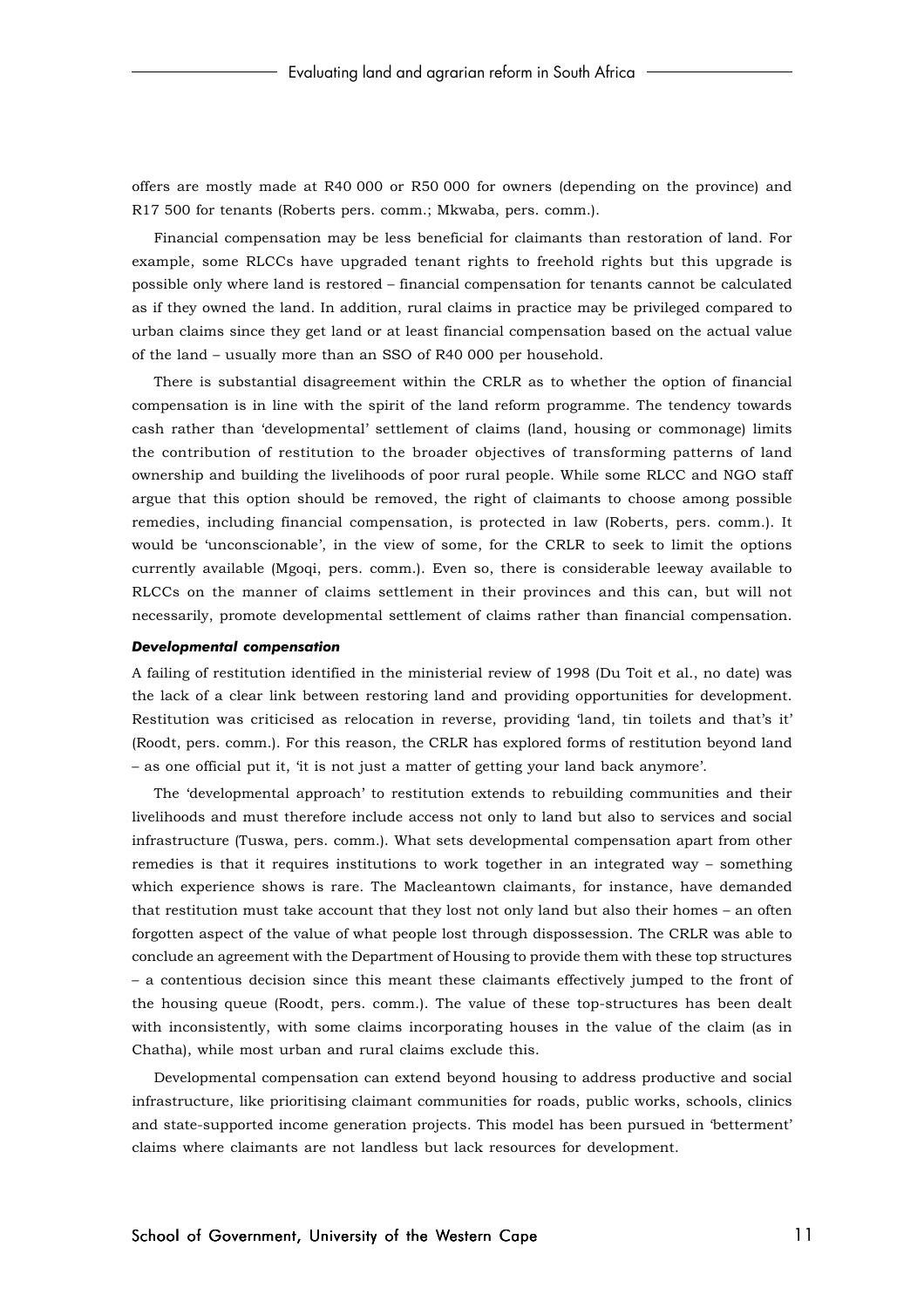#### **Box 8: Betterment claims at Keiskammahoek**

When Keiskammahoek in the Eastern Cape was subjected to 'betterment' planning from the 1950s, the reorganisation of communal land into demarcated land-use zones dispossessed people of individual and group rights to land, including communal grazing land, disrupted livelihoods and social networks, and deepened poverty. The rights lost were 'strong and enforceable' lifelong and heritable rights in terms of existing tenure arrangements. The nature of the dispossession, then, combined an absolute loss of land, together with a loss of livelihoods due to the re-designation of residential, arable and grazing land.

Keiskammahoek residents lodged land claims even though, at the time, DLA did not acknowledge that betterment constituted dispossession and therefore fell within the ambit of the Restitution Act. The involvement of the Border Rural Committee (BRC), a land rights NGO, was crucial in informing people about the restitution process and engaging with residents' associations to ensure that claims were lodged. Later, it compiled evidence to support the claim, drawing on extensive archival and academic research. In contrast to its earlier position, the CRLR accepted the claim based on the vast evidence that dispossession had taken place as a result of racially discriminatory laws and practices. After a lengthy process of investigation and negotiation, the claim was settled and celebrated on 16 June 2002.

The settlement of the claim involved cash compensation for land rights lost, as well as developmental compensation. The total redress amounted to more than R102 million, paid out to 1 704 families, based on an average valuation of rights lost at R55 564 per claimant household in addition to Restitution Discretionary Grants (RDGs) and Settlement Planning Grants (SPGs). Half of this has been paid out as financial compensation, and half reserved to fund community development, including services like water, rural electrification, access roads and to support vegetable gardening and other agriculture.

Although a similar claim had been settled in Chatha, also in the Eastern Cape, the Keiskammahoek outcome set an important precedent which expanded the scope of the restitution programme. It has been recognised as 'an irreversible policy shift'. An estimated four million people were dispossessed through betterment – more than through the Group Areas Act, black spot removals or any other apartheid policy. However, most of those eligible for restitution as a result of this precedent did not lodge restitution claims prior to the 1998 deadline because they were informed that they were not eligible for restitution.

Sources: RLCC Eastern Cape 2002; DLA 2000; Gwanya, cited in Gerardy 2002; Gwanya, Semane and Westaway, pers. comm.

The adoption of this more holistic approach to restitution – linking land rights to livelihood opportunities – has been widely welcomed as a positive move, though it does stretch the capacity of the CRLR as its success is dependent on strong integration among implementing agencies and spheres of the state. Among these, local government is of central importance.

#### **Claims settlement**

There is a degree of variation in how RLCCs use the Restitution Act to settle claims. The judicial approach to settling claims required proof sufficient for a court. With the shift to an administrative approach, these requirements have been relaxed somewhat, but the CRLR's own policy and procedures are time-consuming and costly, and they are inconsistently enforced. Among implementing partner organisations some confusion remains about the requirements of the CRLR. The danger in these inconsistent practices is that the commission opens itself to challenges, both by family members excluded from the benefits of a claim and by opponents of land reform seeking to discredit restitution.

Where groups submit claims jointly, family trees have been used to demonstrate the validity of the claim, as was done by Nkuzi Development Association in the Pheeha claim in Limpopo. Claimants are sometimes required to provide letters giving power of attorney to a nominated

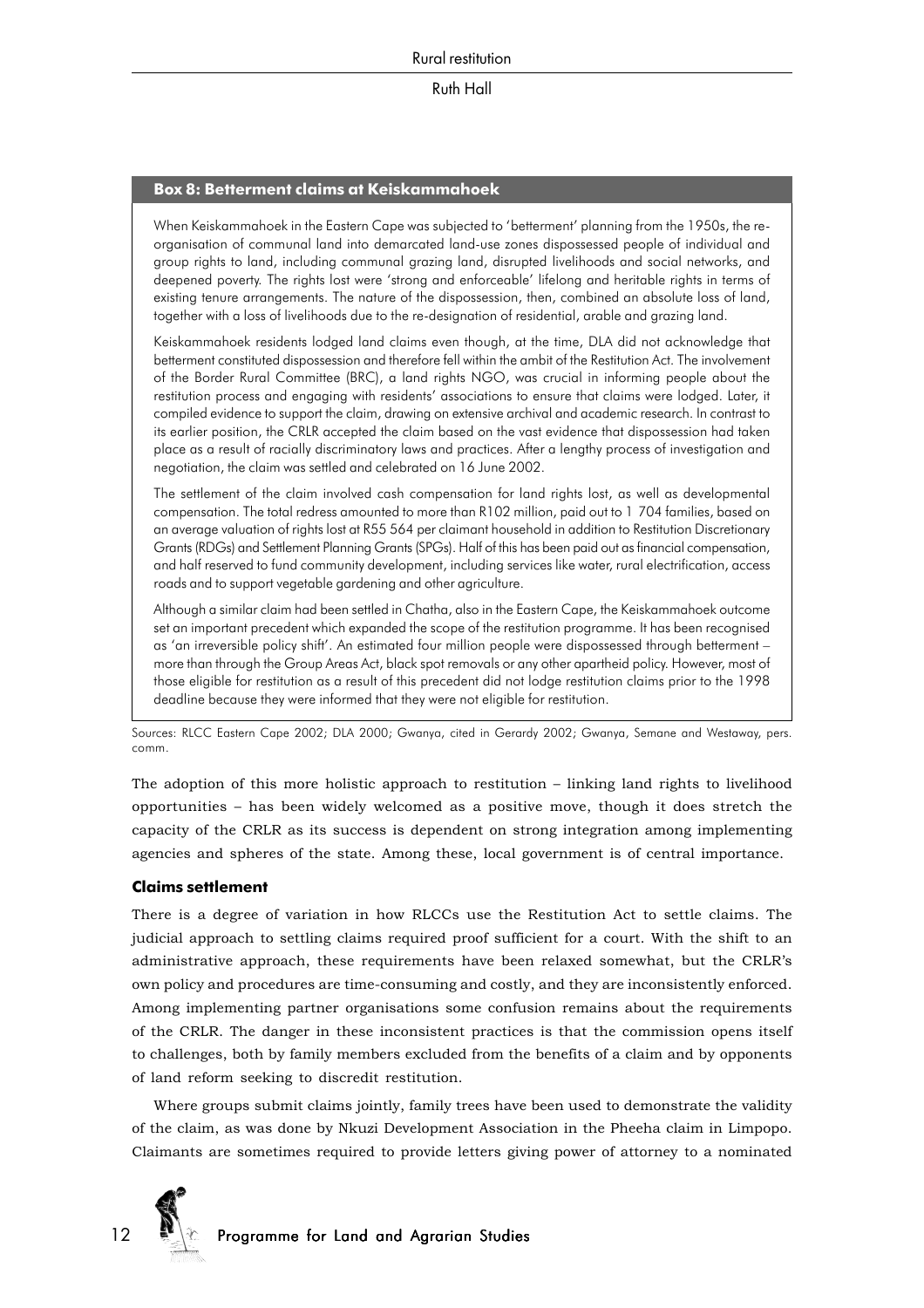family member who will receive the financial compensation on behalf of the family, as was done at Keiskammahoek in the Eastern Cape.

#### **Box 9: Bureaucratic processes and the onus of proof**

The CRLR has sometimes required that family trees be drawn up to demonstrate how the claimants were related to those dispossessed. At Macleantown, community leaders collected all this information over a period of months, and at their own cost. However, the RLCC lost all this information. The entire process had to be repeated, causing suspicion among the claimants who had to produce their identity documents for a second time.

At Chatha, a three-person 'verification committee' was created to collect the names and identity numbers of claimants, though they were not required to prove that they were descended from the previous rights holders. They agreed informally which family member would be paid the financial compensation. In each village, a mandated negotiator was appointed to convey information on the progress in the claim and to ensure that the claim lists were complete. Despite the effort put into the process from the side of the claimants and BRC, the claimant lists were later disputed as some people alleged they had been left out.

At Keiskammahoek, in contrast, the CRLR required family trees, identity numbers, and powers of attorney to be signed by every adult. Through verification committees in every village, and at a cost of about R500 000, BRC collected this information for the commission. It was not entirely complete, though, but the CRLR settled with every individual, regardless of whether or not they had signed a power of attorney agreement.

Sources: Gwanya, Roodt and Westaway, pers. comm.

In general, when settlement agreements are concluded, these specify what land and other remedies the claimants will get. In practice, though, there appear to be two other ways of settling rural claims with land awards, each of which results in the CRLR over-reporting its achievements. Both also reduce the time required to settle claims, which the commission reports has shrunk from an average of 2–3 years to only nine months (Contact Trust 2003). First, some claims are only partially settled. Second, claimants opting for land are sometimes paid out money earmarked for land purchase, without land actually being purchased. These two variations, referred to here as 'partial settlement' and 'the payout approach', are described below.

#### *Partial settlement of claims*

Partial settlement is where a claim is settled in respect of less than all the land claimed. A sale agreement may have been concluded in respect of one farm or a portion of a farm. For example, in at least three claims in the Northern Cape, settlement agreements have been signed in terms of which only part of the claimed land is restored, after which there is no further progress in respect of the other farms or portions of farms within the claim (Manong; pers. comm.; Oganne, pers. comm.). In Mpumalanga, the claimants at Kafferskraal have received only one of the 14 farms they claimed, while the Masha community has received one of the eight farms it claimed at Kalkfontein under the chief, who has agreed to 'share' one other farm with another claimant group whose claim overlapped with theirs; and has relinquished a claim to a further farm in view of the competing claim of another group (James, pers. comm.). The way that claims actually proceed, and which properties are settled first, is often determined by which owners are willing to sell, which property is seen as the 'key' property for the claimants (for example, the former seat of a chieftaincy or other significant sites), and whether or not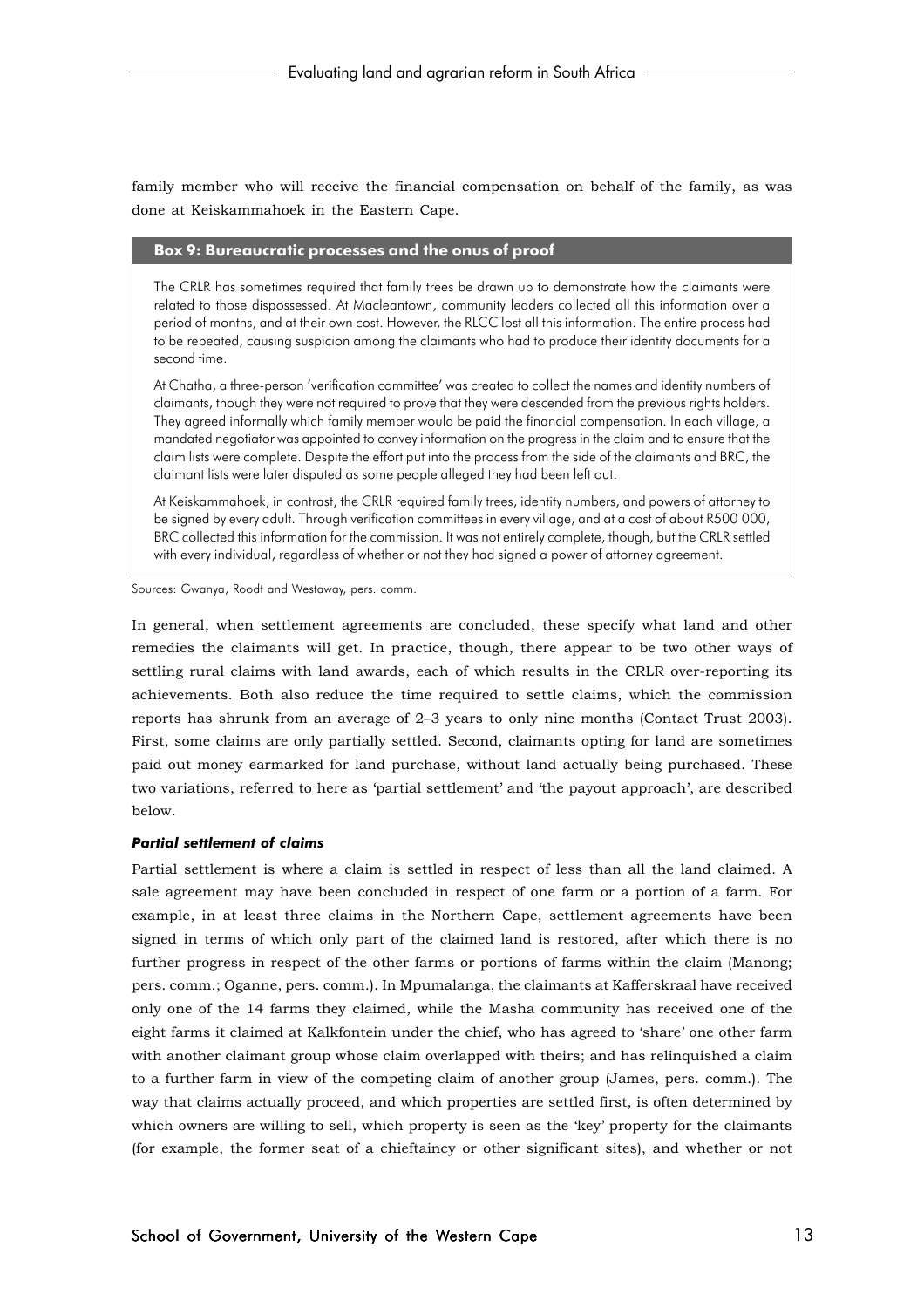the claim is contested or complicated by overlapping claims. This practice of partially settling claims can result in each property being counted as a separate claim: each time a new portion of land is acquired for purchase, a new settlement agreement is concluded and another claim is recorded as having been settled. It can also lead to partially settled claims being relegated to the bottom of the priority list.

#### *The payout approach*

Where claims are to be settled with alternative land, the CRLR adopted an approach in which settlement agreements are concluded and funds are disbursed prior to the land being identified. These claims are settled by valuing the rights lost and claimants sign a settlement agreement to accept the calculated MVOC. Settlement agreements specify how much money can be made available to buy land rather than specifying what land claimants will get. They are then allocated this money, which is put into a trust account, following which claimants and the RLCC can continue to look for land to purchase (Waring, pers. comm.). While this has the advantage for claimants of enabling interest on unspent funds to accrue to them, it also means that they become dependent on the goodwill of CRLR staff to continue to help them, since the claim is ostensibly settled and funds have already been disbursed. This 'payout approach' is tantamount to financial compensation, except that the money is earmarked – claimants cannot choose to use it for purposes other than to buy land. In the Fatman claim in the Eastern Cape, settled in this way, the claimants were unable to find land suitable for their subsistence farming, but eventually settled on land that was inappropriate because of the conflict and frustration within the group (Roos, pers. comm.). Using the payout approach, the CRLR allocates money to buy land based on the value of land lost rather than buying land for claimants, but the two are not equivalent.

The emergence of 'partial settlement' and the 'payout approach' might be a response to political pressures for 'delivery' to take precedence over careful and thorough restitution processes on the ground. It is not currently possible to comment on how widespread these practices are, but both are grounds for concern. Practitioners have expressed fears that progress in claims on more than one property might stop once one key farm has been restored – as has been the case with some claims so far. With CRLR staff under enormous pressure to make inroads into the outstanding claims, it is reasonable to suspect that the actual completion of incomplete claims which are currently described as 'settled' may be jeopardised.

#### **Implementation of settlement agreements**

Claims are 'settled' when a settlement agreement has been signed or when the LCC has issued judgment. Many of the claims that are 'settled', however, have in fact not been finalised. Implementation of settlement agreements can take a number of years. The steps include budgeting, purchase and transfer of land and the design and implementation of a development or business plan. Each step may be lengthy – the registration of title deeds in the names of claimants or their legal entities, for instance, takes a long time, especially in the case of state land. This process must be expected to take time, but some claimants experience particularly long delays that result mostly from two factors: conflicts among claimants, and integration problems among implementing agencies.

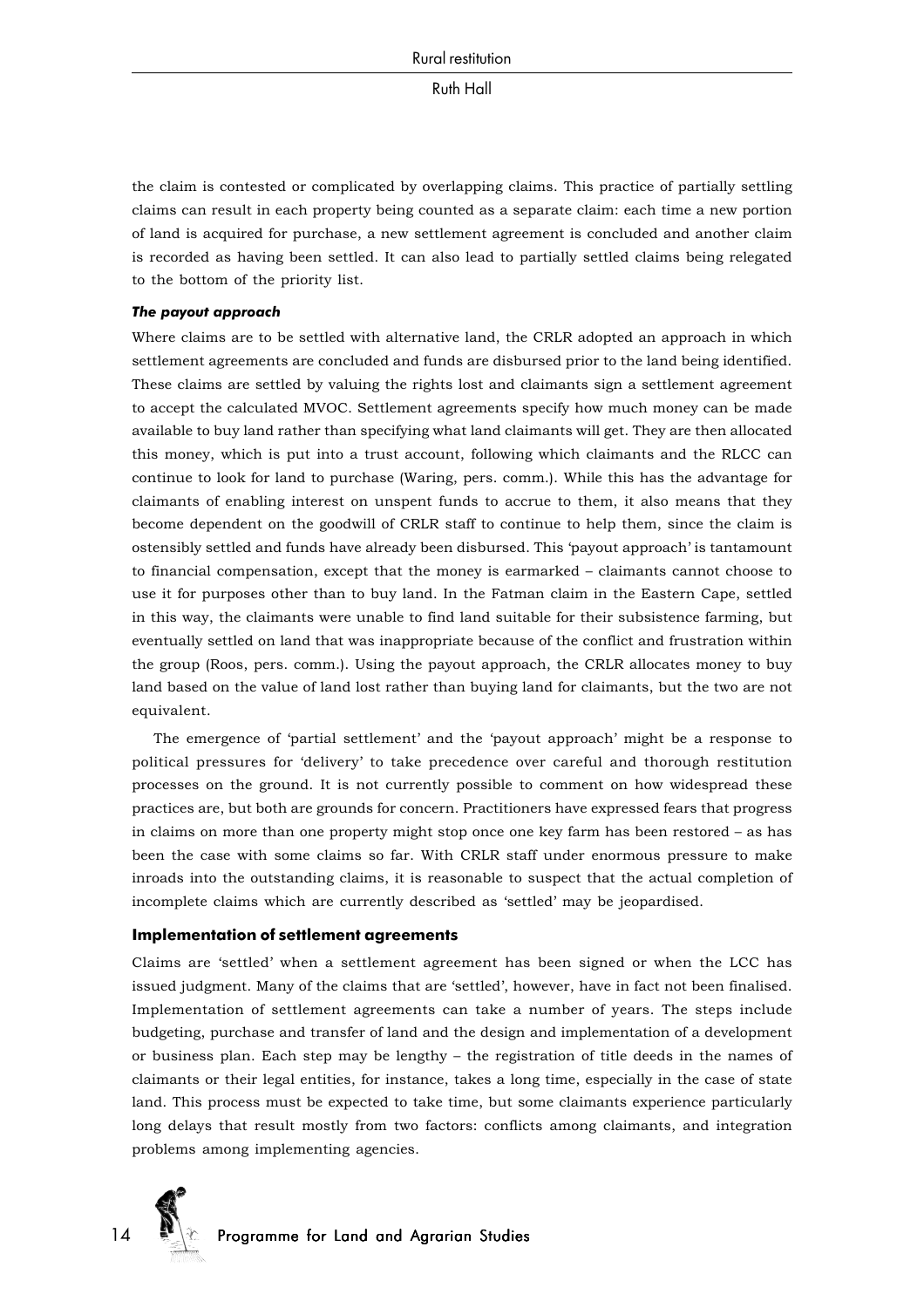#### **Box 10: Delays between settlement and implementation**

Macleantown, a settlement agreement concluded in 2000, is still being implemented. Some of the residential land is yet to be purchased, the township layout plan has not been finalised, and part of the commonage is still to be transferred and rezoned. According to the town planners contracted to manage the project, the claimants can expect to move to their homes and receive rights to the commonage in 2004. Similarly, the land claim at Chatha, also settled in 2000, is to involve the line departments responsible for education, labour, agriculture, water affairs and forestry, among others, in a variety of developments to build infrastructure and economic activities. However, progress hinges on the District Council, which holds the money. In this way, compensation earmarked for 'development', which rightfully belongs to the community, is held up and subject to the process requirements of local, provincial and national government structures. It is not yet clear whether individual plots will be surveyed and transferred, or whether a legal entity (a trust or a communal property association) will take ownership of the entire area and keep a register of individually-held residential and arable land.

Sources: Jonas, Semane, Roodt, Tuswa and Westaway, pers. comm.

#### **Legal entities and group dynamics**

Groups of people jointly claiming land are usually internally differentiated along lines of gender, generation and class. Some dispossessed communities were geographically scattered across the country. These differences often manifest in a degree of contestation regarding how the land is to be used and managed and how decisions should be taken. For this reason, intensive facilitation of claimant groups is crucial from the point at which options for claim settlement are discussed. A number of practitioners cited experiences in which community representatives do not report back to the rest of the claimants, giving rise to later conflicts. The danger of the more vocal and powerful 'representatives' acting unilaterally also exists after the transfer of land when the stakes are raised as decisions need to be made about access to infrastructure, land and other natural resources. For example, who will be able to occupy a farm house, who will have access to what land and who will be able to chop down trees to sell firewood?

Communal property associations (CPAs) formed in terms of the Communal Property Associations Act 28 of 1996 and trusts are two types of legal entity that restitution claimants have used to jointly acquire, hold and manage land in terms of a written constitution or a trust deed. A CPA has an elected committee, accountable to all its members. Most CPAs stipulate that at 30–50% of the committee members must be women, but in practice women are often marginal both in numbers and in their ability to speak and to influence decisions. The potential for restitution to impact positively on the livelihoods of poor rural communities is strongly related to the viability of these important institutions. Complexities in how CPAs are constituted and how they function have rendered many ineffectual or defunct, with an undisclosed number having been liquidated – in effect, reversing the land reform gains they promised.

## **Box 11: Restitution CPAs registered**

The statutory CPA Register maintained by DLA contains details of 31 CPAs that have acquired land through restitution: 11 in North West, eight in Limpopo, five in Northern Cape, two in KwaZulu-Natal, two in Mpumalanga, one in the Eastern Cape, one in the Free State, and one unspecified. None were registered in the Western Cape and Gauteng. The register is very incomplete. Of the 555 registered CPAs, 309 do not specify through which policy programme they acquired their land.

Source: DLA 2003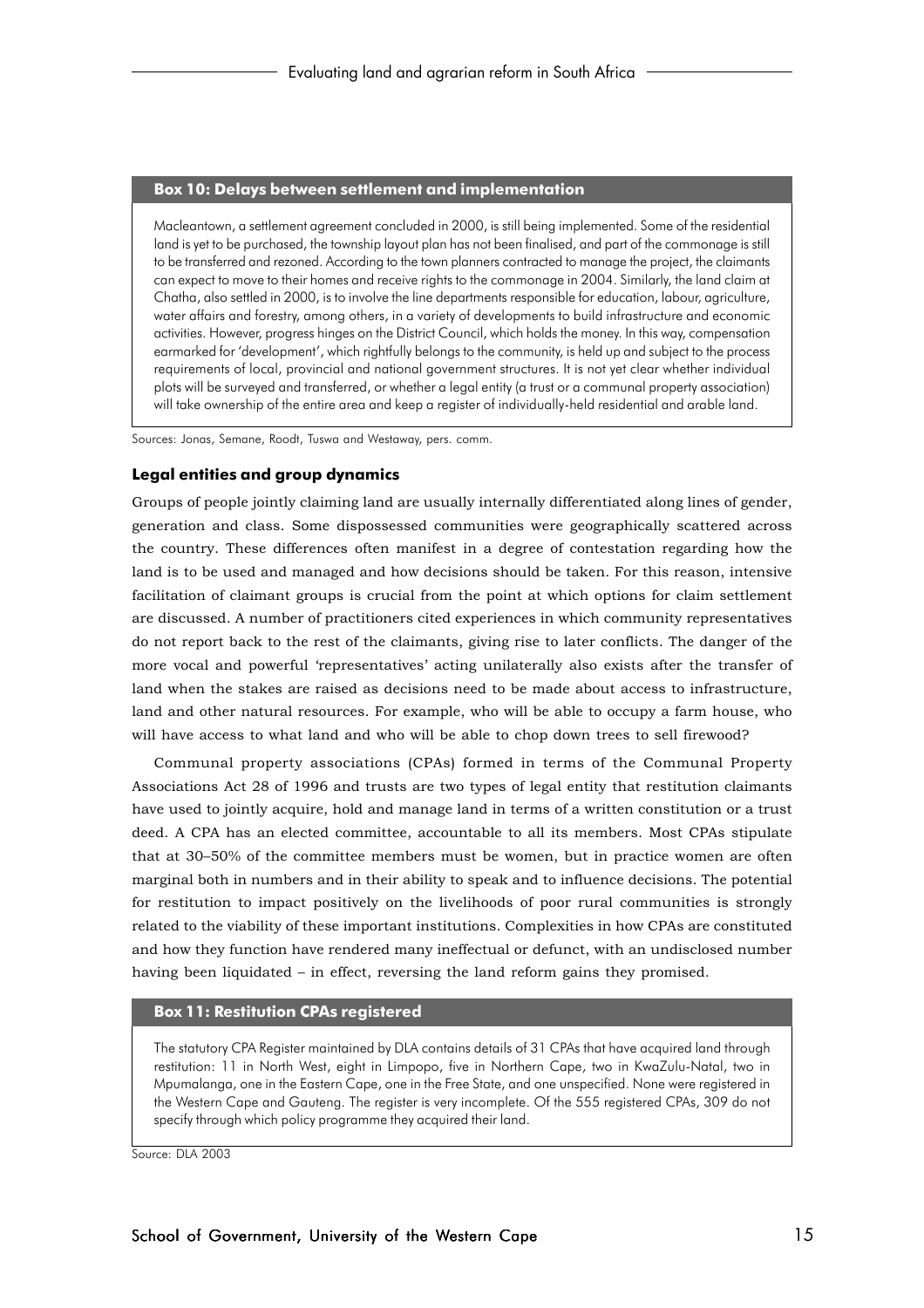Some legal entities define membership according to a category of people (along linguistic or lineage criteria) rather than specifying exactly which individuals or households are members, but the rules of membership entry and exit are often unclear. The rights and duties associated with membership are often left undefined: once CPAs take transfer of land, further processes of defining the content of substantive individual and group land rights are not pursued. In addition, governance problems have been the downfall of many CPAs, due to the absence or lack of appropriate institutional support from DLA. Legal entities are not necessarily suited to being business entities, especially since this can jeopardise the tenure rights of members. Also, legal entities need not be coterminous with land – it may be more appropriate and provide flexibility if different entities are established for different types of land or land uses. CPA committees sometimes vie with traditional authorities or civic organisations for authority in communities, leading to conflict or to the functional disintegration of the CPA.

Restitution requires the definition of communities and this has sparked struggles over rights to land in three ways: firstly, between competing communities claiming the same land; secondly, between former owners and former tenants; and thirdly, between claimants returning to their land and farm dwellers already living on it. Experiences of these divisions and different approaches to addressing them are presented in Boxes 12, 13 and 14.

## **Box 12: Overlapping claims to land**

Overlapping claims to land result from the nature of dispossession – it was not a linear process, nor did it happen at one point in time. Many communities were forcibly removed more than once as homeland boundaries were redrawn. As a result, historical claims to land now overlap.

More than two years after the start of work on the Pheeha claim in Limpopo, it emerged that three other communities were also claiming some portions of the land under claim. Negotiations led to an agreement that two of the communities would withdraw their claims on those farms that were also being claimed by the Pheeha clan, in return for which the Pheeha claimants permitted members of the Bakgaga ba Maupa tribe to reside on a portion of their land. Despite an ongoing dispute with the Raphahlelo community, the Pheeha claim was settled on this basis.

Elsewhere, particularly in the eastern parts of the country (KwaZulu-Natal and Mpumalanga), restitution claims have overlapped and conflicted with claims to land made by labour tenants in terms of the Land Reform (Labour Tenants) Act. At Gongolo and Nkaseni in KwaZulu-Natal, for instance, current labour tenants and former labour tenants have laid claim to the same land in terms of the LTA and the Restitution Act, respectively. In practice, this has required DLA and the CRLR to negotiate with both groups regarding how the claims can be settled. These overlapping claims provide considerable grounds for conflict. Clarity on process and strong integration between institutions is necessary.

Sources: Del Grande, Shange and Westaway, pers. comm.

Claimants are also differentiated according to who had what kinds of rights to land at the time of dispossession. The major divide is between people who were owners – or *de facto* owners – of land and those who were rent-paying tenants.

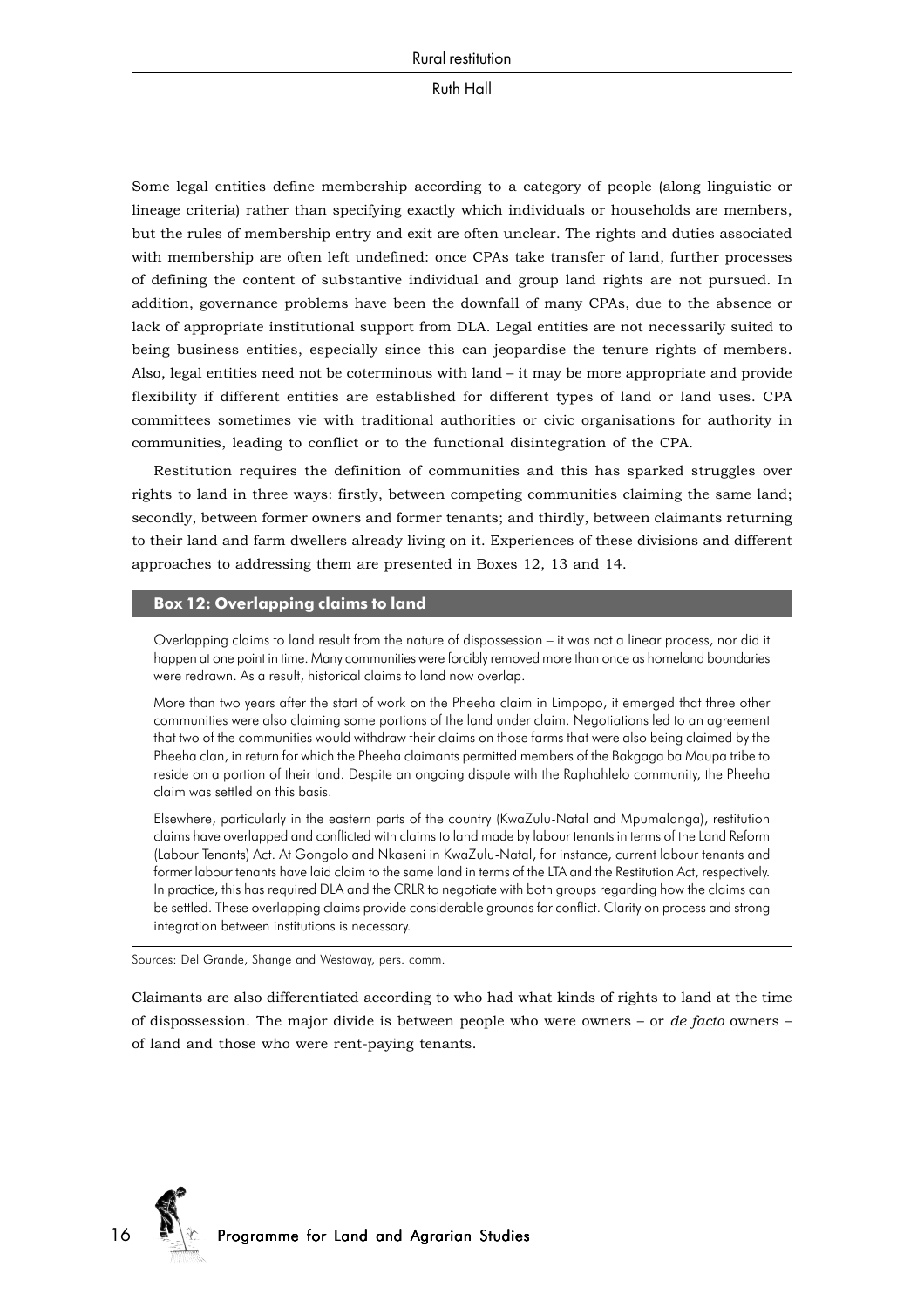#### **Box 13: Owners and tenants**

After about two years of preparing the Kromkrans claim for settlement, the RLCC in Mpumalanga became aware of the existence of a second group of claimants, called Vukuzenzela, representing the former tenants who had lived on the farm and paid rent to the owners. They had thus enjoyed 'informal rights'. The RLCC attended to their claims alongside those of the 'formal owners'. This required buying up successive pieces of land, including the original land and properties adjacent to it, some of which are still to be bought.

Similarly, the Makotopong claim in Limpopo was lodged by former owners who argued that their former tenants were not part of their claim because they had never owned the land. Through negotiation between the RLCC and Nkuzi Development Association, the owners agreed that the tenants could become part of their claim, and a deal was struck in which the tenants would become owners of the compensatory land on which they and the owners had lived since their forced removal, while the owners would have their original land restored to them.

At Macleantown in the Eastern Cape, former owners and former tenants disputed who had what rights in terms of the claim. After a failed attempt at a court settlement, and lengthy negotiations, the former owners settled their claim. They would get their plots back and, where this was not feasible because the plots had been built on, they would get alternative land that would be excised from the commonage. The tenants, too, would be awarded residential plots excised from the commonage and the RLCC would purchase additional land to be incorporated into the municipal commonage.

Sources: James, Mmako, Roodt and Westaway, pers. comm.

In claims involving the restoration of commercial farms, there is the potential for conflict between claimants returning to their land, and farm dwellers living on the farms who have lost their jobs as a result of the transfer of the land. This raises the possibility that satisfying the historical rights of one group might result in the dispossession of another. The position taken by CRLR staff interviewed was that this does not justify intervention, since farm dwellers' tenure rights are protected by law, regardless of changes in the ownership of the land. The #Khomani San is an exceptional case in which the farm dwellers were incorporated, though on an unequal basis, into the CPA of the restitution claimants.

#### **Box 14: Claimants and farm dwellers**

When the #Khomani San claim was settled in Namaqualand in the Northern Cape, two disputes arose regarding the status of the farm dwellers formerly employed by white commercial farmers on the farms transferred to the CPA. As farm dwellers, they had tenure rights in terms of the Extension of Security of Tenure Act and continued to live on CPA land. These 'inherited members' could not be excluded entirely as they had certain rights to the land owned by the CPA. On the other hand CPA members opposed their full incorporation as they did not have the cultural or historical affiliations that defined the identity of the CPA, namely San ancestors. As a compromise, the CPA utilised Section 9(1)(b)(ii) of the CPA Act which allows for the creation of different 'classes' of members. They assigned the ESTA occupiers the status of a 'special group' and limited the obligations of the CPA towards this group.

Source: Ellis, pers. comm.

The fundamental conundrum still facing many CPAs is the question of who decides when and by what process which portions of land or income generated from the land goes to which persons. In the face of this contentious question, rights are sometimes not allocated at all, and disputes arise as a result of this lack of definition. These issues are to be the focus of a DLA review of communal property institutions, the broad term for group-based legal entities, including CPAs.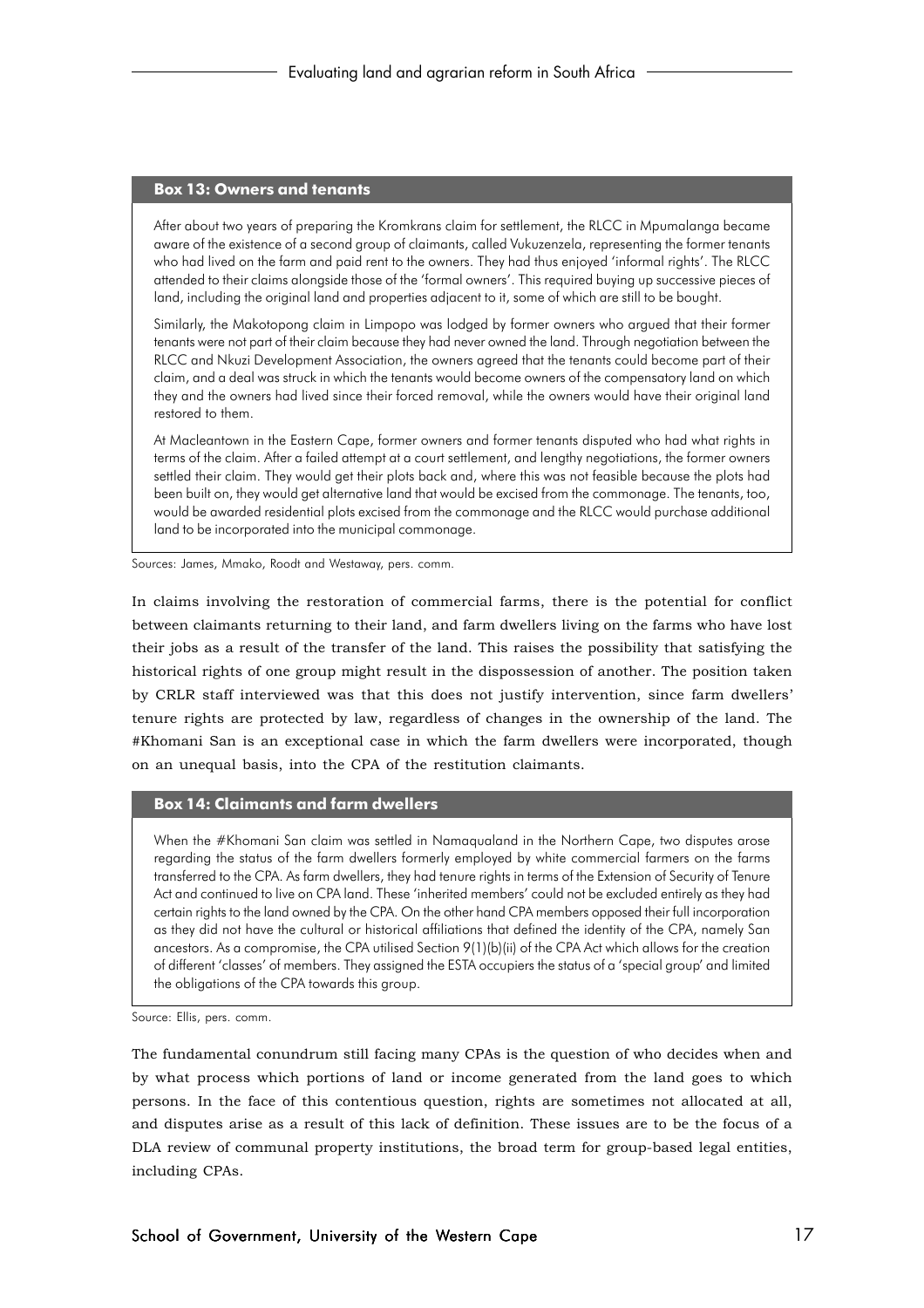#### **Post-settlement support**

There is no consensus in the CRLR on its role after a settlement agreement has been signed and after land has been transferred, or on its strategy to exit from projects. This debate in the commission has been described as 'volatile'. A few individual RLCC staff and commissioners, together with some NGOs, have spearheaded the argument that restitution must be integrated with a development process, and that it is important to draw in other line departments when planning is done. Some CRLR staff are opposed to this, holding the view that the role of the commission is purely to settle claims, not to engage in development. Only three RLCCs have established Settlement Support and Development Planning (SSDP) units with dedicated staff, and there is no national policy framework in place to guide this aspect of the CRLR's work.

The absence of post-settlement support has led to serious problems of the new owners of land being unable to use the land as a basis for their livelihoods. Three key areas of postsettlement support have been identified as important. Firstly, there is a need for institutional support to legal entities such as CPAs or trusts. Secondly, there is a need for support for agricultural production, including training, extension advice and market access. Thirdly, there is a need for assistance with improving access to infrastructure and services.

The CRLR has engaged with the South African Local Government Association (Salga) on the need to factor restitution claims into the integrated development plans (IDPs) of municipalities so that local government can become the central co-ordinating institution responsible for ongoing support. This requires communication and integration among institutions at an early stage of the project cycle, rather than after a project has been established. At present none of the rural claims settled with land awards in Limpopo feature in the IDPs of their respective areas, yet most identified settlement as a priority (Broderick, pers. comm.).

The CRLR has also concluded a trilateral agreement with the Land Bank and the National Development Agency (NDA) to provide financial and related support services to restitution claimants in the post-settlement stage. Early indications are that the Land Bank will use its existing procedures and criteria – commercial viability, business plans and credit references – that in practice are exclusionary, while the NDA has played a role on a small scale in setting up partnerships between established commercial farmers and restitution claimants. White farmers – sometimes the former owners – have been contracted to mentor the new owners and to transfer skills. Some RLCCs have favoured this approach and even arranged for these mentors to become shareholders so that they continue to have a financial interest in the success of the enterprise, while others argue that providing white farmers with equity defeats the purpose of restitution (Mabuntana, pers. comm. and Contact Trust 2003).

It appears that, after having framed its role fairly narrowly, the CRLR has felt compelled to adopt a more holistic understanding of its role, which is to be welcomed. However, this expanding role is partially due to the need to make up for the failure of other agencies – particularly provincial departments of agriculture and local government – to play this role. It is not clear what will happen to post-settlement support when the restitution programme is complete and the CRLR ceases to exist.

#### **Institutional challenges**

Among the challenges faced by the CRLR are the scale of its task, the need to integrate its work with a range of other state and non-state bodies, the need to deal with large and

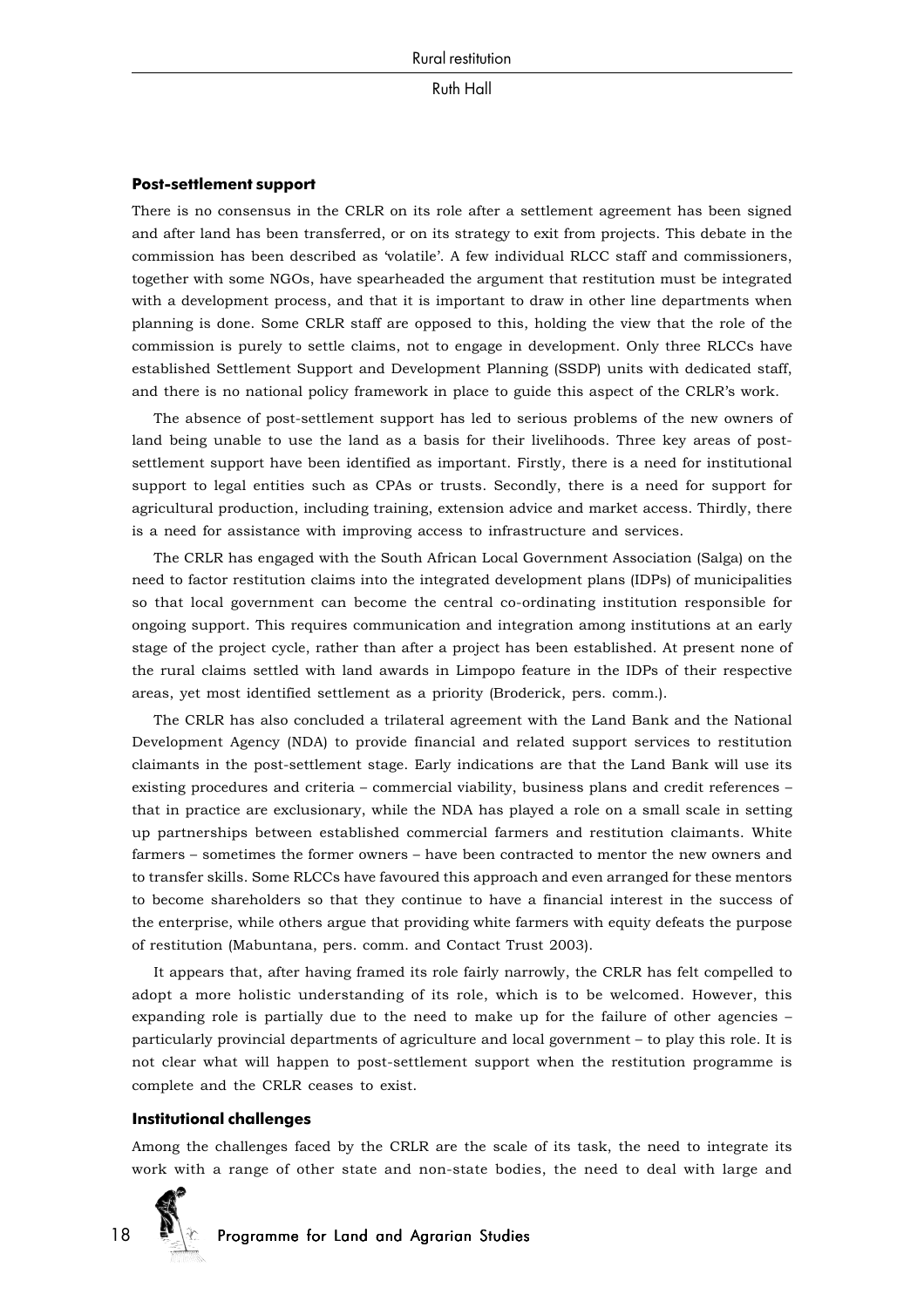differentiated groups of claimants, the need to address rights and to settle claims in a holistic and developmental way, and the need to respond to the political pressure to complete this work in a short space of time with very limited resources. The commission also faces institutional challenges. Prime among these are high staff turnover, inadequate numbers of staff and a lack of delegated authority, all of which result in delays in settling claims. Other problems cited include inadequate support from DLA for RLCCs, and from RLCCs for claimants in the posttransfer phase (CRLR 2003b:4). In addition, the CRLR is faced with pressure to deliver from landless people, political pressure from other quarters, and continued opposition to claims by landowners.

Levels of staffing in the commission are widely agreed to be insufficient for the task. In February 2003, only 342 of the CRLR's 433 posts were filled – meaning that 21% of its posts were vacant at that time (CRLR 2003b:24). The RLCC commissioner in Limpopo estimated that his staff would need to be increased fourfold to deal with existing claims. In the Eastern Cape, the RLCC has 42 staff, of whom 12 are administrative. Because the staff is too small to deal with all the claims, the RLCC relies extensively on contracted service providers to research claims.

There are differing views within the CRLR on what impact outsourcing its work has on the quality of processes and outcomes. The former Chief Commissioner argued that the CRLR's work can be largely outsourced and the role of commission staff should be limited to identifying needs for service providers, contracting them and managing them. However, there are two problems with this approach. Firstly, a number of RLCCs say that there are not enough appropriately skilled service providers available, they are very unevenly spread across the country (most are based in metropolitan areas), and they charge very high fees. Secondly, CRLR staff have limited time and skills to effectively manage service providers. Some were recruited as fieldworkers or community liaison officers, but are expected to manage contracts with outside agencies – a task which requires a different set of skills. Outsourcing is one strategy to relieve the pressure on the CRLR, but it has its limitations.

#### **Box 15: The presidential deadline to settle all claims**

There is enormous pressure to settle all outstanding claims before 2005 – the end of the three-year deadline set by President Thabo Mbeki. Within the CRLR there appears to be consensus that this is not achievable with current resources, but there are different views on whether it is achievable at all. The former Chief Commissioner argued that, with increased budgets, the target could be met because the CRLR could replicate its strategy of outsourcing throughout the project cycle, right through to post-settlement support. Additional operational funds could be used to pay service providers rather than increase CRLR staff, though it has been acknowledged that the commission's work cannot be wholly outsourced and there is, at least, a need to ensure sufficient internal capacity to manage the work of outside service providers.

In order to meet the presidential deadline for settling claims, and to spend its newly increased budget, the CRLR plans to review its policy and implementation procedures, and amend the Restitution Act to expedite expropriation of land for the purposes of settling claims. A raft of new policy is also due to be adopted during 2003, including revised policy on grants, a 'sliding scale' of SSOs, revised methods for the valuation of rural claims, offers to purchase, and church land. Despite these efforts to streamline its work, the CRLR acknowledges that not all claims will be settled by December 2005. Among the residual claims expected to be unresolved are those where the claimants are untraceable, those that are 'highly disputed' and those that are before the LCC. There are no indications at present how many might fall into these categories.

Source: CRLR 2003b:16, 23; Mgoqi, pers. comm.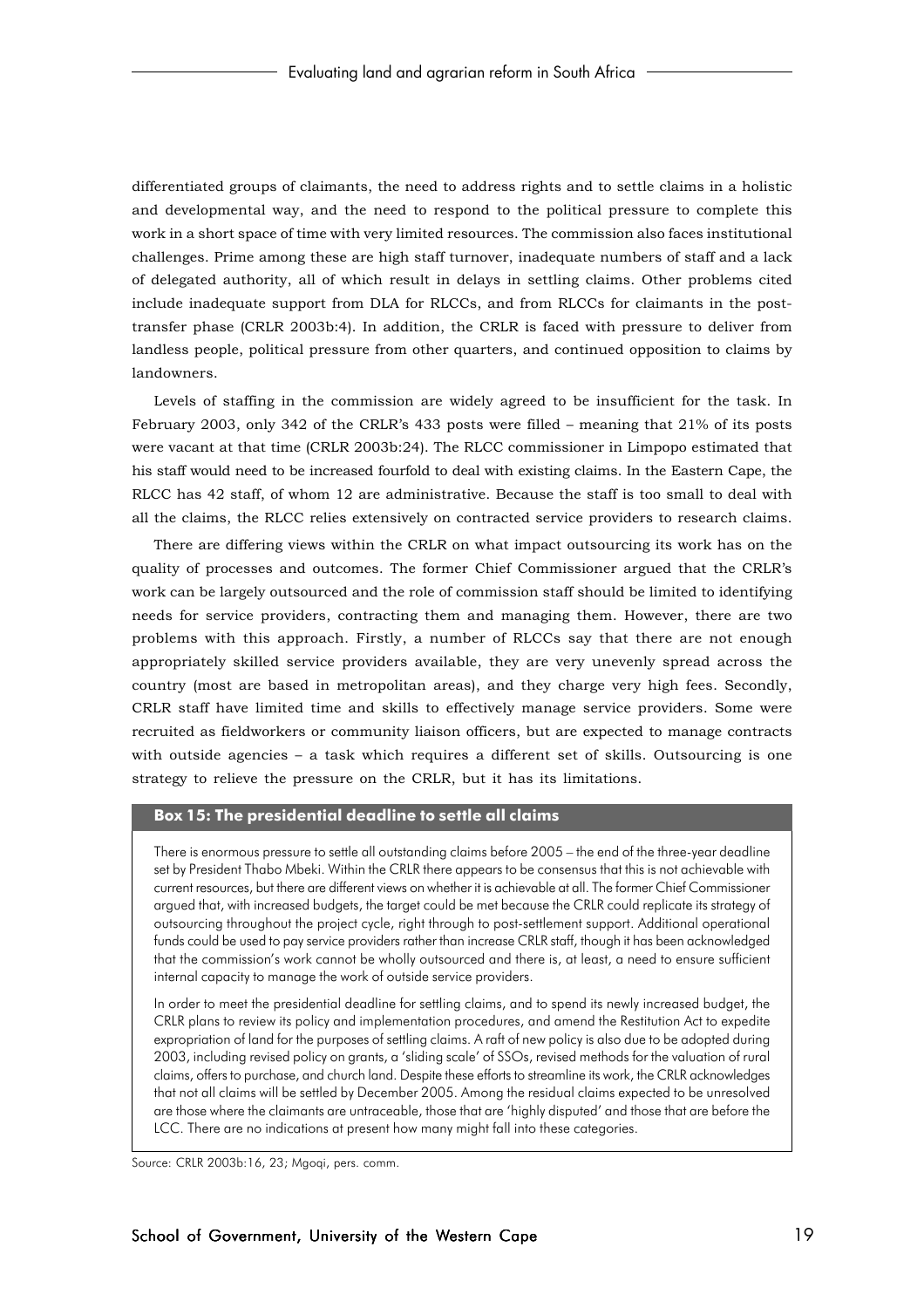In this context of time constraints, institutional challenges and the enormity of the task at hand, NGOs have played a central role in implementing restitution, working closely with claimants to pursue their claims, and providing unremunerated services to the CRLR.

#### **Box 16: The role of NGOs**

Land rights NGOs played a pivotal role in motivating for land restitution to be included into the land reform programme and, since its inception, have worked alongside the CRLR to ensure that eligible claimants lodge claims, that claims are investigated, negotiated and settled, and that settlement agreements are implemented. In the Eastern Cape, BRC has worked on ten rural restitution claims. Its work has included compiling evidence, preparing claims for settlement, managing projects, and other tasks that would otherwise have fallen on the CRLR. In Limpopo, Nkuzi Development Association has worked on nine of the 13 rural claims settled so far in the province. As well as preparing claims for settlement, Nkuzi has met extensively with the claimant group members and negotiated how they would like to pursue their claim and how they would like to use and manage their land once it is restored to them.

NGOs have worked on contract for the CRLR, but have also challenged the commission's policies and approaches to claims. By working with the CRLR and with claimants, NGOs have pushed the pace of restitution, influenced the kinds of settlements reached, and acquired experience that makes them both important allies and informed critics. Relations between NGOs – particularly the affiliates of the National Land Committee – and RLCCs in the various provinces vary. In some cases good working relations exist at the local level, along with political tensions on questions of policy, particularly between the national offices of NLC and the CRLR.

Sources: Mokono, Gwanya, Wegerif, Westaway and Mgoqi, pers. comm.

The work of the RLCCs is also hamstrung by the extent to which they are dependent on approvals from the CRLR, DLA and the Minister of Agriculture and Land Affairs. A logical extension of the changes in the law to expedite settlement through an administrative process would be to confirm devolution of powers to RLCCs. This would avoid delays in authorisation, for instance for mandates to negotiate the settlement of claims which currently have to be sent on a long route form to get signatures. This has been described as time-wasting and ties the hands of regional commissioners.

## **3. Achievements**

The indicator usually used to measure the achievements of restitution is the number of claims settled. Other quantitative and qualitative measures of importance, however, include how many people have benefited, the extent to which land has been restored to claimants, and the impact of restitution on achieving national reconciliation, promoting gender equity, stimulating economic activities and contributing towards viable rural livelihoods. This section focuses on the quantitative achievements of restitution.

## **Claims lodged**

A total of 63 455 claim forms were lodged with the CRLR by the extended deadline of 31 December 1998 – a figure consistently reported between 1998 and 2000.

As the regional commissions started to investigate and validate claims, some claim forms were found to represent more than one claim and were split up. There are various reasons why splitting up claims might be useful or necessary. First, if rights lost were vested in individuals

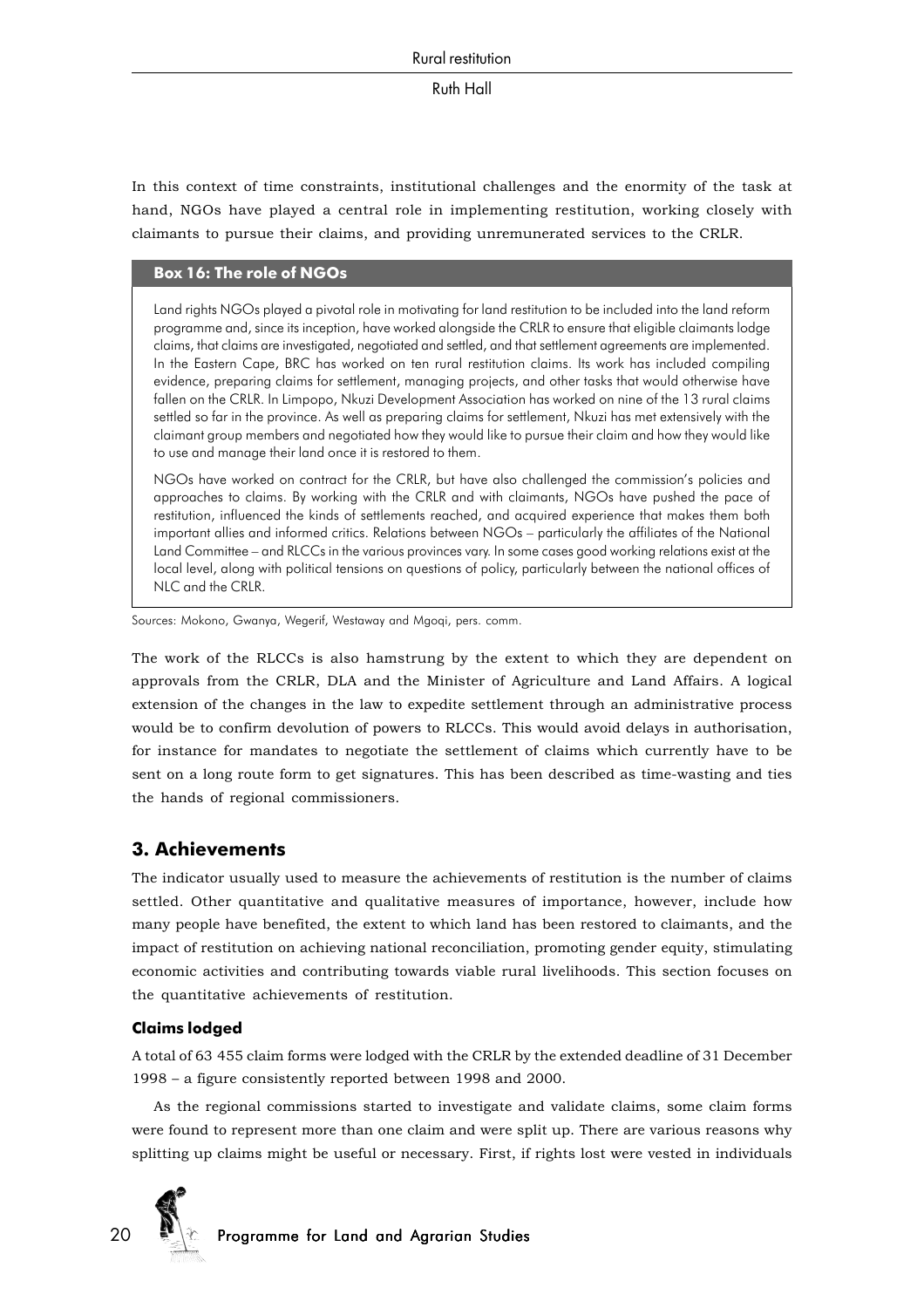or households, a community claim would be split up for the purposes of settlement. A separate settlement agreement would need to be signed by each claimant household or groups of households, or their representatives. Second, claims might be split up if claimants were divided on the manner in which they would like their claim settled – for instance, if some would like their land restored while others opt for financial compensation. For these reasons, some claims were 'split', with the result that the total number of claims was constantly being revised, rising to 68 878 in 2001 and to 72 975 by 2003.

| <b>Table 1: Claims lodged by province</b> |                             |                                      |                                      |                                    |  |  |
|-------------------------------------------|-----------------------------|--------------------------------------|--------------------------------------|------------------------------------|--|--|
| <b>Province</b>                           | Total claims at Dec<br>1998 | Total claims at<br><b>March 2001</b> | Total claims at<br><b>March 2002</b> | Total claims at<br><b>Feb 2003</b> |  |  |
| <b>Eastern Cape</b>                       | 9615                        | 9 2 9 2                              | 9469                                 | $\ast$                             |  |  |
| Free State                                |                             |                                      | 2 2 1 3                              | $\ast$                             |  |  |
| Northern Cape                             | 12044                       | 4 7 1 5                              | 2 5 0 2                              | $\ast$                             |  |  |
| Western Cape                              |                             | 11938                                | 11938                                | $\ast$                             |  |  |
| Gauteng                                   |                             | 15843<br>15843                       | 13 158                               | $\ast$                             |  |  |
| North West                                |                             |                                      | 2 5 0 8                              | $\ast$                             |  |  |
| KwaZulu-Natal                             | 14 208                      | 14808                                | 14808                                | $\ast$                             |  |  |
| Mpumalanga                                | 11745                       | 6473                                 | 6473                                 | $\ast$                             |  |  |
| Limpopo                                   |                             | 5809                                 | 5809                                 | $\ast$                             |  |  |
| Total                                     | 63 455                      | 68 878                               | 68 878                               | 72 975                             |  |  |

Sources: DLA cited in SAIRR 2000:154; CRLR 2001a:11; CRLR 2002a:67; CRLR 2003d:10

\* This information is not available even though a national total was published by the CRLR.

As the number of settled claims rises, the total is expected to overtake the number of claims originally lodged. In the Eastern Cape, for example, 9 469 claims were originally lodged but, as investigations proceeded, this number increased to 14 755, of which 12 979 are urban and 1 776 rural (CRLR 2002a). By 2003, the number of claims settled in the province exceeded the number originally lodged. For this reason, it is misleading to judge the number of settled claims against the number of claims lodged. The total number of claims is a shifting target.

#### **Claims settled**

Restitution started slowly. The need to establish a new institution, recruit staff, establish procedures, publicise the process, receive claims – as well as the heavily legalistic nature of settling claims – were some of the factors that led to less than 50 claims being settled in the first five years of the programme. The pace of delivery accelerated dramatically from 1999.

There has been an enormous increase in the number of claims settled, but the number of households benefiting and the amount of land being restored has not increased in the same way. From 1998 to 2002 the average number of households per claim dropped from 432 to 2, while the average number of hectares restored per claim declined from 5 185 to 8 during the same period. This striking trend suggests that smaller claims have been prioritised or that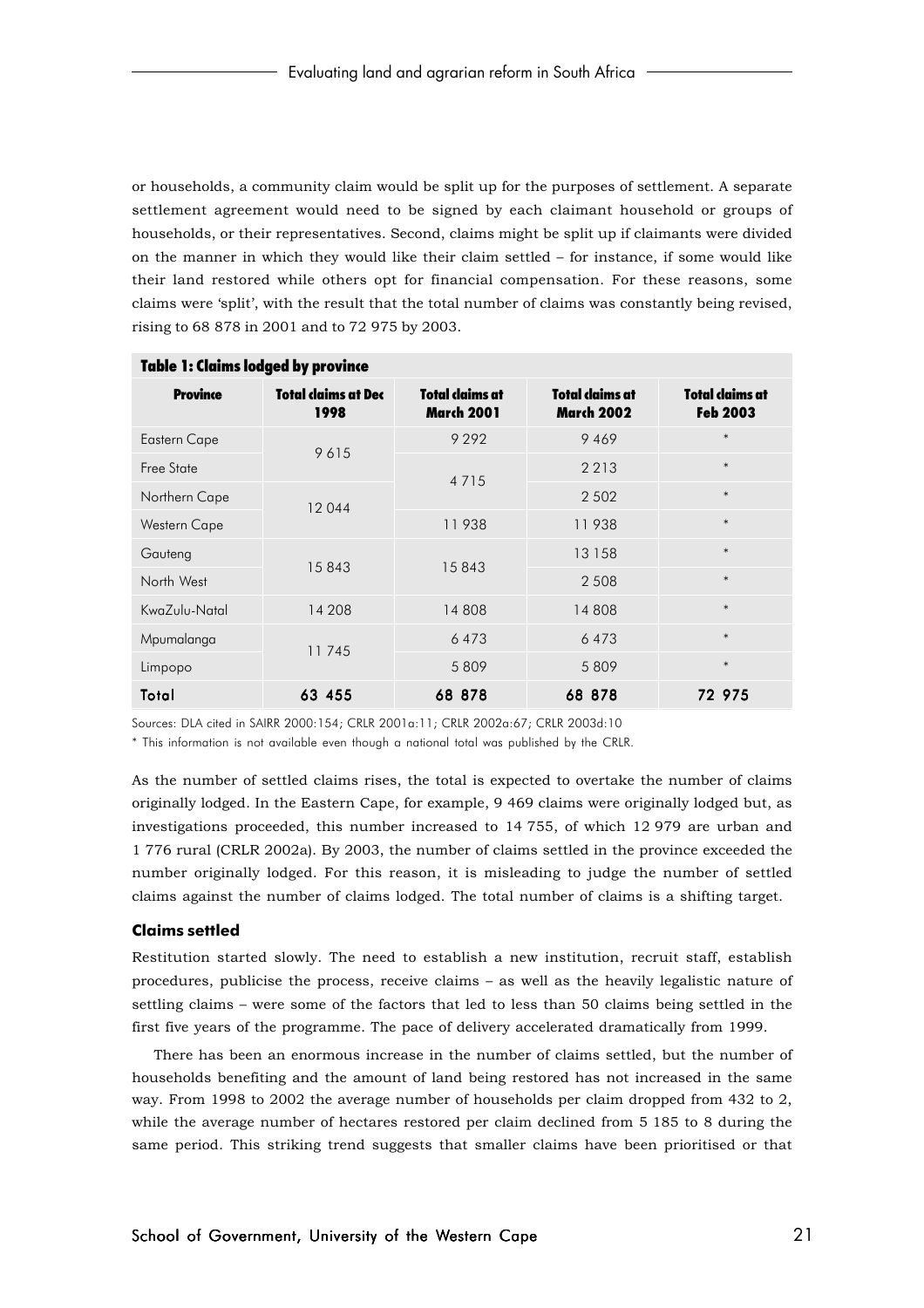| Table 2: Claims settled per financial year |         |                   |                      |                 |                            |  |
|--------------------------------------------|---------|-------------------|----------------------|-----------------|----------------------------|--|
| <b>Financial year</b>                      | Claims  | <b>Households</b> | <b>Beneficiaries</b> | <b>Hectares</b> | Total award<br>cost        |  |
| 1996/97                                    |         | 350               | 2 1 0 0              | 2 4 2 0         | R5 045 372                 |  |
| 1997/98                                    | 6       | 2 5 8 9           | 14 951               | 31 108          | R15 568 746                |  |
| 1998/99                                    | 34      | 569               | 2 360                | 79 391          | R2 988 577                 |  |
| 1999/00                                    | 3 8 7 5 | 10 100            | 61 478               | 150 949         | R155 045 907               |  |
| 2000/01                                    | 8 1 7 8 | 13 7 7 7          | 83 772               | 19 358          | R321 526 061               |  |
| 2001/02                                    | 17 783  | 34 860            | 167 582              | 144 111         | R994 168 313               |  |
| 2002/03*                                   | 7 0 3 1 | 27 266            | 117873               | 164 384         | R518 222 476               |  |
| <b>Total</b>                               | 36 908  | 89 511            | 450 116              | 591721          | R <sub>2</sub> 012 565 452 |  |

Source: CRLR 2003b:25

\* Restitution claims settled as at 28 February 2003 are included for the financial year 2002/03

larger claims have been split up. The CRLR confirms that the increase in settled claims has been largely among urban claims where land is not restored and there are fewer claimants per claim. A provincial breakdown of households and hectares per settled claim supports this view, with the lowest ratios being in Gauteng and the Western Cape where there are more urban claims than rural ones.

| Table 3: Settled claims by province as at 31 March 2003* |                       |                              |                            |  |  |  |
|----------------------------------------------------------|-----------------------|------------------------------|----------------------------|--|--|--|
| <b>Province</b>                                          | <b>Claims settled</b> | Average households per claim | Average hectares per claim |  |  |  |
| <b>Eastern Cape</b>                                      | 11 045                | $\overline{2}$               | 3                          |  |  |  |
| Free State                                               | 1 152                 | $\overline{2}$               | 35                         |  |  |  |
| Gauteng                                                  | 7 3 7 3               |                              | $\Omega$                   |  |  |  |
| KwaZulu-Natal                                            | 8 640                 | $\overline{2}$               | 8                          |  |  |  |
| Limpopo                                                  | 777                   | 14                           | 44                         |  |  |  |
| Mpumalanga                                               | 635                   | 11                           | 72                         |  |  |  |
| Northern Cape                                            | 450                   | 9                            | 622                        |  |  |  |
| North West                                               | 1053                  | 8                            | 58                         |  |  |  |
| <b>Western Cape</b>                                      | 5 363                 | $\mathcal{P}$                |                            |  |  |  |
| National                                                 | 36 488                | $2*$                         | $16^{\circ}$               |  |  |  |

Source: CRLR 2003e

\*Average households and hectares per claim have been rounded off

#Total households from Table 5 (87 947) divided by total claims settled

 $\hat{\ }$  Total hectares from Table 5 (571 103) divided by total claims settled

Up to 2001, in most instances one settled claim corresponded with one lodged claim form. This was broadly the case for the Western Cape, Limpopo (Northern Province at the time),

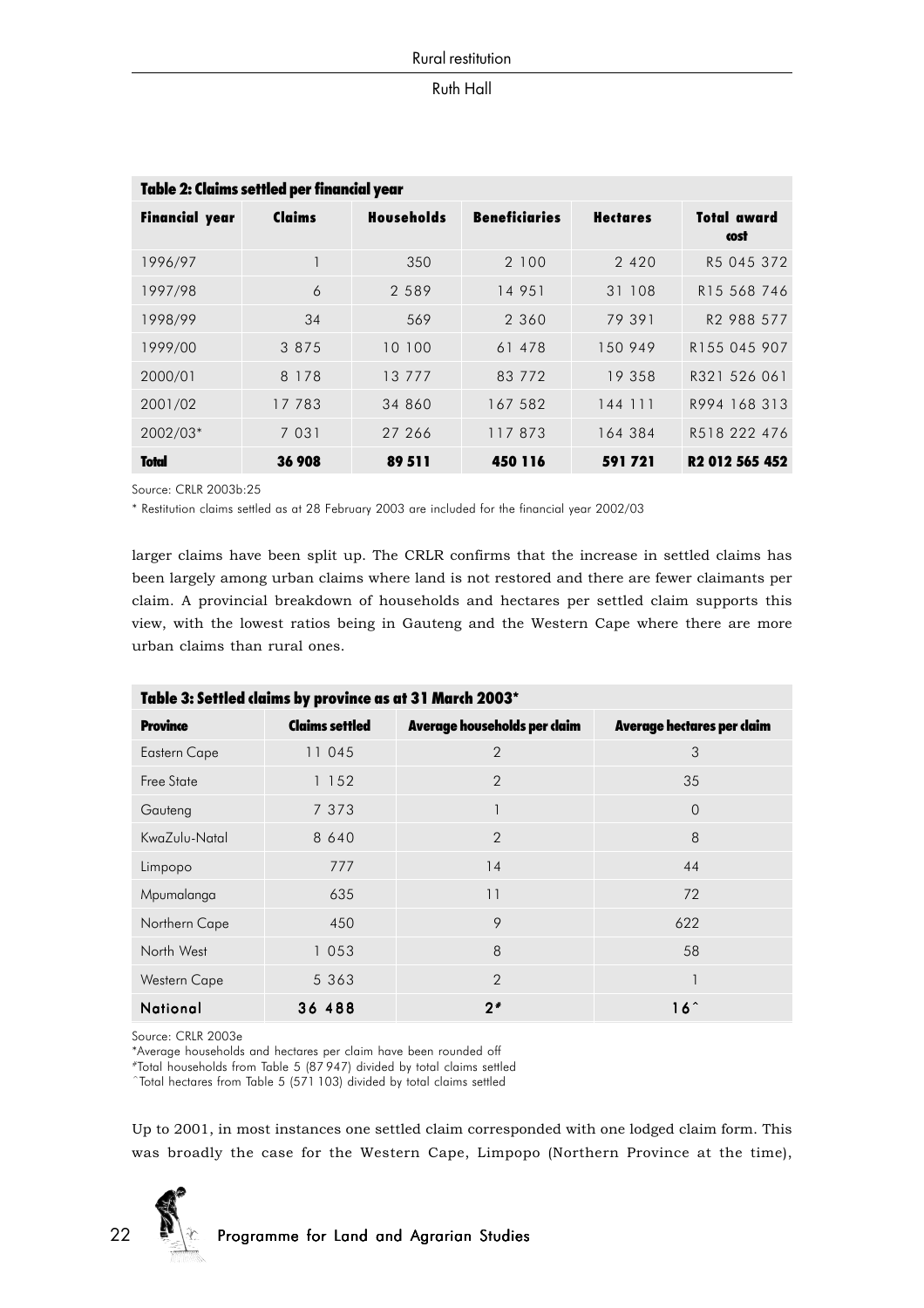Mpumalanga, Gauteng, Free State and the Northern Cape. In contrast, the Eastern Cape, KwaZulu-Natal and North West were splitting up claims as they were lodged into multiple claims for the purposes of settlement.

| Table 4: Settled claims as lodged and as settled as at 31 March 2001 |                                   |  |  |  |  |  |  |
|----------------------------------------------------------------------|-----------------------------------|--|--|--|--|--|--|
| <b>Settled claims (as lodged)</b>                                    | Settled claims (as at settlement) |  |  |  |  |  |  |
| 670                                                                  | 2898                              |  |  |  |  |  |  |
| 405                                                                  | 405                               |  |  |  |  |  |  |
| 3 3 8 2                                                              | 3 3 8 2                           |  |  |  |  |  |  |
| 17                                                                   | 419                               |  |  |  |  |  |  |
| 330                                                                  | 330                               |  |  |  |  |  |  |
| 3                                                                    | 3                                 |  |  |  |  |  |  |
| 408                                                                  | 409                               |  |  |  |  |  |  |
| 9                                                                    | 388                               |  |  |  |  |  |  |
| 3 8 6 1                                                              | 3 860                             |  |  |  |  |  |  |
| 9 085                                                                | 12 094                            |  |  |  |  |  |  |
|                                                                      |                                   |  |  |  |  |  |  |

Source: CRLR 2001a:21–46

By the end of March 2003, the CRLR reported that a total of 36 488 claims were settled, and 571 103ha of land had been restored. Approximately R440 million had been spent on buying land and R1 263 million was spent on financially compensating claimants.

| Table 5: Claims settled as at 31 March 2003 |                                   |  |  |
|---------------------------------------------|-----------------------------------|--|--|
|                                             | <b>Settled restitution claims</b> |  |  |
| Number of claims settled                    | 36 488                            |  |  |
| Households involved                         | 87 947                            |  |  |
| <b>Beneficiaries</b>                        | 454 094                           |  |  |
| Land restored: Hectares                     | 571 103                           |  |  |
|                                             | <b>Financial details</b>          |  |  |
| Land cost                                   | R439 751 357                      |  |  |
| Financial compensation                      | R1 263 261 685                    |  |  |
| <b>Restitution Discretionary Grant</b>      | R136 440 000                      |  |  |
| Settlement and Planning Grant               | R48 111 342                       |  |  |
| Solatium                                    | R6 196 000                        |  |  |
| R1 893 760 384<br>Total award cost          |                                   |  |  |

Source: CRLR 2003e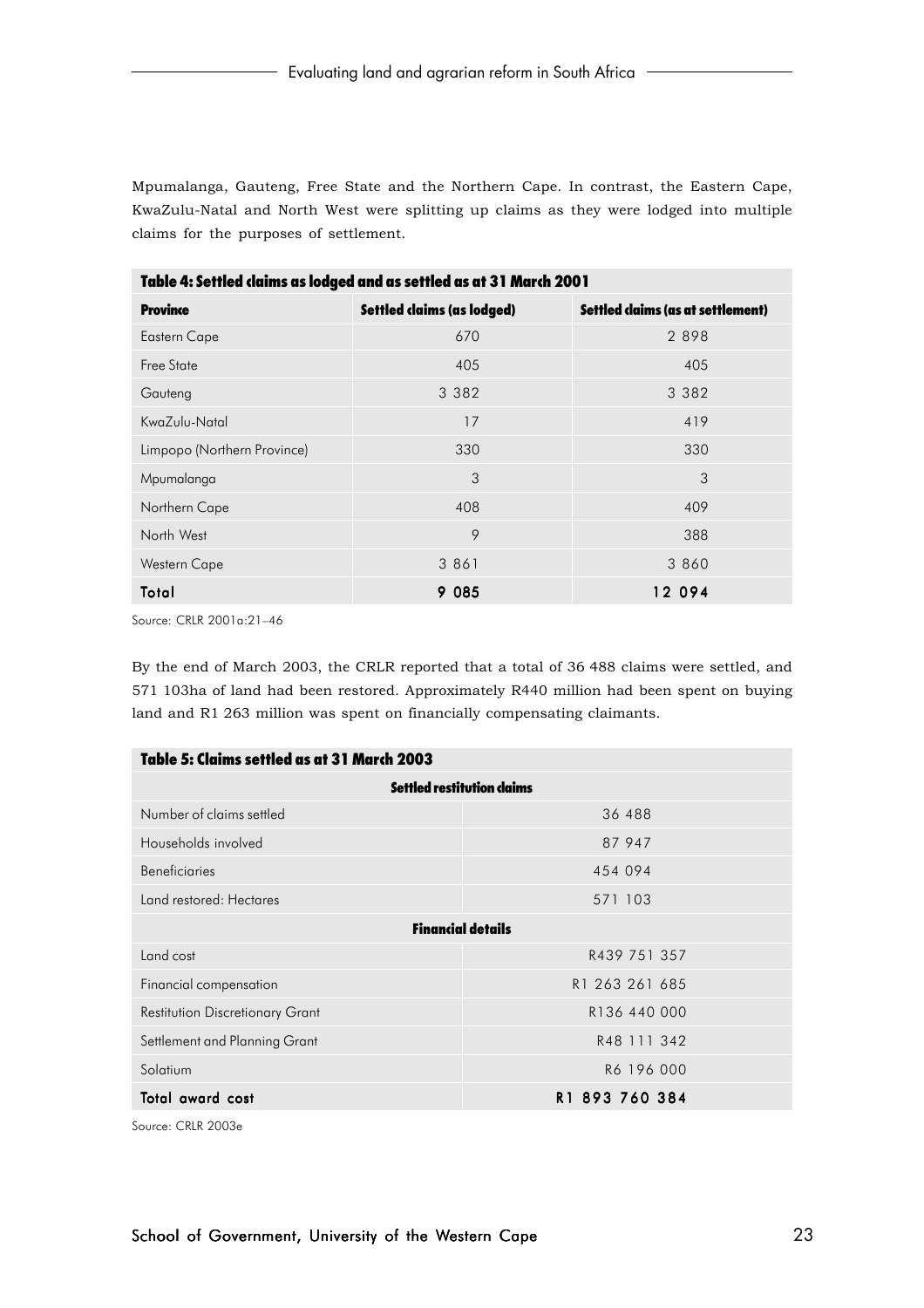The shifting definitions used by the CRLR in its statistical reports makes it difficult to establish with any certainty what has actually been achieved in terms of numbers of claims settled, and how many claims remain unresolved. Of critical importance is to establish how many claims as lodged are represented by the reported number of claims as settled. If, as appears to be the case, the number of claims as settled does not represent an equal number of claims as lodged, but a considerably lower number (due to claim splitting), then it is imperative to establish the actual number of claims as lodged that have been resolved to date. Simply subtracting the number of claims as settled from the total claims as lodged, as some have done, will seriously underestimate the number of claims remaining. The shift in reporting from claims as lodged to claims as settled serves, perhaps unintentionally, to exaggerate the progress of the restitution programme, and to disguise the true scale of the task still outstanding.

**Amount and cost of land**

The amount of land restored to claimants differs widely across the provinces. Most land transferred has been in the more arid parts of the country, particularly in the Northern Cape where several large restitution claims account for nearly half of all land restored nationally. By June 2002, nearly a third of the 1.6 million hectares transferred through land reform had been through restitution.

| <b>Province</b>     | <b>Hectares</b>   |                   |                   |  |  |
|---------------------|-------------------|-------------------|-------------------|--|--|
|                     | <b>March 2001</b> | <b>March 2002</b> | <b>March 2003</b> |  |  |
| <b>Eastern Cape</b> | 7 0 2 9           | 27 101            | 29 577            |  |  |
| Free State          | 5 3 3 9           | 5 3 3 9           | 40 665            |  |  |
| Gauteng             | $9*$              | $\Omega$          | 3 4 5 3           |  |  |
| KwaZulu-Natal       | 5 9 8 0           | 61 691            | 70 603            |  |  |
| Mpumalanga          | 3 7 2 0           | 18 504            | 45 817            |  |  |
| North West          | 39 756            | 58 8 14           | 61 470            |  |  |
| Northern Cape       | 189 490           | 221 759           | 279 759           |  |  |
| Limpopo             | 26 657            | 28 874            | 34 504            |  |  |
| Western Cape        | 5 2 4 6           | 5 2 5 5           | 5 2 5 5           |  |  |
| Total               | 283 226           | 427 337           | 571 103           |  |  |

## Table 6: Cumulative totals of land transferred March 2001–March 2003

Source: CRLR 2001a; CRLR 2002a; CRLR 2003e

\*This figure for Gauteng appears to be an error, since the cumulative total the following year is zero

The proportion of restitution budgets being spent on land also differs widely across the provinces. High-spending provinces like Gauteng and the Western Cape have not spent the most on land – the bulk of their expenditure has been on financial compensation and grants. Conversely, under-performing provinces like Free State, Limpopo and the Northern Cape have spent proportionately more on land. Overall less than a quarter of the capital expenditure in restitution has been spent on land.

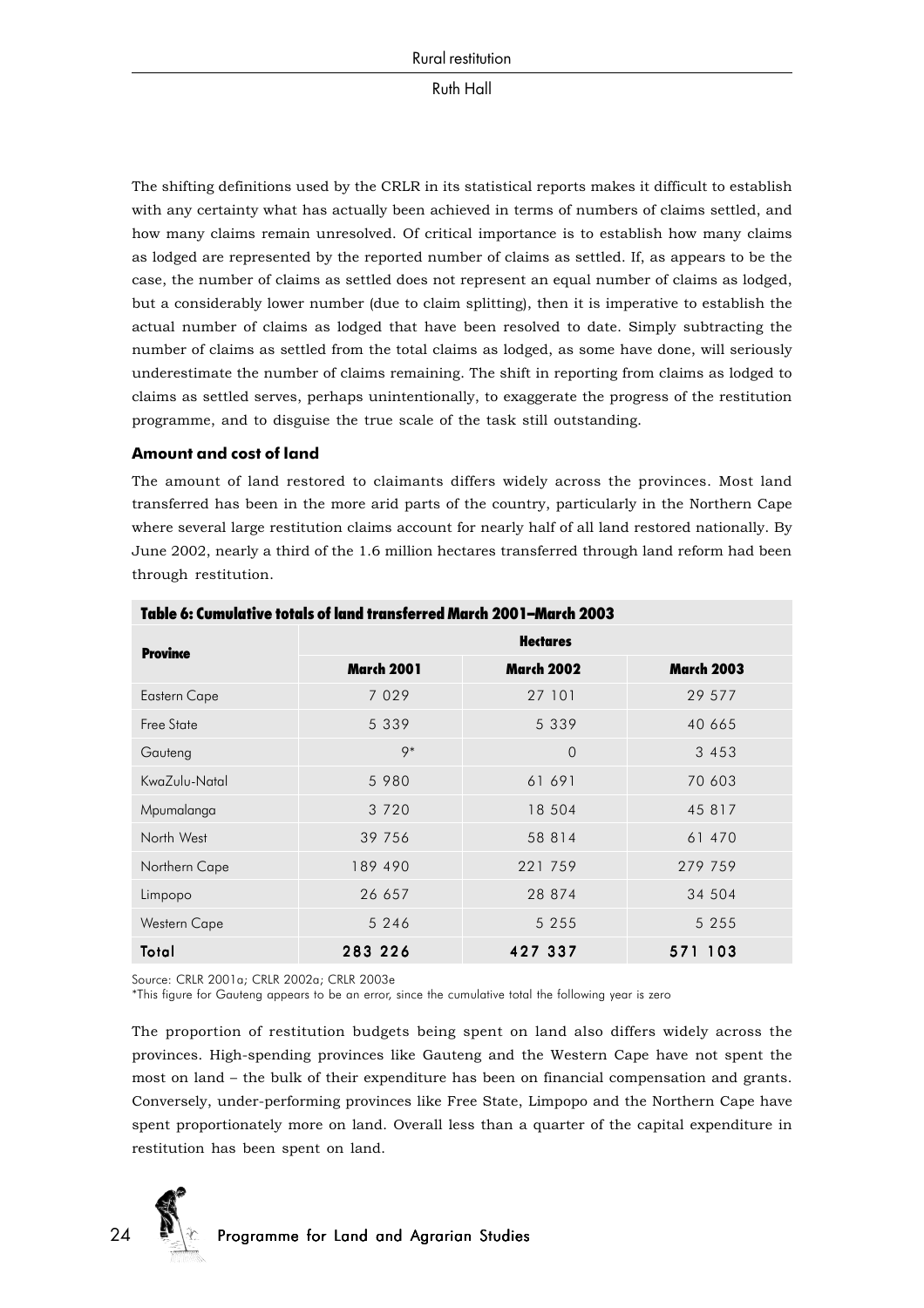| Table 7: Expenditure on land and fotal capital expenditure as at 3 I December 2002 |                         |                                                      |                                           |  |  |
|------------------------------------------------------------------------------------|-------------------------|------------------------------------------------------|-------------------------------------------|--|--|
| <b>Province</b>                                                                    |                         | <b>Expenditure on land Total capital expenditure</b> | Land as % of total capital<br>expenditure |  |  |
| <b>Eastern Cape</b>                                                                | R97 587 594             | R560 146 796                                         | 17.4%                                     |  |  |
| Free State                                                                         | R7 549 367              | R20 263 738                                          | 37.3%                                     |  |  |
| Gauteng                                                                            | R17 507 952             | R244 370 827                                         | 7.2%                                      |  |  |
| KwaZulu-Natal                                                                      | R69 087 086             | R476 659 486                                         | 14.5%                                     |  |  |
| Limpopo                                                                            | R84 506 088             | R133 203 106                                         | 63.4%                                     |  |  |
| Mpumalanga                                                                         | R <sub>11</sub> 255 598 | R43 453 718                                          | 25.9%                                     |  |  |
| North West                                                                         | R66 132 035             | R125 395 720                                         | 52.7%                                     |  |  |
| Northern Cape                                                                      | R56 944 011             | R72 206 217                                          | 78.9%                                     |  |  |
| <b>Western Cape</b>                                                                | R20 254 974             | R178 725 042                                         | 11.3%                                     |  |  |
| Total                                                                              | R430 824 707            | R1 854 424 650                                       | 23.2%                                     |  |  |

Table 7: Expenditure on land and total capital expenditure as at 31 December 2002

Source: CRLR 2003e

The extent to which rural claims in particular have been settled with land is one indicator of restitution's success. Although restitution has made a meaningful contribution to the total transfer of land through land reform, this analysis demonstrates that most restitution is not about land.

## **Rural claims lodged and settled**

Rural claims account for between 20% and 25% of all claims, but most of these are large group claims involving hundreds, if not thousands, of people. Urban claims are generally smaller, often involving individual families. For this reason, rural areas – where an estimated 90% of claimants are and where the bulk of the land is to be restored – are widely considered to be the 'backbone' of restitution (Lahiff 2001:3 and Mgoqi, pers. comm.). Provinces with predominantly rural claims are Mpumalanga, Limpopo and the Northern Cape; all others are predominantly urban, with over 90% of the claims in the Free State and Western Cape being urban.

| <u>I ANIC O' VAI AI AIIA AI NA</u><br>Guillis Iougeu us ul 3 Finurgi Zoo F |              |                       |         |                       |  |  |
|----------------------------------------------------------------------------|--------------|-----------------------|---------|-----------------------|--|--|
| <b>Province</b>                                                            | <b>Rural</b> | % of provincial total | Urban   | % of provincial total |  |  |
| <b>Eastern Cape</b>                                                        | 804          | 11%                   | 6 5 8 8 | 89%                   |  |  |
| Free State                                                                 | 101          | 4%                    | 2 6 6 8 | 96%                   |  |  |
| Gauteng                                                                    | 2 0 3 5      | 17%                   | 9 863   | 83%                   |  |  |
| KwaZulu-Natal                                                              | 2 8 1 0      | 19%                   | 11997   | 81%                   |  |  |
| Limpopo                                                                    | 4 1 1 3      | 73%                   | 1494    | 27%                   |  |  |
| Mpumalanga                                                                 | 5 2 1 0      | 81%                   | 1 2 2 6 | 19%                   |  |  |
| North West                                                                 | 1 472        | 37%                   | 2 4 7 3 | 63%                   |  |  |
| Northern Cape                                                              | 2 0 0 0      | 62%                   | 1 200   | 38%                   |  |  |
| Western Cape                                                               | 595          | 5%                    | 11 343  | 95%                   |  |  |
| Total                                                                      | 19 140       | 28%                   | 48 852  | 72%                   |  |  |

## Table 8: Rural and urban claims lodged as at 31 March 2001

Source: CRLR 2001a:14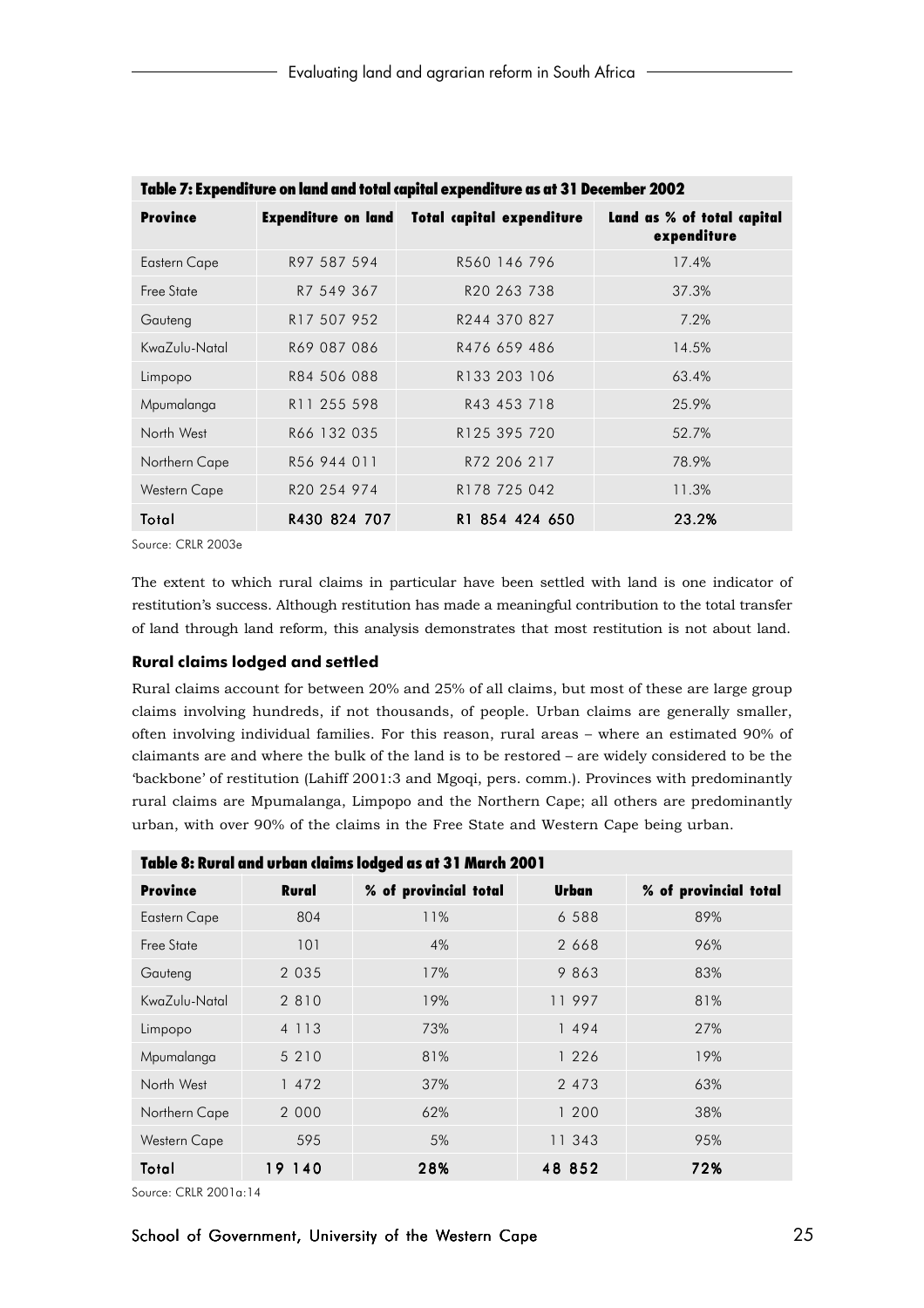In November 2002, the CRLR announced that it had settled 10 836 rural claims, and that the vast majority of the rural claims had been settled with land awards (9 764) and the remainder with financial compensation (1 072). These figures were far higher than many people expected. Previous information from the CRLR indicated that rural claims were being settled at a fraction of the rate of urban claims and organisations working on claims had the impression that very little headway had been made with settling rural claims. However, there are such major problems with data reported by the CRLR that this information is questionable.

## **Box 17: Information management and monitoring of restitution**

The CRLR no longer distinguishes between the numbers of beneficiaries who had their land restored versus those who received financial compensation, nor is there a national project list available to demonstrate on what basis national statistics are generated. It has acknowledged that it does not have an effective monitoring and evaluation system and that all settled claims will need to be re-captured on a database. The CRLR has embarked on a project to clean and verify its data and its data system is due to be revamped by September 2003. This involves reviewing claim files and verifying the information. Once this has been done, the CRLR will be able to work out how many claims originally lodged have been settled, and how many are outstanding. This is likely to result in changes to existing data on settled claims.

Sources: CRLR 2003c; Barnard and Mkwaba, pers. comm.

According to the Chief Land Claims Commissioner, 4 715 rural claims were settled as at June 2003, of which more than 80% were settled with land awards. Piecing together data from different sources between March and June, the following is the most comprehensive picture of progress in settling rural claims available from the CRLR.

| Taple 9: Settlement of Furgi restitution claims as at 27 May 2003 |                                            |                                |                                          |                                  |                                      |  |
|-------------------------------------------------------------------|--------------------------------------------|--------------------------------|------------------------------------------|----------------------------------|--------------------------------------|--|
| <b>Province</b>                                                   | <b>Rural claims</b><br>lodged <sup>#</sup> | <b>Rural claims</b><br>settled | <b>Rural claims</b><br>settled with land | <b>Rural claims</b><br>dismissed | <b>Outstanding rural</b><br>claims## |  |
| <b>Eastern Cape</b>                                               | 804                                        | 276                            | Almost 70%                               | 43                               | $\ast$                               |  |
| Free State                                                        | 101                                        | 14                             | 100%                                     | $\overline{0}$                   | $\ast$                               |  |
| Gauteng                                                           | 2035                                       |                                | 100%                                     | $\Omega$                         | $\ast$                               |  |
| North West                                                        | 1472                                       | 2 8 2 9                        |                                          |                                  | $\ast$                               |  |
| KwaZulu-Natal                                                     | 2810                                       | 268                            | Almost 70%                               | $\ast$                           | $\ast$                               |  |
| Limpopo                                                           | 4 1 1 3                                    | 13                             | More than 90%                            | 26                               | $\ast$                               |  |
| Mpumalanga                                                        | 5 2 1 0                                    | 297                            | 100%                                     | 26                               | $\ast$                               |  |
| Northern Cape                                                     | 2 0 0 0                                    | 19                             | 90%                                      | $\overline{\phantom{a}}$         | $\ast$                               |  |
| Western Cape                                                      | 595                                        | 999                            | 40%                                      | $\Omega$                         | $\ast$                               |  |
| Total                                                             | 140<br>19.                                 | 4 7 1 5                        | More than 80%                            | 96                               | 11 338                               |  |

| Table 9: Settlement of rural restitution daims as at 27 May 2003 |  |
|------------------------------------------------------------------|--|
|------------------------------------------------------------------|--|

Source: CRLR 2003c except where otherwise indicated: #CRLR 2001a:14; ##CRLR 2003d:10 \* Not available

The CRLR national office has released statistics that are contradictory and do not correlate with project lists from the provinces. Overall, it appears that nearly half of all claims have

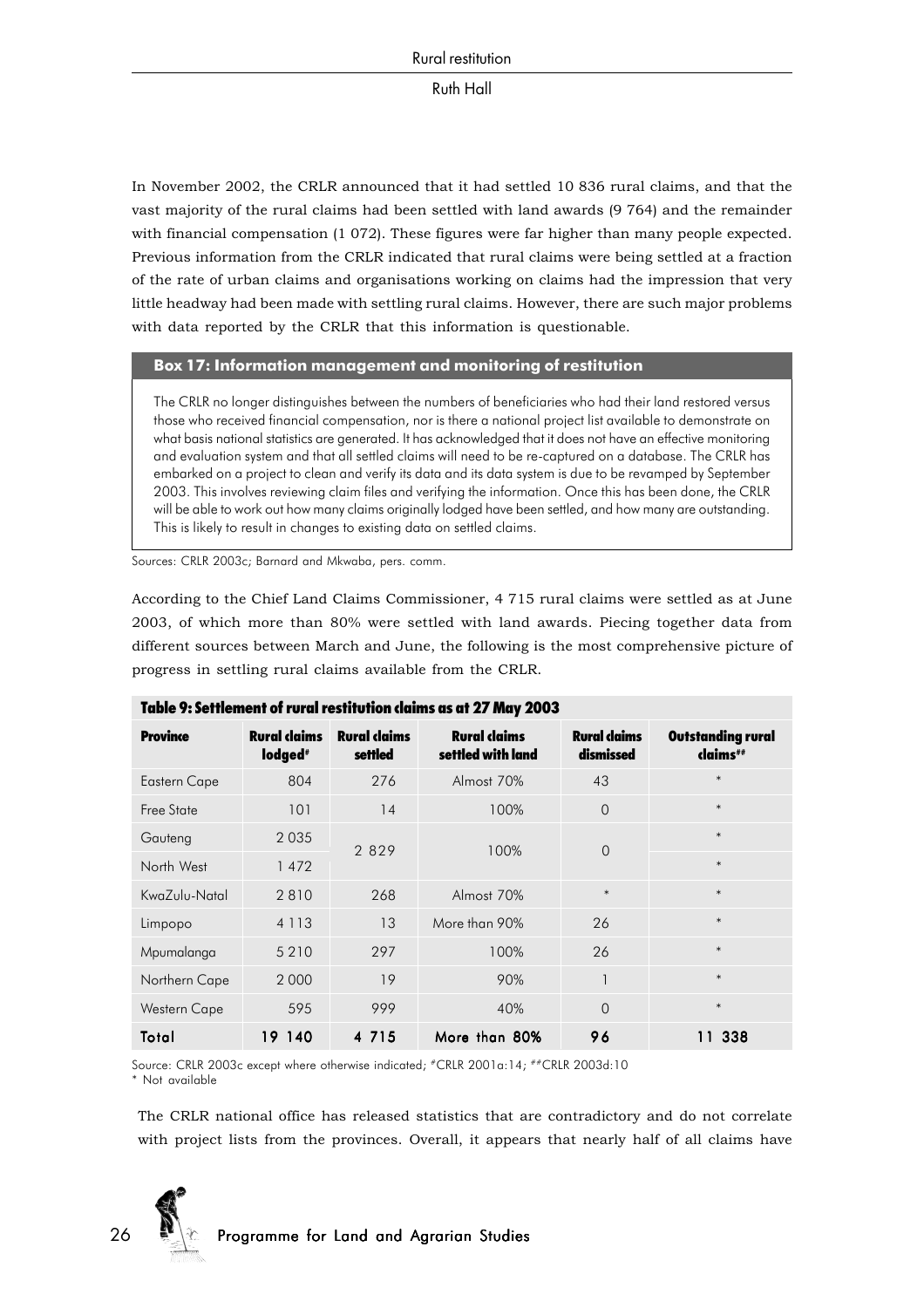been settled and half of all rural claims have been settled, but there are such serious anomalies in how claims have been counted that even this conclusion is uncertain. The question of importance to this discussion is *how* have these claims been settled – how many involve the transfer of land, how much land, of what quality, where and to how many people?

## **Rural claims settled with land awards**

The number of rural claims settled with land is a key indicator of the extent to which restitution is addressing racially skewed land ownership in rural areas. The CRLR does not have data on the number of rural claims settled with land in each province. The Programme for Land and Agrarian Studies (PLAAS) therefore conducted its own investigation. This investigation involved checking the last available national project list from March 2002 against project lists obtained from RLCCs, complemented with numerous interviews with information officers and project officers in the RLCCs. The outcome was then circulated to all regional commissioners for comment. In the process, numerous claims that were in fact not settled, not settled with land awards, or not rural, were weeded out. Detailed investigations in all RLCCs produced specific figures of settled rural claims (as lodged) that were settled with land awards for each province, but these added up to just 185 identifiable claims. The preliminary results of this exercise are in Table 10. (See Appendix A for the full list of claims).

| IUDIC IV.           | II ZUVJ         |                           |                   |                 |                        |  |  |
|---------------------|-----------------|---------------------------|-------------------|-----------------|------------------------|--|--|
| Province            | <b>Projects</b> | <b>Claims (as lodged)</b> | <b>Households</b> | <b>Hectares</b> | <b>Land cost</b>       |  |  |
| <b>Eastern Cape</b> | 10              | 10                        | 4 2 4 5           | 22712           | R17 327 318            |  |  |
| Free State          | $\overline{4}$  | $\overline{4}$            | 245               | 41 608          | R <sub>2</sub> 272 367 |  |  |
| Gauteng             | 2               | $\overline{2}$            | 699               | 1811            | R17 507 952            |  |  |
| KwaZulu-Natal       | 10              | 12                        | 2 3 4 8           | 63033           | R64 541 724            |  |  |
| Limpopo             | 10 <sup>°</sup> | 13                        | 8800              | 56 734          | R69 629 000            |  |  |
| Mpumalanga          | 10              | 65                        | 4950              | 25 7 83         | R34 823 000            |  |  |
| Northern Cape       | 8               | 10                        | 4 0 6 3           | 232 195         | R47 438 134            |  |  |
| North West          | 12              | 67                        | $6321*$           | 54 2 2 2        | R69 117 158            |  |  |
| Western Cape        | $\overline{2}$  | $\overline{2}$            | 315               | 3097            | R4 439 974             |  |  |
| Total               | 68              | 185                       | 31 986            | 501 195         | R327 096 627           |  |  |

Table 10: Estimate of rural claims settled with land awards as at March 2003

Source: Derived from PLAAS research (see Appendix A)

\* This figure is incomplete as data were not available for one of the claims.

Investigating how many rural claims have been settled with land elicited a number of definitional problems in the categories and concepts being used by the CRLR to record and report on its work. Despite previous agreements in the commission about how claims were to be counted, there are differences in how this is being done both within and between provinces.

 In Table 10, the *number of claims* reflects the number of original claim forms lodged with the CRLR, resulting in a figure far lower than the 10 836 announced in 2002 and the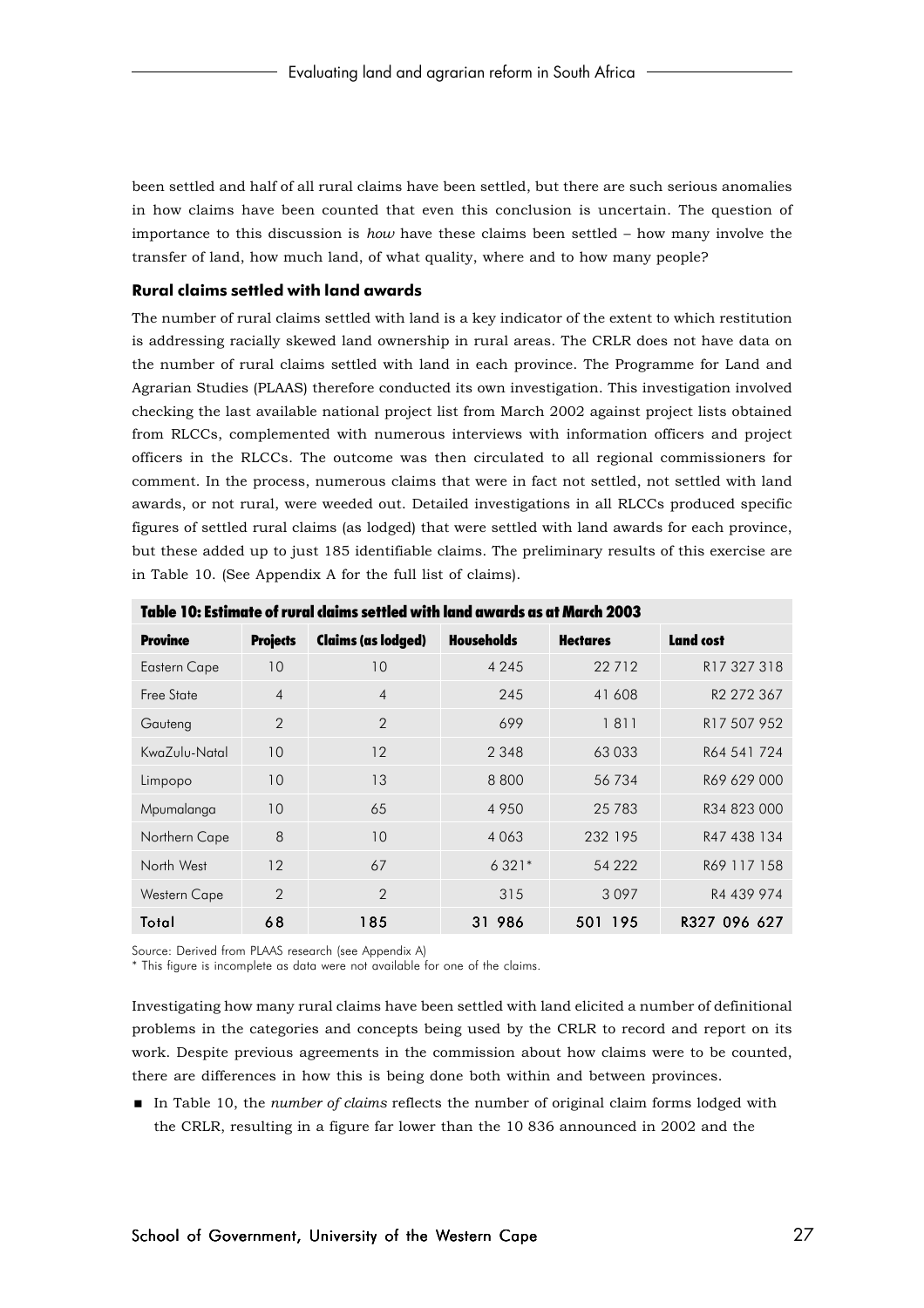4 715 announced in mid-2003. These discrepancies are due to different ways of counting claims but also might result from a significant – but unknown – number of rural claims that have been settled with financial compensation.

- The *number of households* is a key indicator of the number of people benefiting from a settled claim. However, in some provinces this number appears to be an estimate, as is evident for instance in the round numbers of Mpumalanga claims. Also, some RLCCs estimate there to be six beneficiaries per household.
- The *number of hectares* should reflect the number of hectares restored to the claimants, but there are problems here too. In some cases, like Dysselsdorp in the Western Cape (Box 19), this refers to the number of hectares of which the claimants were dispossessed, and no land has yet been acquired for restoration (Waring, pers. comm.). In others, on state land, the figure refers to the number of hectares which the claimants currently occupy and over which their tenure is still to be upgraded.
- The *land cost* may over-represent how much money has been spent on purchasing land to restore it to restitution claimants, because included in these amounts are grants and other forms of compensation. At Sabokwe in KwaZulu-Natal, for instance, the 'land cost' includes the cash payments for the 423 families that opted for financial compensation as well as the land and grants for the 125 families which opted for an award of land. Where tenure rights are to be upgraded, as in the case of Chatha, the 'land cost' refers to an entire settlement agreement including financial compensation and development compensation. For this reason, betterment claims have been excluded from this list. It is not yet clear whether and how tenure upgrades and transfer of title will happen in these two claims. On the other hand, 'land cost' excludes state land transferred through an accounting entry, which does not cost the CRLR anything.

#### **Box 18: Which claims are 'rural'?**

The CRLR does not have a standard definition of what constitutes a 'rural' claim and it acknowledges that interpretation of what is 'rural' differs across the regions, especially when it comes to peri-urban land. For this reason, CRLR staff will be visiting the provinces to investigate each claim and possibly recategorise claims already settled. Currently, there are three different approaches being used to determine whether a claim is rural:

- 1. If the land use of the property claimed is agricultural or it is zoned for agriculture.
- 2. If the history of removals was in terms of the 1913 or 1936 land Acts rather than the Group Areas Act.
- 3. If the property size is larger than 3 000m2.

#### Source: CRLR 2003a

In combination, the inaccuracies and ambiguities in how claims, households, beneficiaries, hectares and land cost are recorded call into question the meaning of all official statements by the CRLR regarding its achievements in settling rural claims and transferring land. The Western Cape provides an example (Box 19).

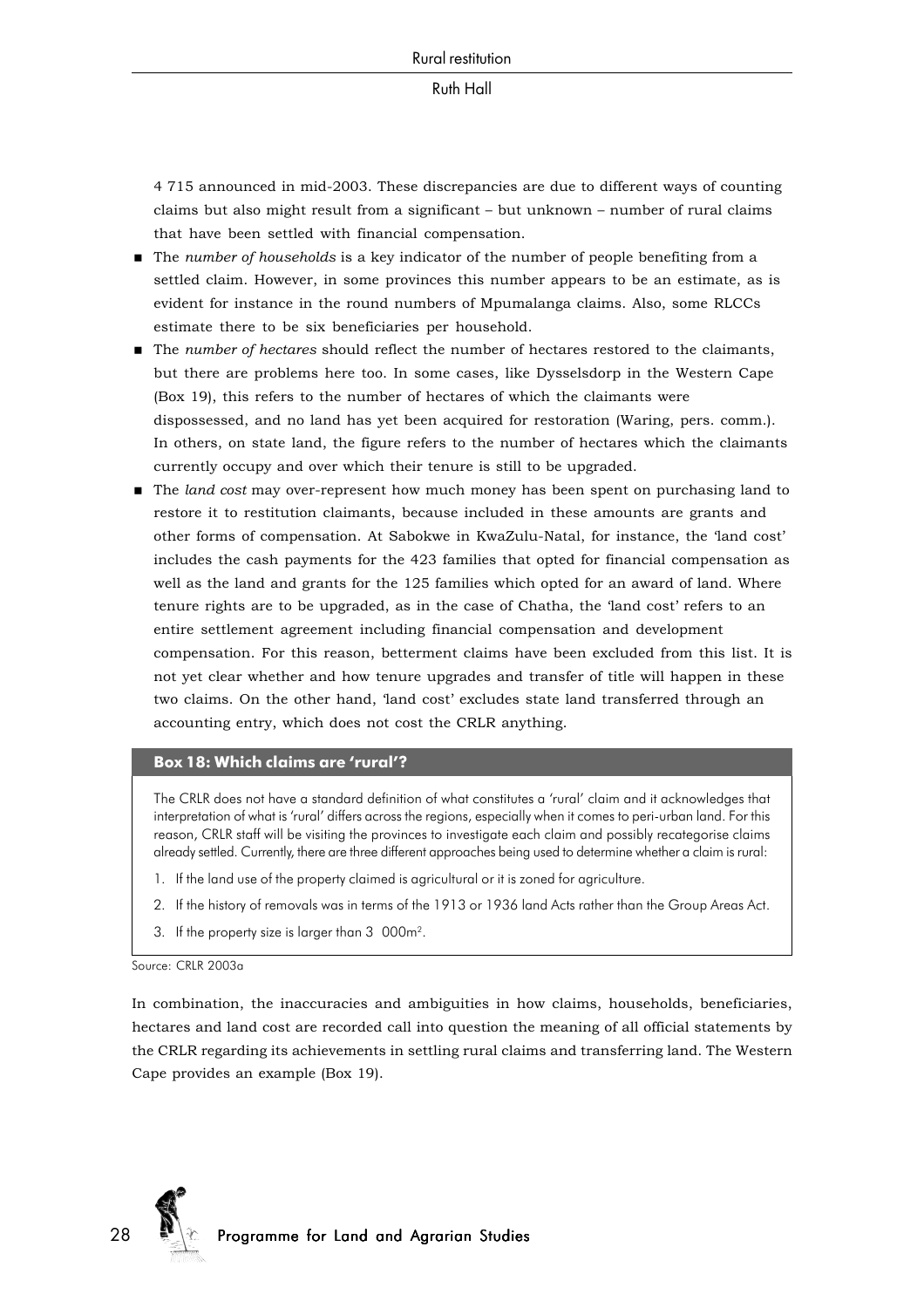## **Box 19: Counting rural claims in the Western Cape**

According to the RLCC, a total of 374 rural claims were lodged in the Western Cape, of which 61 have been settled (all with land awards), one was dismissed as invalid, and 313 are outstanding. The CRLR, however, reports that 999 rural claims have been settled of which 40% involved land awards. However, research indicates that land has been transferred in respect of only two rural claims in the province. Reasons for these discrepancies are that:

- Settlement agreements have been signed, but no land has been transferred. Dysselsdorp, outside Oudtshoorn, was cited as a rural claim settled with an award of land in March 2002, but a year later no land had been transferred. Most of the claimants opted for financial compensation, with about 20% holding out for land. The CRLR has reported the 'land cost' as just under R25 million – the total cost of the claim – even though no land has in fact been identified or bought and the land cost is only likely to amount to a quarter of this amount.
- Claims settled through financial compensation are reported as having been settled with awards of land. The Riebeeck Kasteel claim, involving 56 of the 61 claims, was settled through means of financial compensation and claimants then applied to DLA for redistribution grants in order to buy land. The RLCC was unable to explain why this has been cited as a rural claim settled with land.

Sources: CRLR 2003c; RLCC Western Cape 2003; Roberts, Bohlin and Waring, pers. comm.

## **4. Budgets and targets**

The presidential deadline has resulted in increasing attention being paid to the budgetary needs of the restitution programme. This discussion shows how budgets have increased, but that the projected funds for the coming years may still be insufficient to settle outstanding claims. However, the lack of reliable information on how many claims are outstanding calls into question any estimate of the amount that would be needed.

## **Targets for delivery**

The CRLR's strategic plan involves the settlement of 40 089 urban claims and 11 547 rural claims over three financial years (Table 11).

|                                   | Table 11: Targets for settlement ot rural and urban claims 2002–2006 |              |         |         |  |  |  |
|-----------------------------------|----------------------------------------------------------------------|--------------|---------|---------|--|--|--|
| <b>Indicators</b>                 |                                                                      | <b>Total</b> |         |         |  |  |  |
|                                   | 2003/04                                                              | 2004/05      | 2005/06 |         |  |  |  |
| No of claimants verified          | 10 200                                                               | 15 504       |         | 25 704  |  |  |  |
| No of urban claims settled        | 9 4 6 9                                                              | 7872         | 7 5 9 1 | 24 932  |  |  |  |
| No. of rural claims settled       | 1 507                                                                | 5 1 0 2      | 4 9 3 8 | 11 547  |  |  |  |
| No. of rural hectares claimed     | 150 000                                                              | 160 000      | 170 000 | 480 000 |  |  |  |
| No. of rural households benefited | 363 000                                                              | 301 200      | 290 500 | 954 700 |  |  |  |

| Table 11: Targets for settlement of rural and urban claims 2002–2006 |
|----------------------------------------------------------------------|

Source: DLA 2002a:19; CRLR 2003b

Compared to performance to date, the number of hectares per year contained in these targets is not unreasonable. What is surprising is that in the future each rural household is expected to get an average of half a hectare, suggesting that a larger proportion of rural claims will be settled through remedies other than land awards, such as financial compensation. These targets imply an enormously increased pace of settling rural claims, which requires additional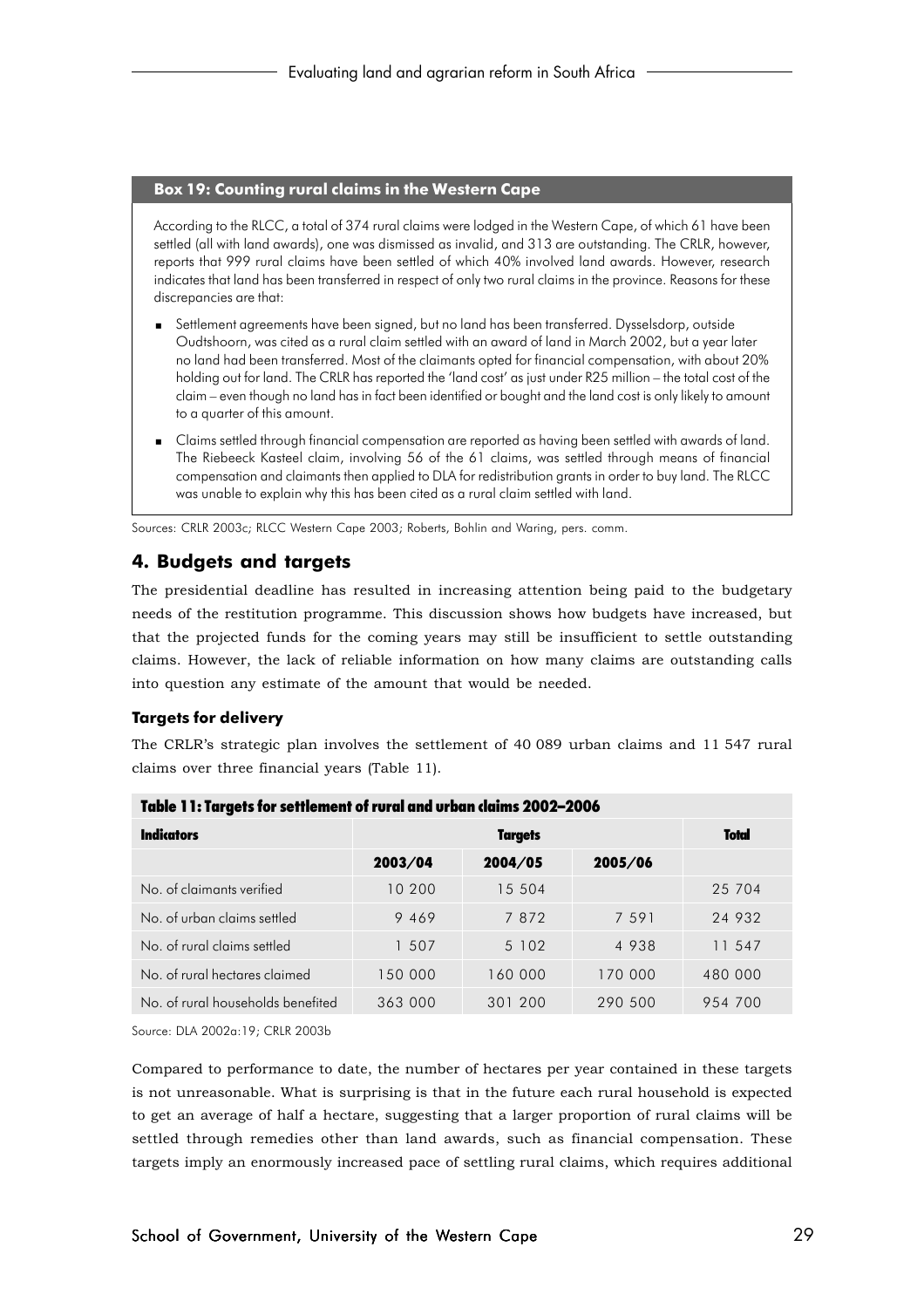institutional capacity, or reliance on settling claims earlier on in the project cycle, such as through partial settlement or the payout approach.

#### **How much will it cost to deliver on these targets?**

There are various ways to estimate the cost of settling outstanding claims. Here, three different approaches are presented.

The CRLR has estimated that each urban claim costs an average of R40 000 – the same level at which the SSO was set – and each rural claim costs R250 000 (CRLR 2002b). It is not clear how these averages were derived. However, taking these figures and assuming that claims will cost the same, on average, to settle as those in the past, then the total cost of settling the 11 547 rural claims, at an average of R250 000 each, will be R2.886 billion and the approximately 25 000 urban claims, at R40 000 each, will cost R1 billion. This indicates the need for at least R3.886 billion in the capital budget to settle outstanding claims.

The CRLR's own costing indicates a smaller amount of R1.435 billion over this period, including some non-capital costs (Table 12).

|                                                   | Table TZ: Kestitution budgets projected for ZUUZ-ZUUO |                          |         |              |  |  |  |
|---------------------------------------------------|-------------------------------------------------------|--------------------------|---------|--------------|--|--|--|
| <b>Outputs</b>                                    |                                                       | <b>Budget (in R'000)</b> |         |              |  |  |  |
|                                                   | 2003/04                                               | 2004/05                  | 2005/06 | <b>Total</b> |  |  |  |
| Claimants verified                                | 2 0 0 0                                               | 2000                     | 2 0 0 0 | 6 0 0 0      |  |  |  |
| Claims settled                                    | 265 000                                               | 305 000                  | 856 000 | 1 426 000    |  |  |  |
| M&E system to monitor post-<br>settlement support | 1 000                                                 | 1 000                    | 1 000   | 3 0 0 0      |  |  |  |
| Total                                             | 268 000                                               | 308 000                  | 859 000 | 435 000      |  |  |  |

Table 12: Restitution budgets projected for 2002–2006

Source: DLA 2002a:23

The CRLR's projected budget, including the verification of claims and the establishment of a monitoring and evaluation system to monitor post-settlement support, is less than half of the amount implied by the CRLR figures.

The cost of settling rural claims has been far higher than the CRLR's estimate. An average of R1.723 million has been spent on 'land cost' per rural claim settled with land.1 In the future some rural claims might be settled more cheaply, with cash compensation, but settling just half of the 11 547 rural claims would cost in the region of R10 billion. To this should be added budgetary provision for the rest of the rural claims settled through other remedies, RDGs and SPGs, and the cost of urban claims – not insignificant amounts. To this, a further 25% operating budget for the CRLR would need to be added. This analysis, based on past performance, indicates that the commission has seriously underestimated its own budgetary needs.

#### **How much is available to fund these targets?**

The budget for restitution has been greatly increased and this is set to continue. A total budgetary allocation of R2 857 743 is projected to fund the costs of settling restitution claims from 2003/4 and the subsequent two years of the Medium Term Expenditure Framework (MTEF)

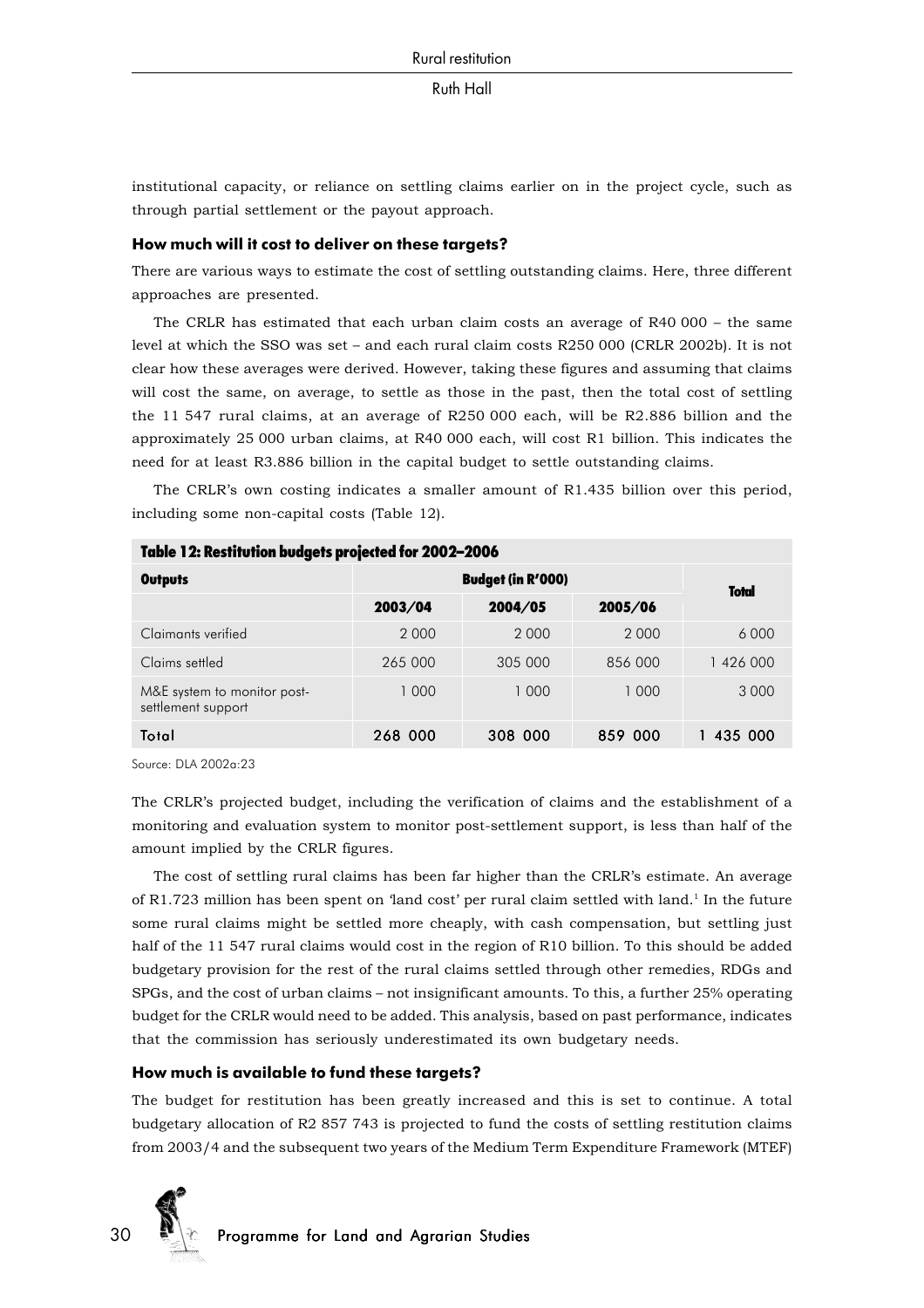(Table 13), though this is subject to change. These allocations include the operating costs of the national office and the RLCC offices, as well as the capital costs of land purchase, financial compensation and other payments to claimants.

| Table 13: Budget allocations and MTEF projections for restitution 1999–2006 (R '000) |         |         |         |         |         |           |
|--------------------------------------------------------------------------------------|---------|---------|---------|---------|---------|-----------|
| 1999/00                                                                              | 2000/01 | 2001/02 | 2002/03 | 2003/04 | 2004/05 | 2005/06   |
| Restitution 164 090                                                                  | 265 138 | 290 981 | 391301  | 854914  | 939797  | 1 063 032 |
| $C_{\text{source}}$ N $\text{H}_{\text{total}}$ T <sub>rement</sub> 0000             |         |         |         |         |         |           |

Source: National Treasury 2003

The restitution budget has grown 521% over the past four years, compared to 46% for the rest of land reform, but together they still account for less than 0.4% of the national Budget. The changing size of the restitution budget is depicted in Figure 1, together with the budget for DLA as a whole. This shows how the restitution budget has increased in absolute terms but also as a proportion of DLA's budget – from 24% in 1999 to 52% in 2003.



Figure 1: Budget trends in restitution and total DLA budget 1996–2006

Source: National Treasury 2003

Another marked shift in the budget is the significant increase in the operating budgets for regional offices of the CRLR, from R26 million in 1999/00 to R152 million in 2005/6. Although new offices have been established and the staff complement of some of the regional offices has been increased, this increase also funds the outsourced work of processing and negotiating claims. The capital budget allocation is set to increase alongside the total allocation to restitution, remaining at about 75%–80% of the total budget.

The CRLR has requested R1.4 million, its own figures imply that R3.89 billion would be needed, and this analysis of its spending patterns indicates a need for a budget significantly higher than R10 billion. In total, the National Treasury's capital allocation to restitution over the current financial year and for the coming two years amounts to R2.372 billion. This analysis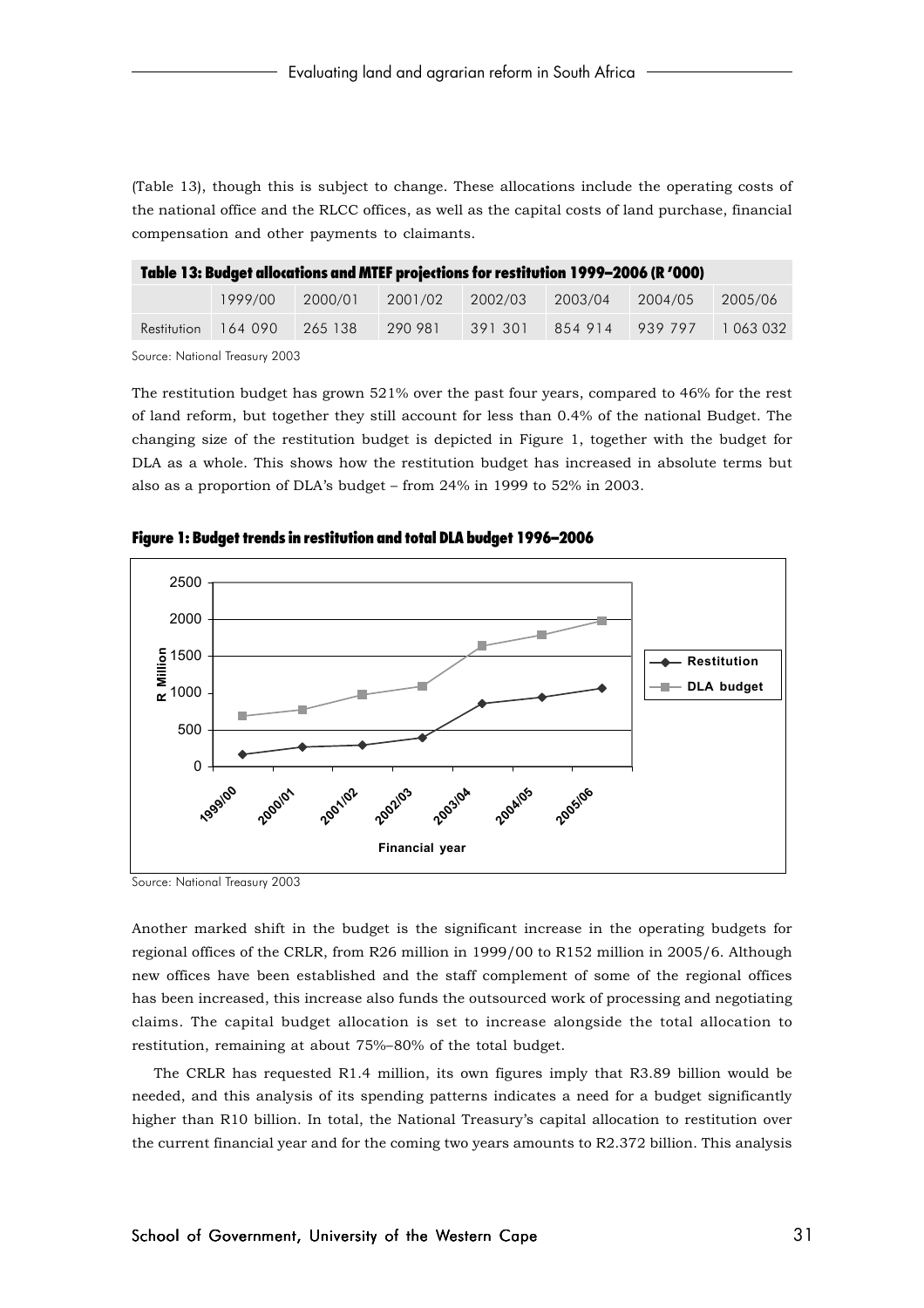indicates that the MTEF does not allocate sufficient funds to settle the outstanding claims. Amounts requested by the CRLR and amounts envisaged by the National Treasury do not appear to allow for even half of the rural claims to be settled with awards of land.

## **5. Conclusion**

The restitution programme is an icon of the new South Africa, providing redress for injustices in the past at both a symbolic and material level. This report has highlighted its achievements: the rapid increase in settling claims, the adoption of a more developmental approach, the priority placed on integrating post-settlement support into pre-settlement planning, and the restoration of some large portions of land. Thousands of South Africans have benefited from restitution but more are waiting for their claims to be addressed and their land restored, and there have been some signs of impatience with the process. This report moves from the premise that while financial compensation is a legitimate form of redress, and might be considered a 'success' for restitution, it does not necessarily contribute towards land reform or agrarian transformation. For this reason, in addressing the specific question of what the restitution programme has contributed to the larger national project of land and agrarian reform, the focus has therefore fallen on the restoration of rural land to claimants. Within these parameters, a number of conclusions can be drawn.

**Progress with restitution has accelerated rapidly.** After a slow start at the launch of the programme, the rate at which claims have been settled increased exponentially. Large numbers of claims have been settled through the administrative route, while the Land Claims Court still attends to cases that cannot be settled through negotiation. The adoption of this administrative approach has represented a major improvement in the process.

**Restitution is largely not about the restoration of land.** Restitution is an important political project, but its potential to transform the urban and rural legacies of spatial apartheid has been curbed by problems in acquiring land and overwhelming pressure to accept financial compensation, particularly in urban claims. Despite real progress in the rate at which claims have been settled, the majority of the large, complex rural claims that hold most potential to address racial imbalances in land ownership and economic opportunities in South Africa's countryside remain unresolved.

**The acquisition of land remains a stumbling block.** There is an inherent contradiction between the rights-based claims of restitution and the reliance on negotiated land purchase. The CRLR has at times been unable to negotiate reasonable prices for claimed land. Private owners of land have refused, or even colluded to prevent, the sale of agricultural land in settlement of restitution claims, forcing claimants to opt for alternative land, financial compensation or other remedies. Expropriation is one strategy that could be employed to address such situations but, thus far, the state has not actively pursued this route. Its reluctance to use the powers it already has means that it has not built up experience that could help to streamline the process. Proposed legal amendments could go some way towards making expropriation a viable option, and a credible threat, but whether or not this happens remains a question of state policy.

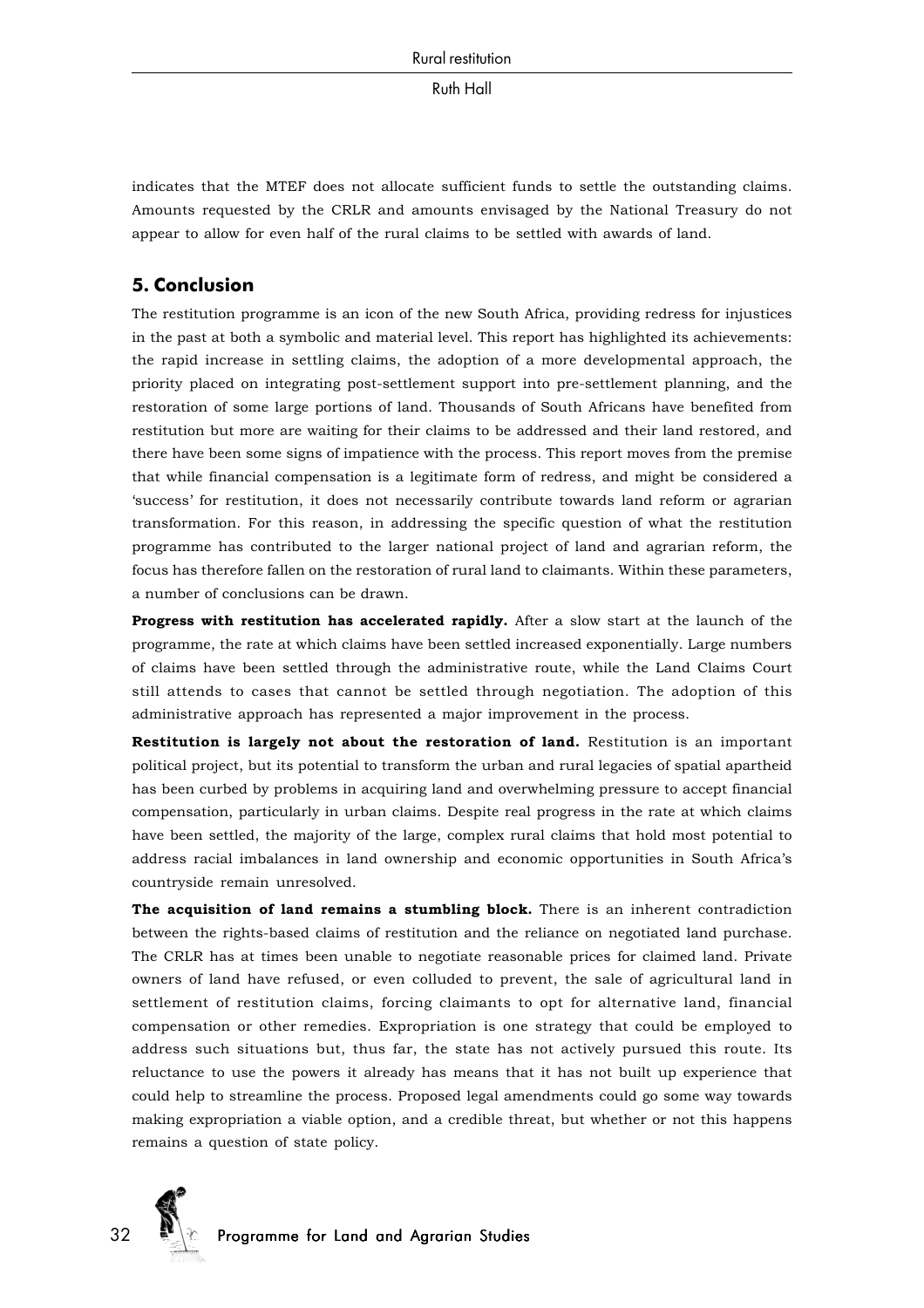**There have been conflicts between the paradigms of rights and development.** While restitution was conceived as a form of historical or restorative justice, allegations that it relegated people to 'dumping grounds' without resources for development prompted the CRLR to adopt a more developmental approach. In doing so, restitution has adopted many of the trappings of the discretionary redistribution programme. Claimants are being required to present business plans, development plans and land use plans to demonstrate how they intend to use the land that is rightfully theirs. While the planning approach has the merit of leveraging in additional support from other government departments and support from the private sector, it is important not to lose sight of the rights of claimants to use their land as they see fit. The restoration of land rights cannot be contingent on the willingness of claimants to conform to the development planning priorities of the state.

**Restitution has not been used as a basis for comprehensive solutions to local land needs**. In parts of the country, particularly in Limpopo and KwaZulu-Natal, widespread dispossession of land occurred after 1913. Some claims are for several properties; in other cases, a single property may have overlapping claims on it. This provides a strong case for dealing with claims as a group, rather than on a claim-by-claim basis. Given the amount of land under claim, however, it is also important that demands for redistribution and tenure reform are addressed at the same time. It is, after all, often the same communities and the same land that is in question. Restitution, as a rights-based programme, has the potential to serve as a lever for comprehensive area-wide solutions to multiple land needs. The failure to use restitution in this manner has been a major opportunity lost for the land reform programme.

**Post-settlement support has been recognised as a central challenge.** The CRLR has an interest to see that its work is sustainable and improves the livelihoods of claimants, yet its mandate does not extend to development support. Institutions playing a role in restitution have 'passed the buck' of post-settlement support back to the CRLR, which is itself constrained by limited staff capacity, high staff turnover and dependence on outside service providers. The inability of municipalities or provincial departments of agriculture to take the lead in coordinating post-settlement support remains a problem that should be addressed.

**Restitution has not been adequately monitored.** Monitoring and evaluation information on the restitution programme is characterised by a lack of detail, including a lack of disaggregated data and baseline information. There is, at present, no national project list from which such data can be regularly and reliably extracted. Because no system exists to monitor projects in the post-transfer phase, little or nothing is known about the contribution of restitution to the livelihoods of claimants.

**Additional institutional capacity is required to increase the pace of restitution without sacrificing quality.** As political attention to restitution has increased, increased pressure has been exerted to complete the process, with the attendant risk that restitution can be reduced to a bureaucratic problem. While outsourcing claims to private service providers holds some potential, there are already signs that the CRLR lacks capacity to effectively manage such service providers. The main way identified by officials to speed up restitution without sacrificing the quality of the process is to make massive investments in the capacity of the CRLR, including the size and skills base of its staff. However, this is unlikely, given that the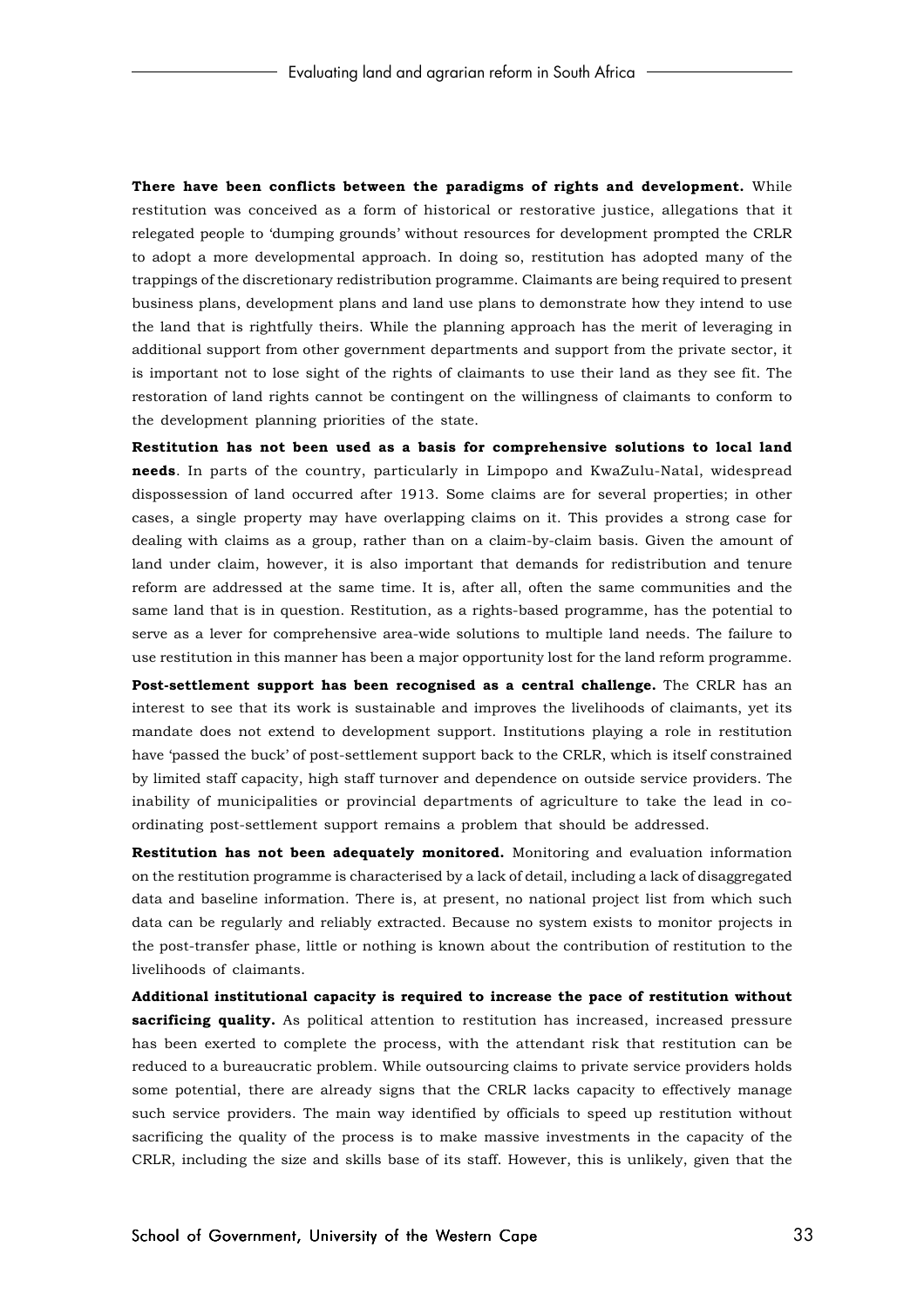lifespan of the CRLR is likely to be limited. If the institutional challenges are not addressed, there is a danger that the CRLR will try to meet the presidential deadline for settling claims before 2005 by increasingly resorting to partial settlement or financial compensation instead of buying land for claimaints.

**Restitution is an important political symbol, but lacks real political support.** The relative success of the CRLR in speeding up the rate of claims settlement is seen as the success story of land reform. Restitution has therefore taken on political importance to stave off criticism, specifically allegations that South Africa lacks the political will to address rural transformation through land reform. There are signs that restitution has genuinely been prioritised: additional funds have been allocated to partially address the problem of an underresourced CRLR and President Thabo Mbeki has set a deadline for the settlement of claims. However, this attention has not, to date, translated into political support for the large-scale acquisition or expropriation of private land, and it has not ensured that all spheres of the state are supportive in making state land available for restoration.

**What happens after the deadline?** The presidential deadline applies to the settlement of claims, but has also been understood to mean the date when the CRLR will be disbanded. Already it is clear that the deadline will not be met. Among those claims that are settled, many are only partially settled and will need to be revisited, while implementation of settlement agreements can be expected to take years. Other, more complex, claims may be addressed through protracted court processes, during which claimants will require the support of the CRLR. For these reasons, the CRLR should continue to exist well beyond the 2005 deadline. It must also face the challenge of handing over some of its functions, particularly in the area of post-transfer support, to other institutions.

In conclusion, the limited achievements of restitution in contributing towards the transformation of rural South Africa are due to a combination of factors. Firstly, restitution is inherently difficult and has turned out to be more complex than expected. Secondly, there has been limited mobilisation by groups of claimants to exert political pressure on the state, or on landowners, to expedite their claims. Thirdly, restitution is a radical idea that is, in some respects, contrary to the fundamentals of national economic policy in that its success requires some degree of interference with property markets and the vested interests of landowners, the transfer of significant assets to the poor, and the provision of ongoing public support in order to support livelihoods. For these reasons, restitution has come to be seen by government as a special interest programme and as a bureaucratic problem, rather than as an opportunity to confront and transform social and economic relations and the racially-skewed pattern of landholding in the countryside. There can be little doubt that the challenges of landlessness and injustice that gave rise to restitution will continue beyond the lifetime of the current programme, and will continue to demand attention well into the future.

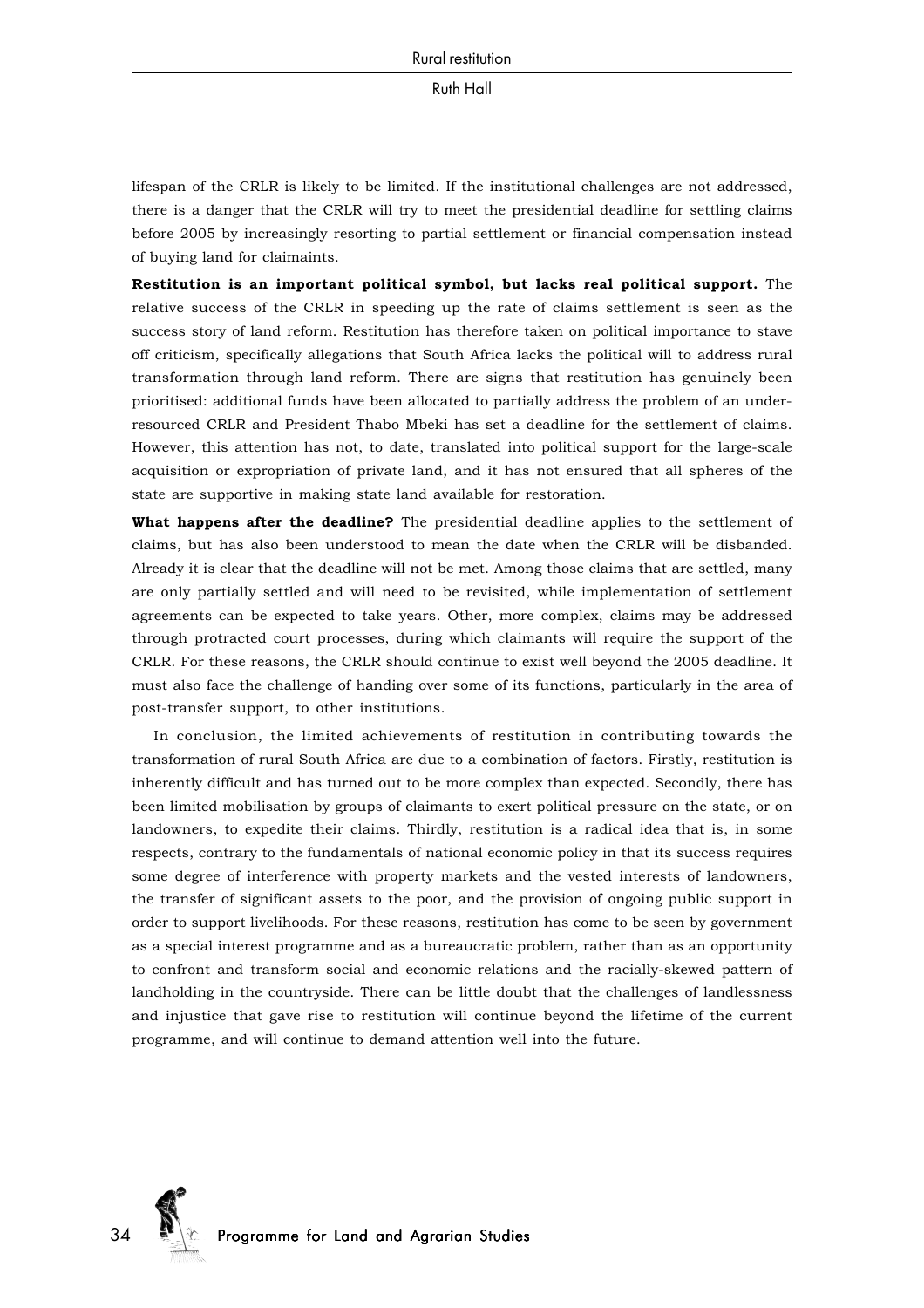## **Endnote**

<sup>1</sup> This average is derived from the list of claims in Appendix A, as supplied by the CRLR. It includes community claims and claims by individual plot owners. It also includes claims settled with the provision of state land. The costing for restitution therefore assumes (a) that state land will continue to be made available in respect of some claims, (b) that the proportion of community to individual claims will remain stable, and (c) that the spread and value of rural claims still to be settled is similar to those already settled.

## **Bibliography**

*Business Day*. 2002. Boomplaats farmer packs the kitchen sink. 11 January. www.bday.co.za

- *Carte Blanche*. 2001. An African farm. 25 March. www.mnet.co.za/CarteBlanche/Display/ Display.asp?Id=1625
- Contact Trust. 2003. *Minutes of the Portfolio Committee on Agriculture and Land Affairs meeting, 25 March*. Unpublished document.
- CRLR (Commission on the Restitution of Land Rights). 1999. *Annual report April 1998 to March 1999*. Pretoria: Government Printer.
- CRLR (Commission on the Restitution of Land Rights). 2001a. *Annual report April 2000 to March 2001*. Pretoria: Government Printer.
- CRLR (Commission on the Restitution of Land Rights). 2001b. *Policy guidelines: Determining a restitution package: Principles to consider*. Unpublished policy paper, CRLR Restitution Policy Unit.
- CRLR (Commission on the Restitution of Land Rights). 2002a. *Annual report April 2001 to March 2002*. Pretoria: Government Printer.
- CRLR (Commission on the Restitution of Land Rights). 2002b. *Settled restitution claims as at 31 October 2002.* Unpublished documents received from the office of the Chief Land Claims Commissioner, 15 November 2002.
- CRLR (Commission on the Restitution of Land Rights). 2003a. Statement by CRLR Policy Office, 7 March 2003.
- CRLR (Commission on the Restitution of Land Rights). 2003b. *Honouring the promise of our Constitution: Strategic Plan 2003/4–2005/6*. Unpublished CRLR document, February 2003.
- CRLR (Commission on the Restitution of Land Rights). 2003c. *Letter from Acting Chief Land Claims Commissioner Thozamile Gwanya*. 27 May 2003.
- CRLR (Commission on the Restitution of Land Rights). 2003d. *Validation report*. http:// land.pwv.gov.za/restitution. 18 February 2003.
- CRLR (Commission on the Restitution of Land Rights). 2003e. *Restitution statistics*. http:// land.pwv.gov.za/restitution. April 2003.
- DLA (Department of Land Affairs). 1997. *White Paper on South African Land Policy.* Pretoria: Government Printer.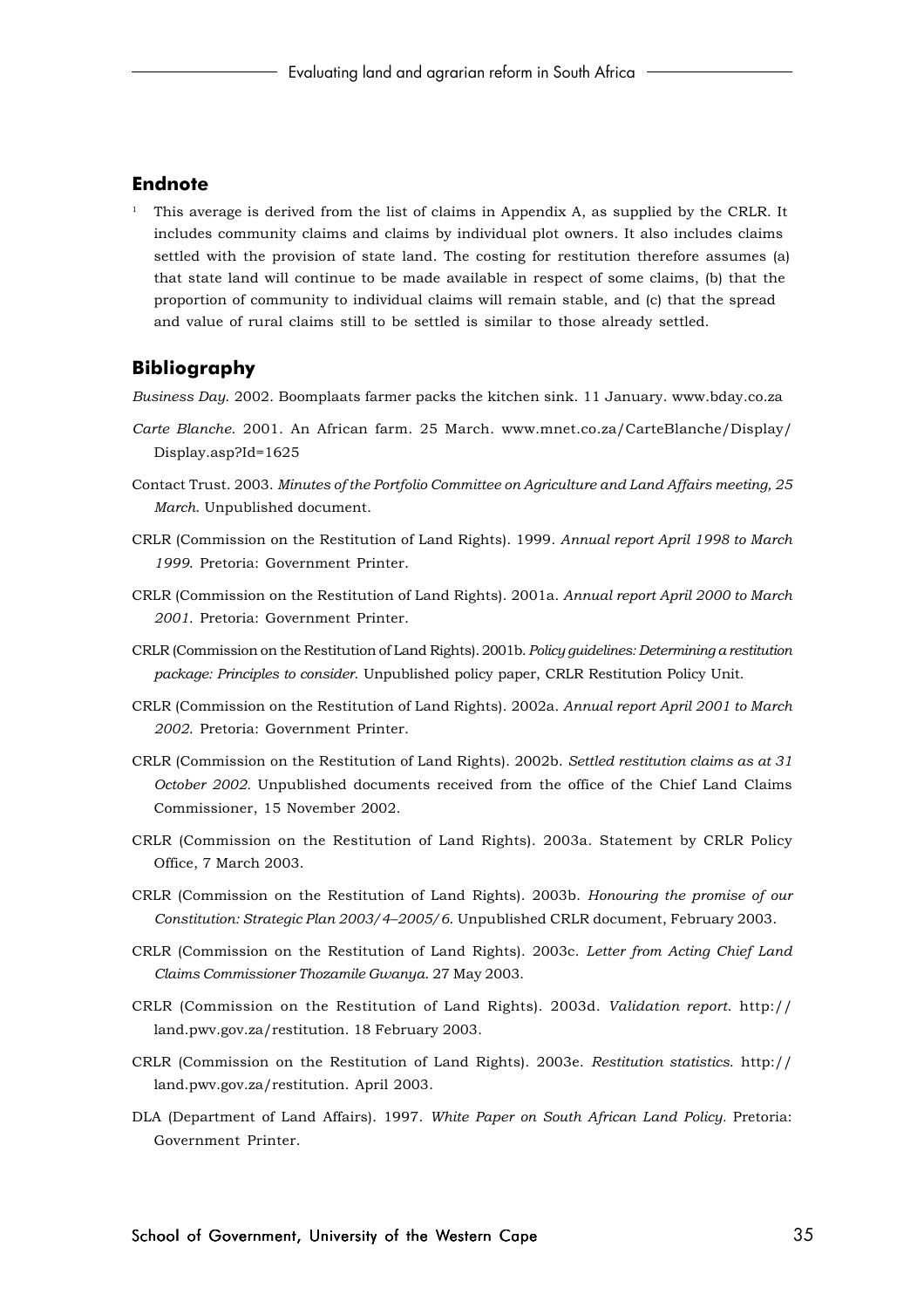- DLA (Department of Land Affairs). 1999. *Policy and procedures for expropriation of land in terms of Act 126 and ESTA*. DLA Land Reform Policy Committee document PC Doc 48/1999, Pretoria.
- DLA (Department of Land Affairs). 2000. *Memorandum: Chatha land claim, Keiskammahoek, Eastern Cape: Request for ratification of negotiations framework and mandate to negotiate a settlement of the claim*. Regional Land Claims Commission, Eastern Cape, 4 February 2000.
- DLA (Department of Land Affairs). 2001a. *Annual report April 2000–March 2001*. Pretoria: Government Printer.
- DLA (Department of Land Affairs). 2001b. *Landinfo,* 8(1).
- DLA (Department of Land Affairs). 2002a. *Medium term strategic and operational plan 2002 to 2006*. Pretoria: Government Printer.
- DLA (Department of Land Affairs). 2002b. *Annual report April 2001–March 2002*. Pretoria: Government Printer.
- DLA (Department of Land Affairs). 2003. *Communal property associations register*. Unpublished document, Tenure Directorate, DLA, Pretoria.
- Du Toit, A, Makhari, P, Garner, H & Roberts, A. No date. *Report: Ministerial review of the Restitution Programme*. Unpublished.
- Gerardy, J. 2002. Land award an 'irreversible policy shift'. *Daily Dispatch,* 17 June.
- Lahiff, E. 2001. *Land reform in South Africa: Is it meeting the challenge?* Cape Town: Programme for Land and Agrarian Studies, University of the Western Cape. (Policy brief; no. 1.)
- LCC (Land Claims Court). 1998. *Farmerfield Communal Property Trust v. The Remaining Extent of Portion 7 of the Farm Klipheuvel No 459*. Case no. LCC35/97, 23 November 1998.
- LCC (Land Claims Court) 2002. *Information about the Land Claims Court.* http:// wwwserver.law.wits.ac.za/lcc/about.html
- LCC (Land Claims Court). 2003. *Mahlangu v. Minister of Agriculture and Land Affairs and Others*. Case no. LCC116/99, 6 February 2003.
- LRC (Legal Resources Centre). 2002. *LRC Briefs*, 2(3), July.
- MALA (Minister of Agriculture and Land Affairs). 2001. *Answer to a question in the National Council of Provinces, 2 March*.
- National Treasury. 2003. Land Affairs Vote 30*,* in *Estimates of national expenditure*. Pretoria: Government Printer.
- *News24.com*. 2001. Farmer scores in cash, but loses Mpuma farm. 31 May. www.news24.com/ News24/South\_Africa/Mpumalanga
- Pienaar, K. 2000. *Why urban restitution*? Unpublished paper presented at the Restitution Indaba: Developmental Restitution, 13 July 2000.
- Platzky, L & Walker, C. 1985. *The surplus people: Forced removals in South Africa*. Johannesburg: Ravan.

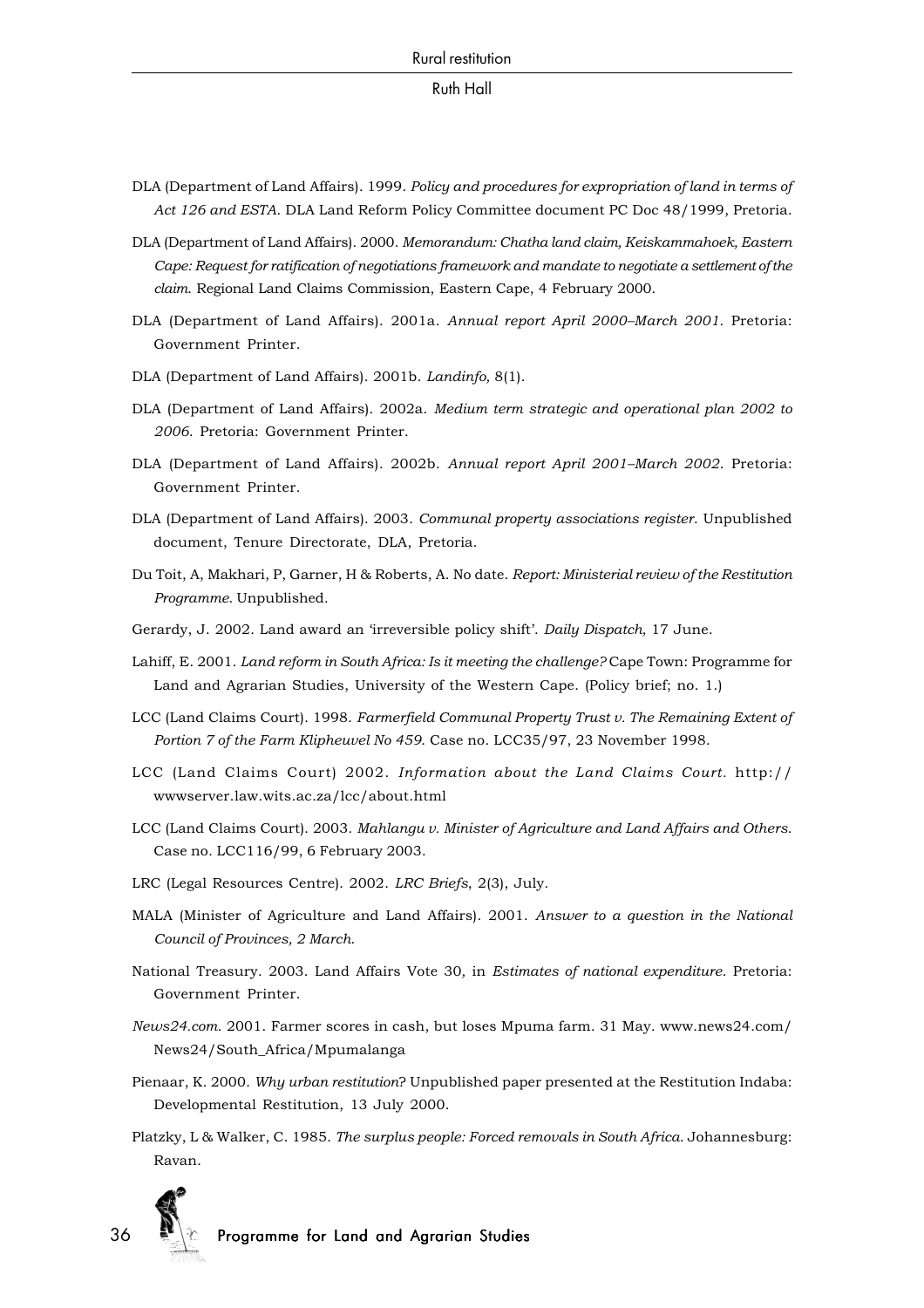- RLCC (Regional Land Claims Commission), Eastern Cape. 2002. *Keiskammahoek Claim: Hand over on June 16th*. http://land.pwv.gov.za/restitution/Keiskammaino.htm
- RLCC (Regional Land Claims Commission), Western Cape. 2003. *Letter from Acting Regional Land Claims Commissioner Blessing Mphela*, 2 April 2003.
- SAIRR (South African Institute of Race Relations). 2000. *South Africa survey 1999/2000*. Johannesburg: SAIRR.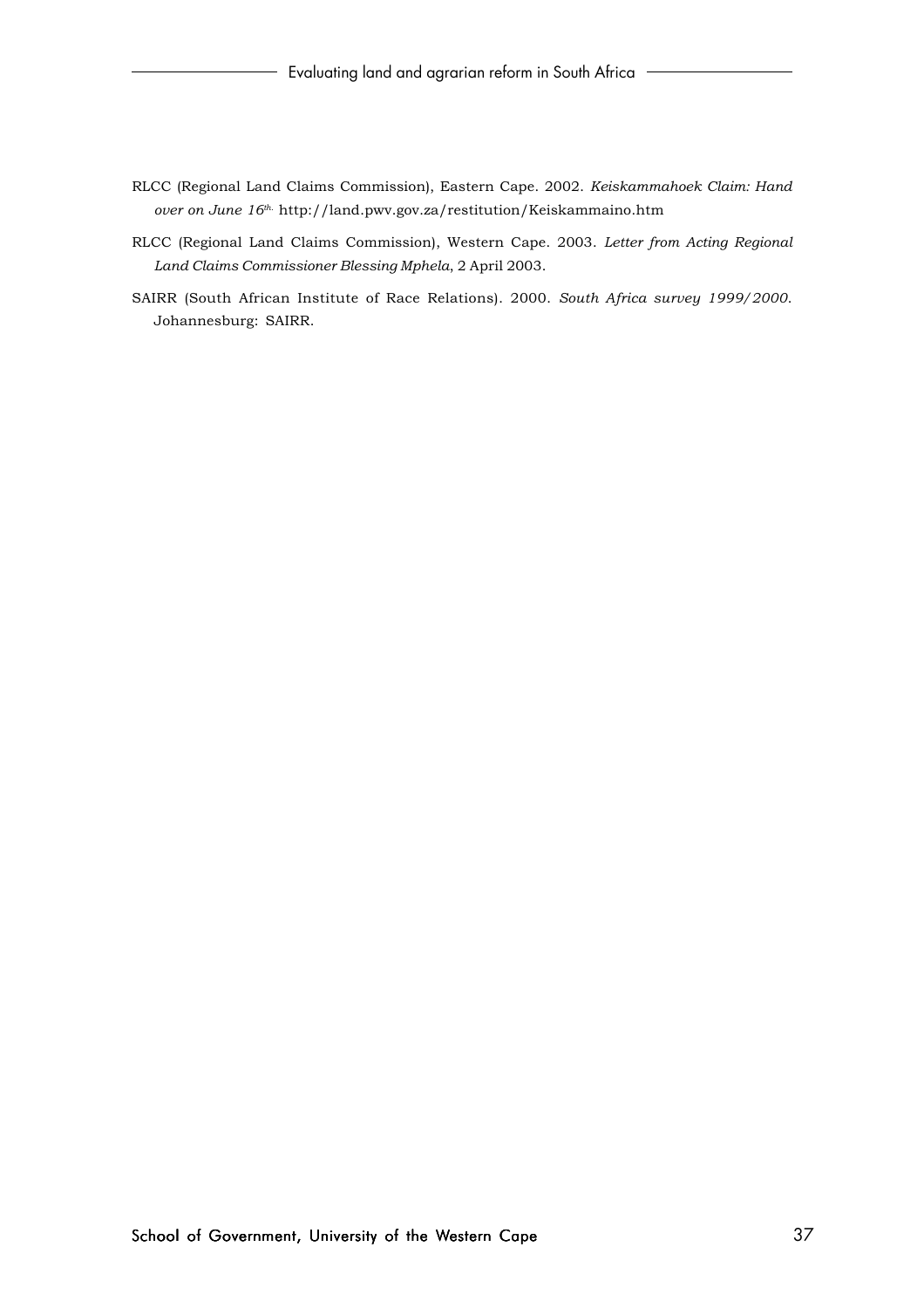## **Appendix A: Rural claims settled with land awards**

Table 14 contains details of settled rural claims where land has been transferred, or is sufficiently close to being transferred that it is possible to indicate the number of hectares and the land cost. These exclude claims where a settlement agreement has been signed without land having been identified. For the purposes of this table, 'rural' is land zoned for agriculture, regardless of the intended land use (that is, it includes land to be used for settlement). Although every effort has been made to ensure that this information is comprehensive, this must be treated as a work in progress, presenting the best available information as at March 2003.

| <b>Province</b>   | <b>Project</b>             | Claims       | <b>Households</b> |                | <b>Beneficiaries</b> No. of hectares | <b>Land cost</b> |
|-------------------|----------------------------|--------------|-------------------|----------------|--------------------------------------|------------------|
| Eastern Cape      | Bosch Bok Koppen           | $\mathbf{1}$ | 210               | $\ast$         | 129                                  | R695 000         |
|                   | Breidbach                  | $\mathbf{1}$ | 10                | $\ast$         | 223                                  | R200 000         |
|                   | Dwesa-Cwebe                | $\mathbf{1}$ | 2 3 8 2           | $\ast$         | 5 0 0 0                              | R1 600 000       |
|                   | Farmerfield 1 <sup>@</sup> | $\mathbf{1}$ | 56                | $\ast$         | 253                                  | R363 328         |
|                   | Gwiji                      | 1            | 9                 | $\ast$         | 731                                  | R957 545         |
|                   | Lower Blinkwater           | 1            | 140               | $\ast$         | 3 0 0 0                              | State land       |
|                   | Luswazi                    | $\mathbf{I}$ | $\overline{7}$    | $\ast$         | 625                                  | R365 445         |
|                   | Makhoba                    | $\mathbf{1}$ | 1 400             | $\ast$         | 10 986                               | R11 675 000      |
|                   | Mankanku                   | $\mathbf{1}$ | 6                 | $\ast$         | 571                                  | R480 000         |
|                   | Ndunge                     | $\mathbf{1}$ | 25                | $\ast$         | 1194                                 | R991 000         |
| <b>Free State</b> | Andriesfontein             | 1            | 12                | 40             | 409                                  | R275 000         |
|                   | Bethany                    | $\mathbf{I}$ | 81                | 502            | 5 3 3 9                              | R1 865 000       |
|                   | Oppermansgronde            | $\mathbf{1}$ | 150               | 900            | 34 000                               | State land       |
|                   | Palmietfontein             | $\mathbf{1}$ | $\overline{2}$    | $\overline{2}$ | 1 860                                | R132 367         |
| Gauteng           | Ellison & Steinberg        | $\mathbf{1}$ | 99                | 594            | 431                                  | State land       |
|                   | Rama community             | $\mathbf{I}$ | 600               | $\ast$         | 1 380                                | R17 507 952      |
| KwaZulu-<br>Natal | Baynesfield                | $\mathbf{I}$ | 24                | $\ast$         | 264                                  | R548 949         |
|                   | Cremin                     | $\mathbf{I}$ | 85                | 694            | 624                                  | R407 256         |
|                   | Esibongweni                | $\mathbf{1}$ | 31                | 186            | 2 0 9 4                              | R1 512 739       |
|                   | Gujini                     | 3            | 517               | 3 102          | 10 231                               | R10 901 739      |
|                   | Kameelkop                  | $\mathbf{1}$ | 53                | 282            | 58                                   | R447 320         |
|                   | Mabaso                     | $\mathbf{I}$ | 200               | $\ast$         | 3 500                                | R5 833 625       |
|                   | Mangete                    | $\mathbf{1}$ | 199               | $\ast$         | 987                                  | R14 120 071      |
|                   | Mbangweni                  | $\mathbf{1}$ | 114               | $\ast$         | 1 262                                | R1 262 000       |
|                   | Mbila                      | 1            | 1 000             | $\ast$         | 43 952                               | R22 008 025      |

|  |  |  | Table 14: Rural claims settled with land awards |
|--|--|--|-------------------------------------------------|
|  |  |  |                                                 |

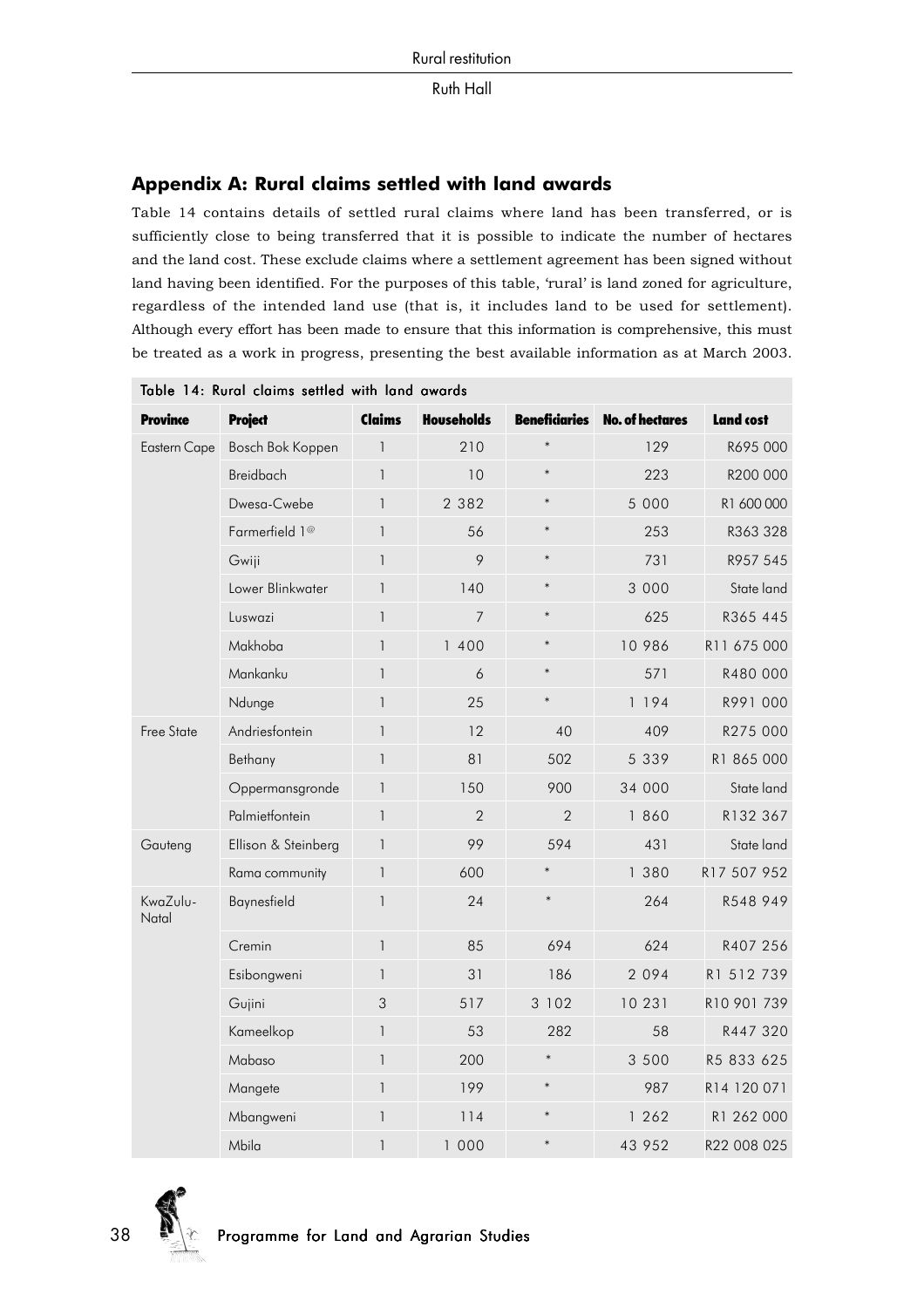| <b>Province</b> | <b>Project</b>              | Claims          | <b>Households</b> |         | <b>Beneficiaries</b> No. of hectares | <b>Land cost</b>        |
|-----------------|-----------------------------|-----------------|-------------------|---------|--------------------------------------|-------------------------|
|                 | Sabokwe                     | 1               | 125               | $\ast$  | 61                                   | R7 500 000 <sup>^</sup> |
| Limpopo         | Gertrudsberg                | 1               | 1030              | 6 180   | 674                                  | R3 400 000              |
|                 | Kranspoort                  | 1               | 120               | 1 280   | 1 543                                | R1 000 000              |
|                 | Makuleke                    | 1               | 2 570             | 15 934  | 25 000                               | State land              |
|                 | Mavungeni                   | 1               | 200               | 500     | 1 489                                | State land              |
|                 | Mamahlola                   | 1               | 2 000             | 9 0 0 0 | 1 5 9 7                              | R33 548 000             |
|                 | Makotopong                  | $\overline{4}$  | 379               | 1895    | 3 600                                | R11 381 000             |
|                 | Munzhedzi                   | 1               | 161               | 383     | 12 038                               | State land              |
|                 | Pheeha                      | 1               | 1 500             | 3 500   | 6 900                                | R16 800 000             |
|                 | Reboile                     | 1               | 474               | 2 370   | 3 1 7 4                              | R3 500 000              |
|                 | Ximangi                     | 1               | 366               | 500     | 719                                  | State land              |
| Mpumalanga      | Boomplaats                  | 1               | 600               | $\ast$  | 1893                                 | R2 300 000              |
|                 | Botshabelo                  | 1               | 700               | 4 200   | 5 9 0 8                              | R8 435 000              |
|                 | Doornkop                    | 1               | 500               | $\ast$  | 859                                  | State land              |
|                 | Frischgewaard               | 1               | 400               | $\ast$  | 2 7 3 2                              | R6 254 000              |
|                 | Kafferskraal                | 1               | 400               | $\ast$  | 2 3 2 1                              | R2 500 000              |
|                 | Kalkfontein                 | 1               | 600               | 3 600   | 2 183                                | R6 254 000              |
|                 | Kromkrans                   | 56 <sup>~</sup> | 600               | $\ast$  | 2 1 4 6                              | R1 500 000              |
|                 | Leidenberg                  | 1               | 400               | $\ast$  | 1 5 1 5                              | R3 740 000              |
|                 | Lissabon                    | 1               | 350               | $\ast$  | 1 542                                | R1 540 000              |
|                 | Steelpoortpark              | 1               | 400               | $\ast$  | 4 684                                | R2 300 000              |
| North West      | Bakolobeng                  | $\mathbf{1}$    | 1 000             | 6 000   | 5 8 2 8                              | R13 777 907             |
|                 | Dithakwaneng                | 1               | 50                | 310     | 6144                                 | R2 100 000              |
|                 | Doornkop                    | 2               | 300               | 1 860   | 1 148                                | R1 420 000              |
|                 | Kaffirskraal-<br>Magokgoane | 1               | $\ast$            | $\ast$  | 3 9 3 9                              | R4 520 000              |
|                 | Kinde Estate                | 1               | 50                | 600     | 5 5 5 3                              | R4 840 300              |
|                 | Klipgat                     | 1               | 1 350             | 8 100   | 872                                  | R950 000                |
|                 | Mogopa                      | 1               | 316               | 1959    | 7 908                                | State land              |
|                 | Mooiland-<br>Zamenkomst     | $\mathbf{1}$    | 800               | 4 800   | 2 5 0 6                              | R7 513 155              |
|                 | Mosita                      | 1               | 612               | 3 7 9 4 | 4 0 4 3                              | R540 000                |
|                 | Putfontein                  | $55^{\text{8}}$ | 64                | 384     | 5 9 1 5                              | R15 248 870             |
|                 | Ratsegai                    | 1               | 1 429             | 8 8 5 9 | 4 131                                | R4 350 000              |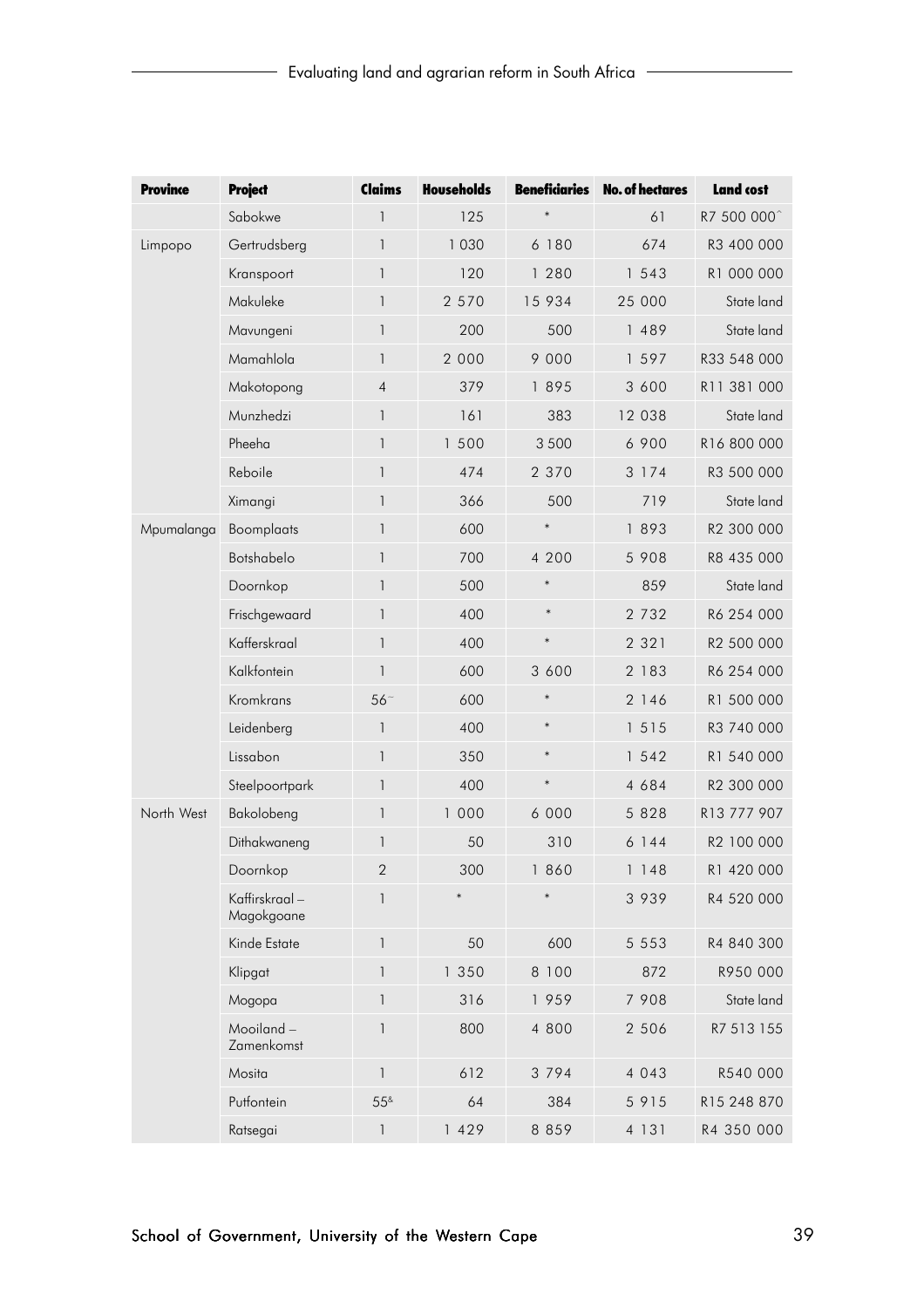#### Rural restitution

#### Ruth Hall

| <b>Province</b>  | <b>Project</b>              | Claims         | <b>Households</b> |         | <b>Beneficiaries</b> No. of hectares | <b>Land cost</b> |
|------------------|-----------------------------|----------------|-------------------|---------|--------------------------------------|------------------|
|                  | Vryburg - Kleincwain        | $\mathbf{1}$   | 350               | 2 100   | 6 2 3 5                              | R13 856 926      |
| Northern<br>Cape | Groenwater /<br>Skeifontein | $\overline{2}$ | 1022              | 5 0 0 0 | 24 807                               | R8 624 950       |
|                  | #Khomani San                | 1              | 200               | 1240    | 36 891                               | R8 775 294       |
|                  | Kono                        | 1              | 479               | 2 8 7 4 | 10 672                               | R6 666 669       |
|                  | Majeng                      |                | 500               | $\ast$  | 10 685                               | R3 405 842       |
|                  | Mier                        | 1              | 180               | 1694    | 42 500                               | R5 965 379       |
|                  | Riemvasmaak                 | $\mathbf{1}$   | 207               | 1 283   | 74 000                               | State land       |
|                  | Ronaldsvlei                 | 1              | 75                | 465     | 371                                  | State land       |
|                  | Schmidtsdrift               | $\overline{2}$ | 1 400             | 4 200   | 32 269                               | R14 000 000      |
| Western Cape     | Cyster                      | 1              | $\overline{7}$    | 42      | 9                                    | R439 974         |
|                  | Elandskloof                 | 1              | 308               | 1909    | 3 0 8 8                              | R4 000 000       |
| <b>TOTAL</b>     | 68 projects                 | 185            | 31 986            | 113 117 | 501 195                              | R327096627       |

Sources: DLA 2001a; DLA 2002b; RLCC Western Cape 2003; Khama, Serumula, Sebati, Seboka, Chaane and Modiba pers. comm. (Gauteng); Steyn, Modise, Manong, Oganne and Tsogang pers. comm. (Northern Cape); Van Schalkwyk, Makipi, Mokone, Semenya, Tatelo, Modiba and Blauw pers. comm. (North West); Ngonyama, Molepu and Roberts pers. comm. (Western Cape); Parks and Boyce pers. comm. (KwaZulu-Natal), Luthuli, Williams and Gilfillan pers. comm. (Mpumalanga); Mohuba, Mokono and Wegerif pers. comm. (Limpopo); Phage and Mokotle pers. comm. (Free State); Zonyana, Westaway, Saki, Mabuntana, Mesatywa and Tuswa, pers. comm. (Eastern Cape).

\* = information not available

@ The Farmerfield claim was split into two as there were two properties – one where the sale went through (referred to here) and the other which was expropriated and has not been transferred to the claimants (see Box 6 on page 9).

 $\hat{ }$  This figure includes the financial compensation paid to the majority of claimants, in addition to RDGs and SPGs and the land cost.

& At Putfontein there was one community claim, plus 27 individual plotowners in Putfontein and another 27 individual plotowners in nearby Vogelstruisknop.

~ At Kromkrans, labour tenants claimed individually plus there was a community claim.

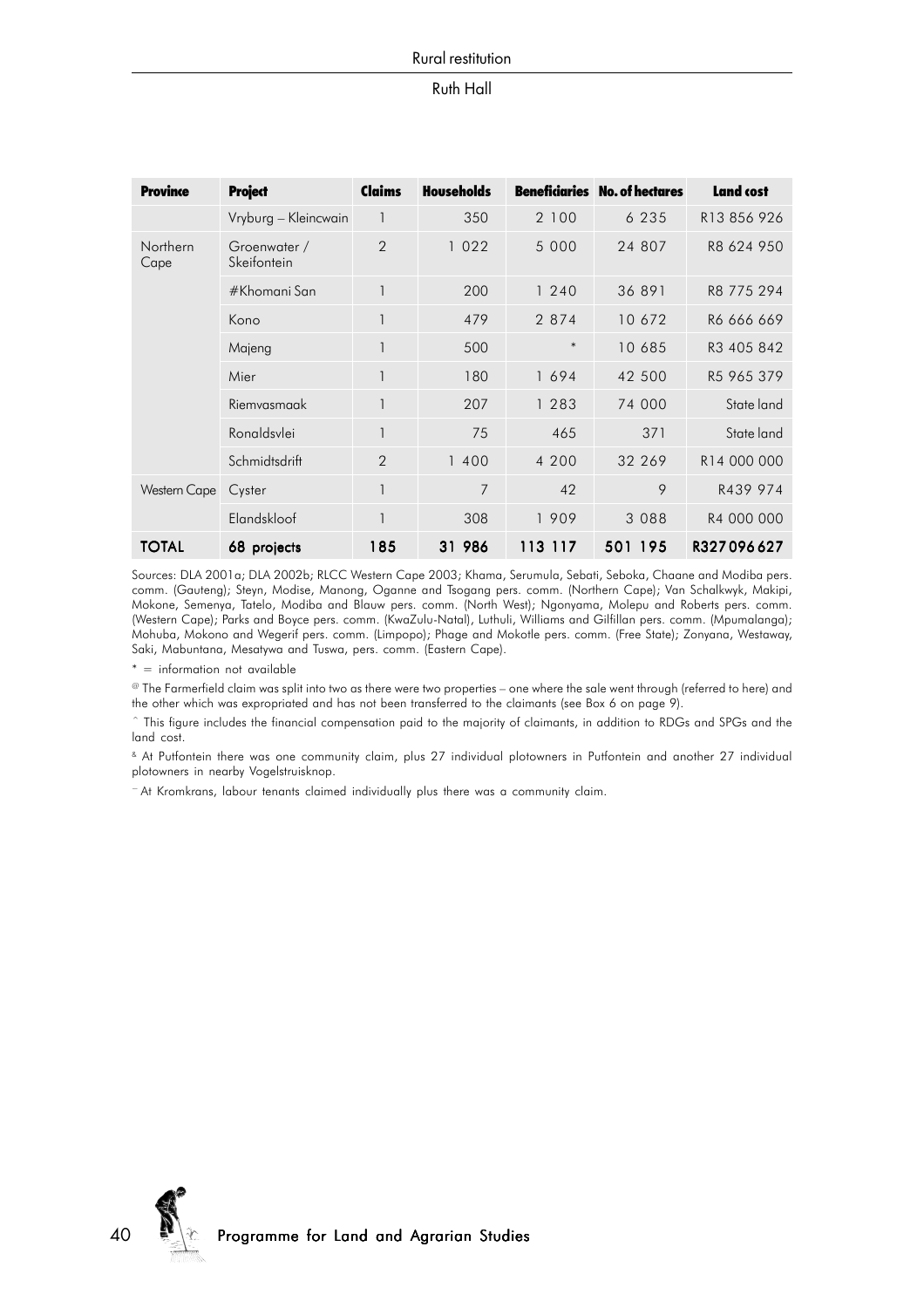## **Appendix B: List of key informants**

| Alida Barnard     | CRLR, Pretoria                                                |
|-------------------|---------------------------------------------------------------|
| Dawid Bestbier    | CRLR, Pretoria                                                |
| Angela Blauw      | North West RLCC                                               |
| Anna Bohlin       | Goteborg University, Sweden                                   |
| Brendan Boyce     | KwaZulu-Natal RLCC                                            |
| Maylene Broderick | Limpopo RLCC                                                  |
| Bianca Chaane     | Gauteng RLCC                                                  |
| David de la Harpe | Nettleton's Attorneys, Eastern Cape                           |
| Ria de Vos        | CRLR, Pretoria                                                |
| Lisa Del Grande   | Association for Rural Advancement, Pietermaritzburg           |
| Jean du Plessis   | Centre on Housing Rights and Evictions, Switzerland (ex-CRLR) |
| William Ellis     | <b>PLAAS</b>                                                  |
| Lindinkosi Fadana | Eastern Cape Department of Agriculture                        |
| Durkje Gilfillan  | Legal Resources Centre, Johannesburg                          |
| Thozamile Gwanya  | Eastern Cape Land Claims Commissioner, RLCC                   |
| Moray Hathorn     | Legal Resources Centre, Johannesburg                          |
| Deborah James     | London School of Economics                                    |
| Piet Jonas        | Director, Setplan                                             |
| Mike Kenyon       | Director, DLA Provincial Land Reform Office, Eastern Cape     |
| Elias Khama       | Gauteng RLCC                                                  |
| Tom Lebert        | NLC, Johannesburg                                             |
| Xolani Luthuli    | Mpumalanga RLCC                                               |
| Vasco Mabunda     | Nkuzi Development Association                                 |
| Fikiswa Mabuntana | Eastern Cape RLCC                                             |
| Bradley Makipi    | North West RLCC                                               |
| Gauta Malotane    | Nkuzi Development Association                                 |
| Mercia Manong     | Director, Association for Community and Rural Advancement     |
| Nomonde Mesatywa  | Eastern Cape RLCC                                             |
| Wallace Mgoqi     | Chief Commissioner, CRLR                                      |
| Themba Mkwaba     | M&E Directorate, DLA, Pretoria                                |
| Motlanalo Mmako   | Nkuzi Development Association                                 |
| Yoliswa Mniki     | Eastern Cape RLCC                                             |
| Suzanne Modiba    | Gauteng RLCC                                                  |
| Steven Modise     | Northern Cape RLCC                                            |
| Constance Mogale  | Land Access Movement of South Africa                          |
| Mashi Mohuba      | Limpopo RLCC                                                  |
| Tebogo Mokone     | The Rural Action Committee (TRAC)-North West                  |